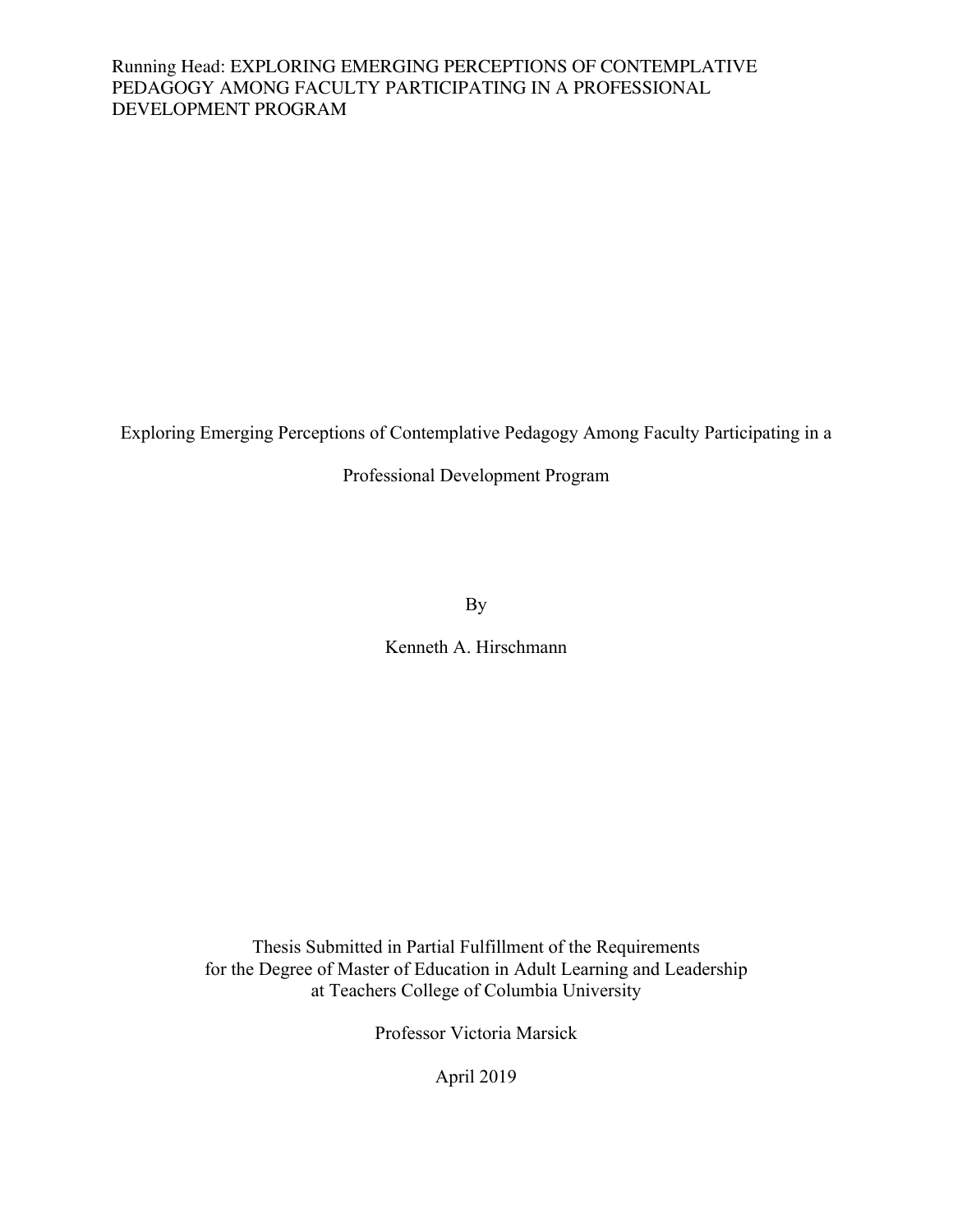#### **Abstract**

This study seeks to explore the emerging perceptions of Contemplative Pedagogy of a small number of faculty that have engaged in a workshop on the subject. Through surveys and an interview, the story of the development of their practice unfolds in order to glimpse at the reflective practices that drive their professional and personal development, and their ability to reconceive their understanding of and approach to teaching. By incorporating contemplative methods into a professional reflective practice, faculty might gain the experience and comfort with the techniques to begin applying them to their professional practice.

*Keywords*: contemplative pedagogy, faculty, learner centered, reflective practice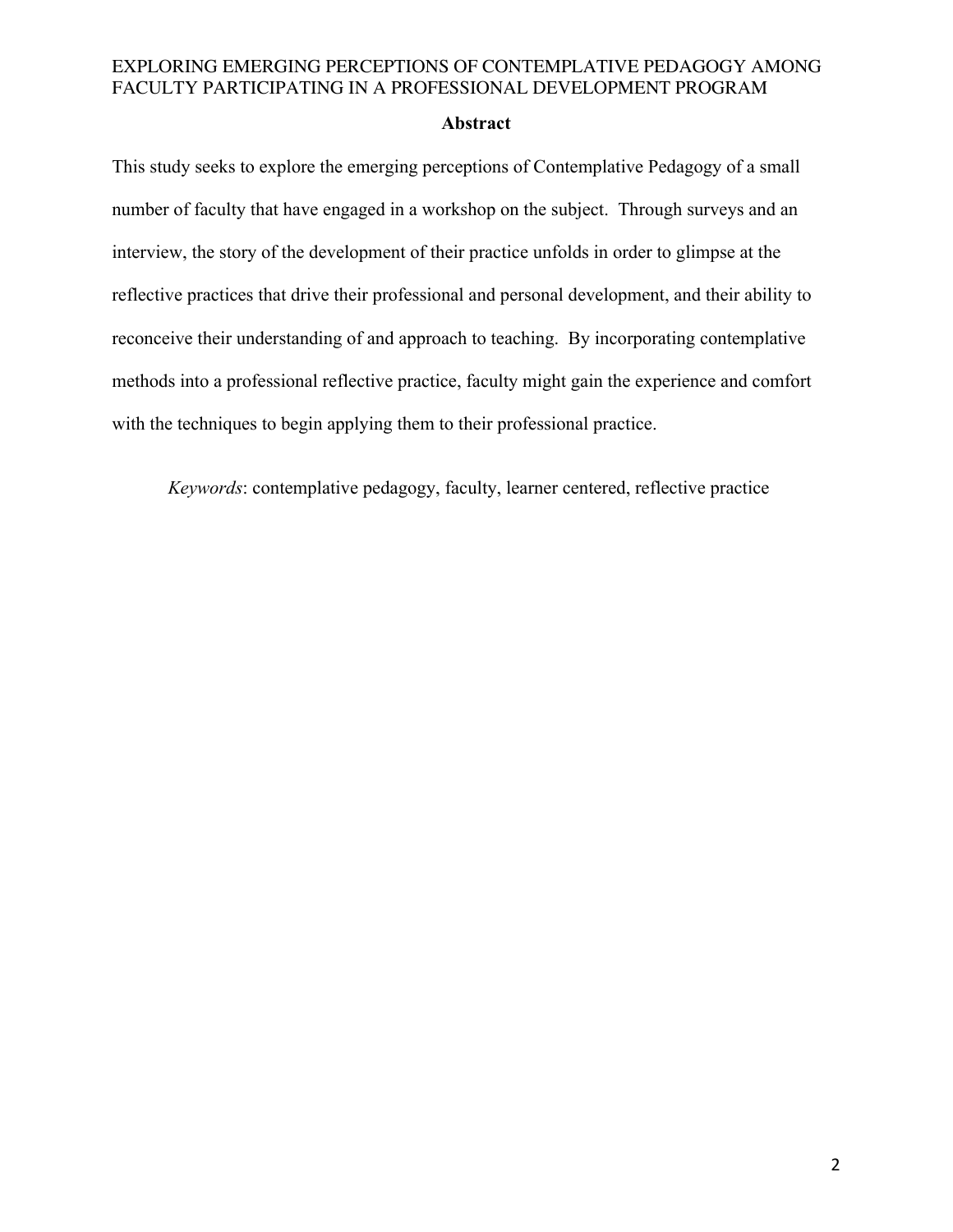# **Table of Contents**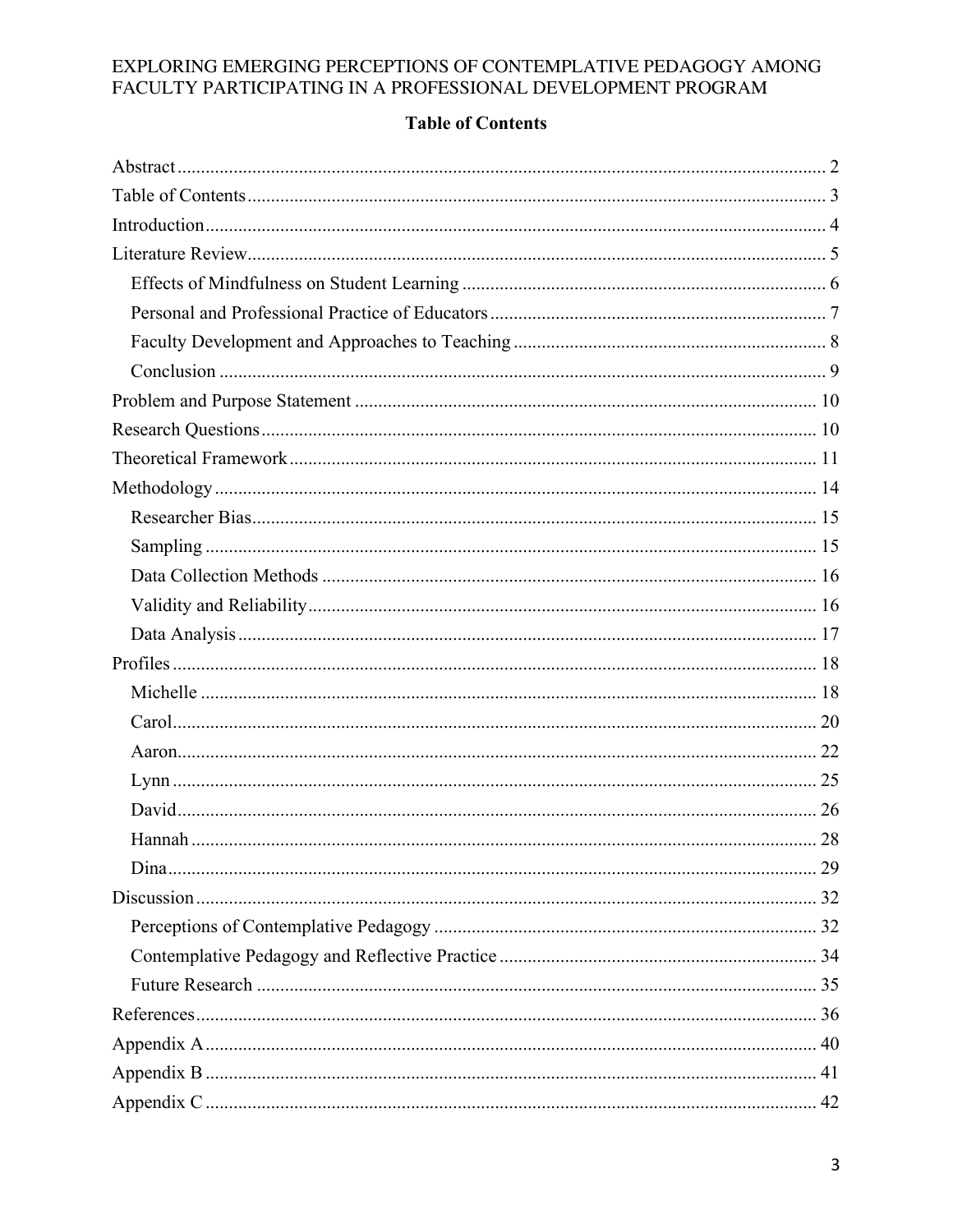#### **Introduction**

For centuries, humans have used contemplative practices to still the mind, connect to the present moment, and induce a sense of calm (Zajonc, 2016; Barbezat & Bush, 2013). Practices such as meditation and contemplative writing have been used for deep introspection and reflection by spiritual practitioners. In recent decades, research has shown that these practices, collectively known as mindfulness or contemplative practices, have measurable effects on attention, information processing, stress relief, and compassion (Foreman, 2012; Haynes, Irvine & Bridges, 2013; Schwind et al, 2016; Shapiro, Brown & Astin, 2008; Sherretz, 2011), which can be beneficial in an educational environment. Such methods, as mindfulness and meditation, have been shown to positively impact student learning across disciplines (Foreman, 2012; Haynes, Irvine & Bridges, 2013; Schwind et al, 2016; Sherretz, 2011). Though empirical studies in this area are relatively scant, they are supplemented by a wealth of anecdotal evidence (Bach & Alexander, 2015; Barbezat & Bush, 2013; Hart, 2004; Morgan, 2012).

Despite their potential, contemplative pedagogical methods have yet to be widely adopted in higher education (Schwind et al., 2016). One possibility for why this is true is that educators need to have the proper training and personal practice in order to effectively support students in a deeply emotional process that can be both powerful and dangerous, depending on the nature of the self-exploration and the support provided (Barbezat & Bush, 2013; Foreman, 2012; Haynes, Irvine & Bridges, 2013, Miller & Nozawa, 2015; Sherretz, 2011). Faculty development programs, which have been shown to be effective in shifting educator's conceptions and approaches to teaching toward student-centered pedagogical modalities, may play a role in helping educators to integrate contemplative methods in their teaching (Dee & Daly, 2009; Gibbs & Coffey, 2004; Gunersel & Etienne, 2014; Light & Calkins, 2008; Light, Calkins, Luna &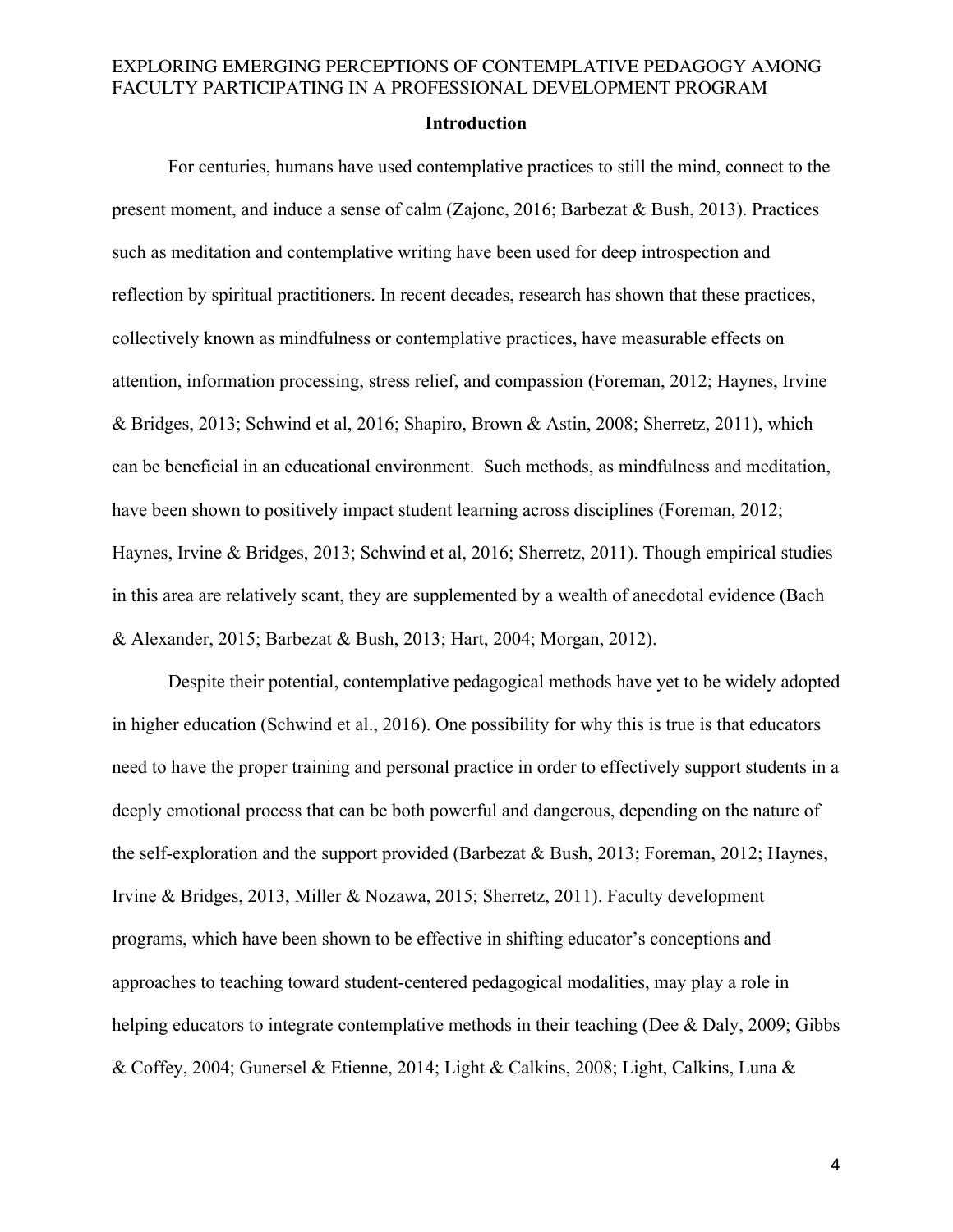Drane, 2009). A major factor in the shift of conceptions of teaching is reflection, which has long been held as a vital practice for professionals, in particular for educators (Dee & Daly, 2009; Gunersel & Etienne, 2014; Light & Calkins, 2008). Therefore, reflection should play a central role in professional development programs that aim to help faculty adopt contemplative pedagogical practices in their teaching. Still, there is much to learn in regard to how faculty perceive the role of contemplative practice in student learning, as well as in developing their own reflective practice.

#### **Literature Review**

The use of mindfulness and contemplative practices in education has been well studied anecdotally, though there is still a definite need for more empirical studies (Foreman, 2012; Haynes, Irvine & Bridges, 2013; Schwind et al, 2016; Sherretz, 2011). Schwind et al. (2016) define mindfulness at its core as an awareness of the present moment that helps to foster a sense of inner peace. This definition is widely shared across the literature (Barbezat & Bush, 2013; Hart, 2004; Zajonc, 2016). The authors note that though mindfulness has roots in Eastern spirituality, the western use of the term can be traced back to Jon Kabat-Zinn, who developed Mindfulness-Based Stress Reduction toward the end of the last century (Schwind et al., 2016). Separating mindfulness practice from its spiritual origins can be fruitful in an educational environment (Haynes, Irvine & Bridges), though Foreman (2012) warns that this can leave teachers without the skills required to help students safely express their religious and spiritual beliefs. Foreman characterizes mindfulness as a capacity for awareness, allowing the conscious to fully experience each moment. When utilized as a contemplative pedagogy, this sense of awareness opens up students to their own thought processes, helps them to integrate new perspectives, and regard their experiences with a non-judgmental and centered orientation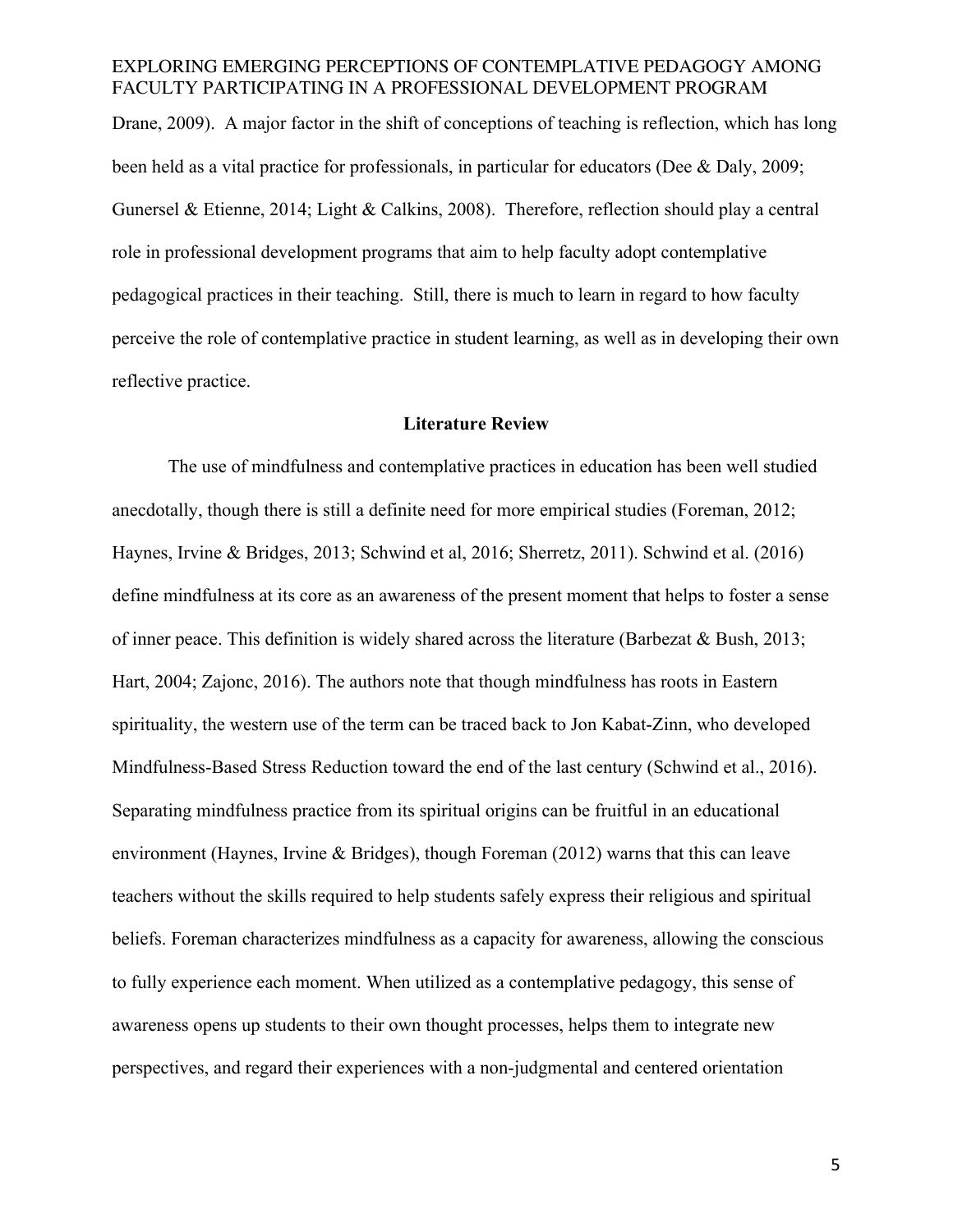(Foreman, 2012). Esborjn-Hargens, Reams and Gunnlaugson describe this kind of pedagogy as integrative education, which "comprises exploring multiple perspectives: first, second and third person methodologies of teaching and learning; combining critical thinking with experiential feeling and; exploring non-rational aspects of self" (as cited in Foreman, 2012). Surprisingly, despite the potential of contemplative pedagogical practices, Schwind et al. (2016) observe that "mindfulness practices have yet to be fully integrated within the undergraduate and graduate curricula at most higher education institutions."

#### **Effects of Mindfulness on Student Learning**

Studies have shown that mindfulness practices in the classroom can have beneficial effects on student learning (Foreman, 2012; Haynes, Irvine & Bridges, 2013; Miller & Nozawa, 2002; Schwind et al., 2016; Shapiro, Brown & Astin, 2008; Sherretz, 2011). Deborah Haynes has used a wide variety of mindfulness practices in her classes, with many students reporting profound and long-lasting impacts that included reductions in stress, overcoming fear and anxiety, and the development of an atmosphere of respect that "effectively brought the class together as a whole," despite inconclusive results on a number of related inventories (Haynes, Irvine & Bridges, 2013). In another study, students reported reduced anxiety and stress, a sense of relaxation and well-being, and an increased capacity to focus, though this was largely selfreported and there was a very small sample size (Schwind et al., 2016). Still, the authors noted that these outcomes are consistent with the literature that also includes additional effects such as reflexivity, compassion, and enhanced cognitive processing (Schwind et al., 2016). Sherretz (2011) noted that a key element is in emphasizing the process over the outcome. Sherretz noted that this opens them up to new possibilities and perspectives and increases their engagement, which combined with self-inquiry can help students "gain deeper insight into [themselves] and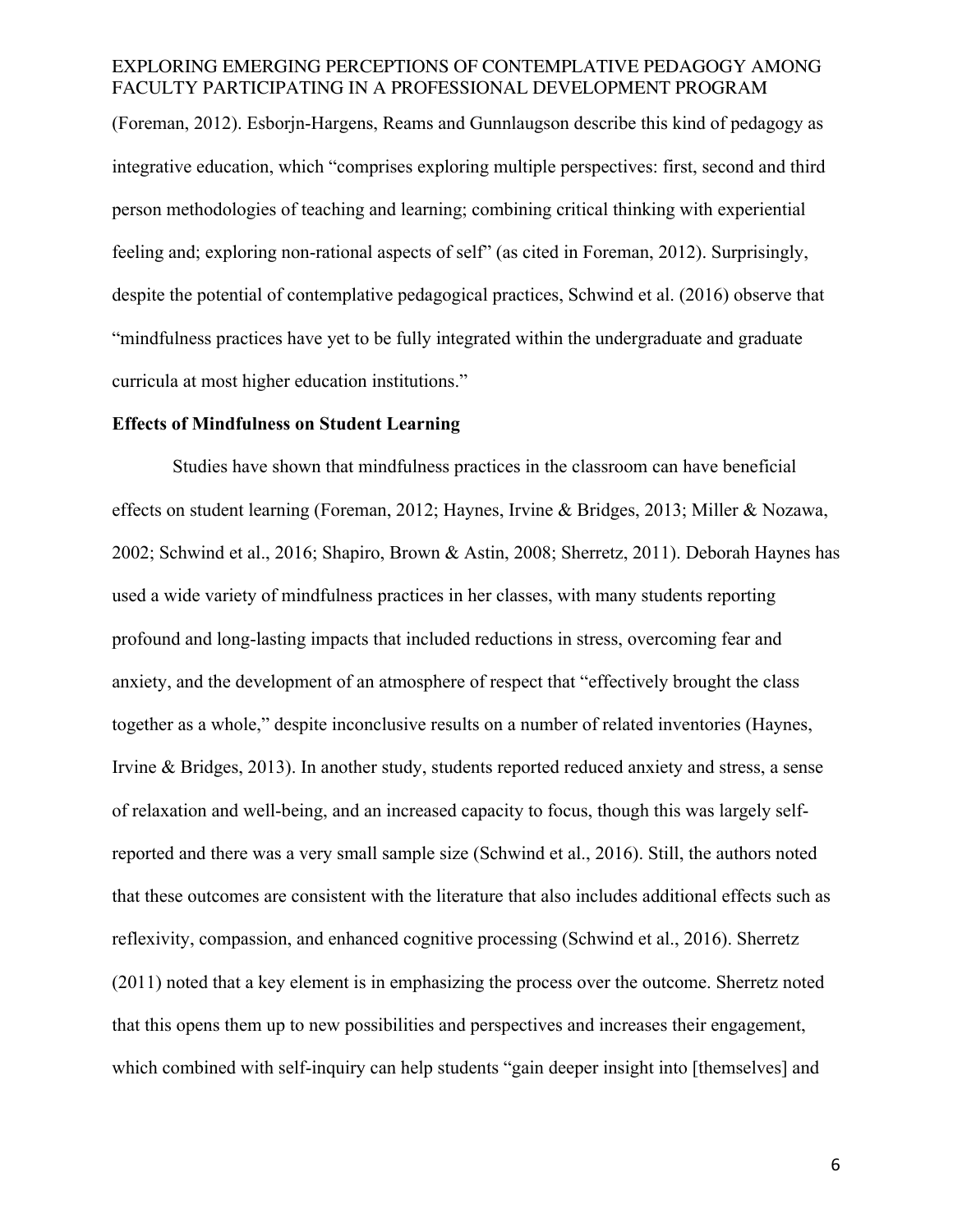EXPLORING EMERGING PERCEPTIONS OF CONTEMPLATIVE PEDAGOGY AMONG FACULTY PARTICIPATING IN A PROFESSIONAL DEVELOPMENT PROGRAM the nature of experience" (Miller & Nozawa, 2002). More broadly, students report that mindfulness practices in the classroom lead to a more respectful class climate and the development of a close community (Haynes, Irvine & Bridges, 2013; Sherretz, 2011). Though much has been studied about the positive effects of mindfulness and meditation, very little has been studied in regard to the role of faculty members in facilitating this process in the classroom.

#### **Personal and Professional Practice of Educators**

Many researchers agree that personal practice is a key need for educators who seek to integrate contemplative practices into their classrooms (Foreman, 2012; Haynes, Irvine  $\&$ Bridges, 2013; Miller & Nozawa, 2015; Schwind et al., 2016; Sherretz, 2011). Foreman (2012) points to Donald Schön's concept of a "reflective practitioner," and specifically the use of "reflection-in-action" as a practice of present-moment awareness of the tacit knowledge that guides and informs one's teaching practice, connecting the "inner and outer life of the teacher." Sherretz (2011) found that teachers who scored high on a mindfulness inventory were able to develop deep relationships with students that promoted a positive classroom environment and providing students with more choices opening them up to new perspectives. Sherretz attributes these qualities to the mindfulness practices of her study participants, though her study only included three participants, all of whom were elementary school teachers in the same school. Haynes, Irvine  $\&$  Bridges (2013) noted a theme in their findings that a professor's experience with contemplative practice or lack thereof was of critical importance, warning that trying to learn as you go "reflects a naïve understanding of both the power and dangers of engaging students with this kind of inner work." As Haynes, Irvine & Bridges point out, contemplative practice can be both powerful and dangerous due to the complex emotions involved, and educators need to be able to meet the needs of students who engage in this process while also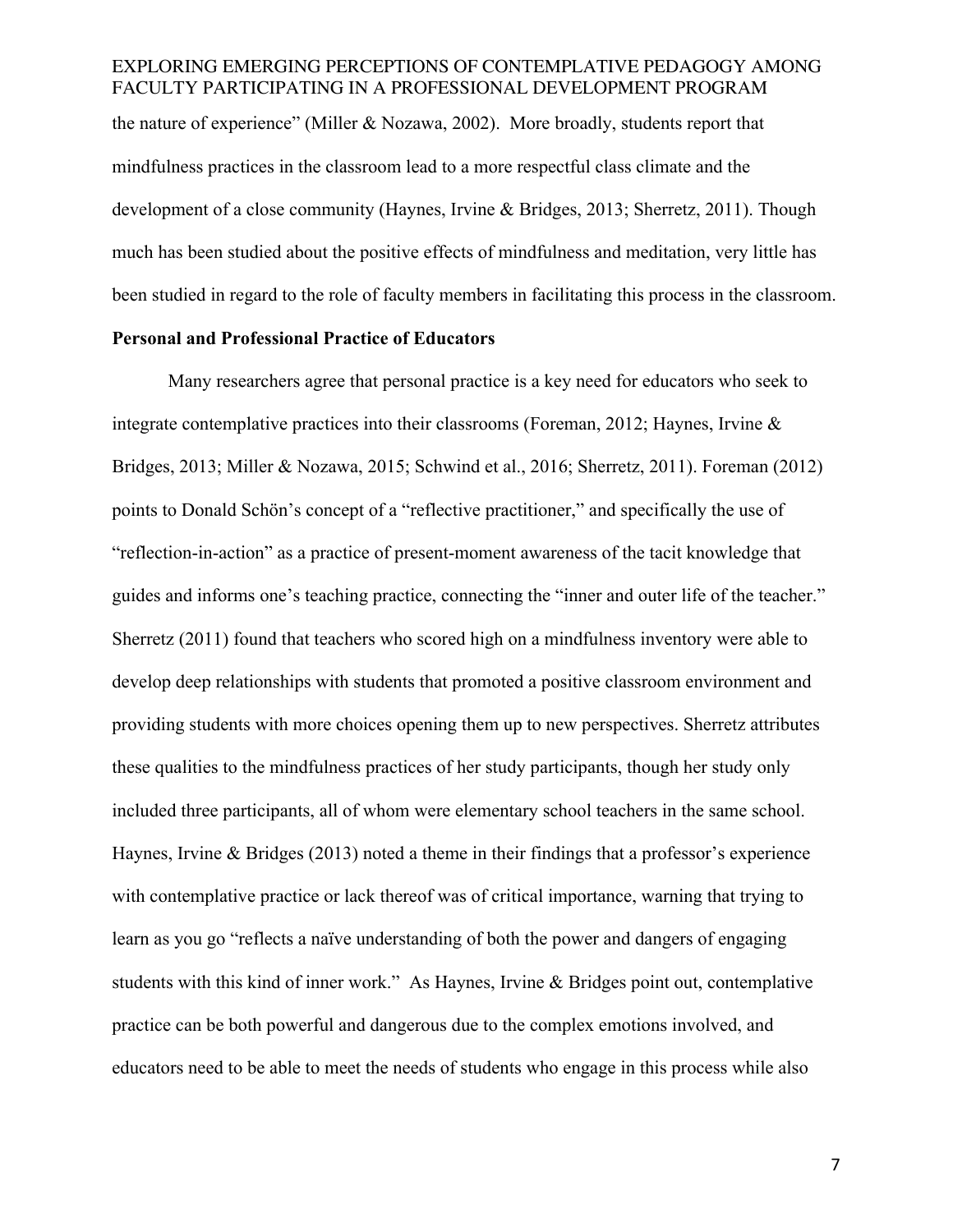# EXPLORING EMERGING PERCEPTIONS OF CONTEMPLATIVE PEDAGOGY AMONG FACULTY PARTICIPATING IN A PROFESSIONAL DEVELOPMENT PROGRAM overcoming some of the resistance students may present. Educators need to be trained to support these needs, however, there are no empirical studies looking at this in the literature.

#### **Faculty Development and Approaches to Teaching**

As a whole, contemplative methods are underused in higher education, but there is evidence that professional development programs can help faculty change their teaching conceptions, or philosophical orientation, and approaches, which are the actual pedagogical methods employed (Dee & Daly, 2009; Gibbs & Coffey, 2004; Gunersel & Etienne, 2014; Light & Calkins, 2008; Light, Calkins, Luna & Drane, 2009). Generally speaking, these studies looked for evidence of a student-centered orientation, that is regarding the role of the teacher as "facilitating students' personal construction of knowledge and conceptual change," as opposed to simply the transmitting of knowledge from teacher to student (Light & Calkins, 2008). In a grounded theory approach, Gunersel & Etienne (2014) interviewed 12 faculty after participating in 5-6 weeks of professional development training with over 36 hours of contact time. Gunersel & Etienne described the shift in teaching conception that took place characterized by a movement toward student-centered conceptions of teaching, along with a concomitant movement away from teacher-centered orientation, deeper self-awareness and self-reflection as an educator, an openness to adopting new teaching methods, and an increase in energy and confidence as teachers. Though the sample size of this study was small, and there was no long-term follow-up, these results mirrored those of the phenomenological study carried out by Light & Calkins (2008). In that study, faculty participated in a program over the academic year that consisted of several workshops, dinner meetings, project groups and a 2-day intensive retreat. Light & Calkins found only positive changes in teaching conception that moved from teacher-centric orientations to increasingly student-centered conceptions. In another grounded theory study by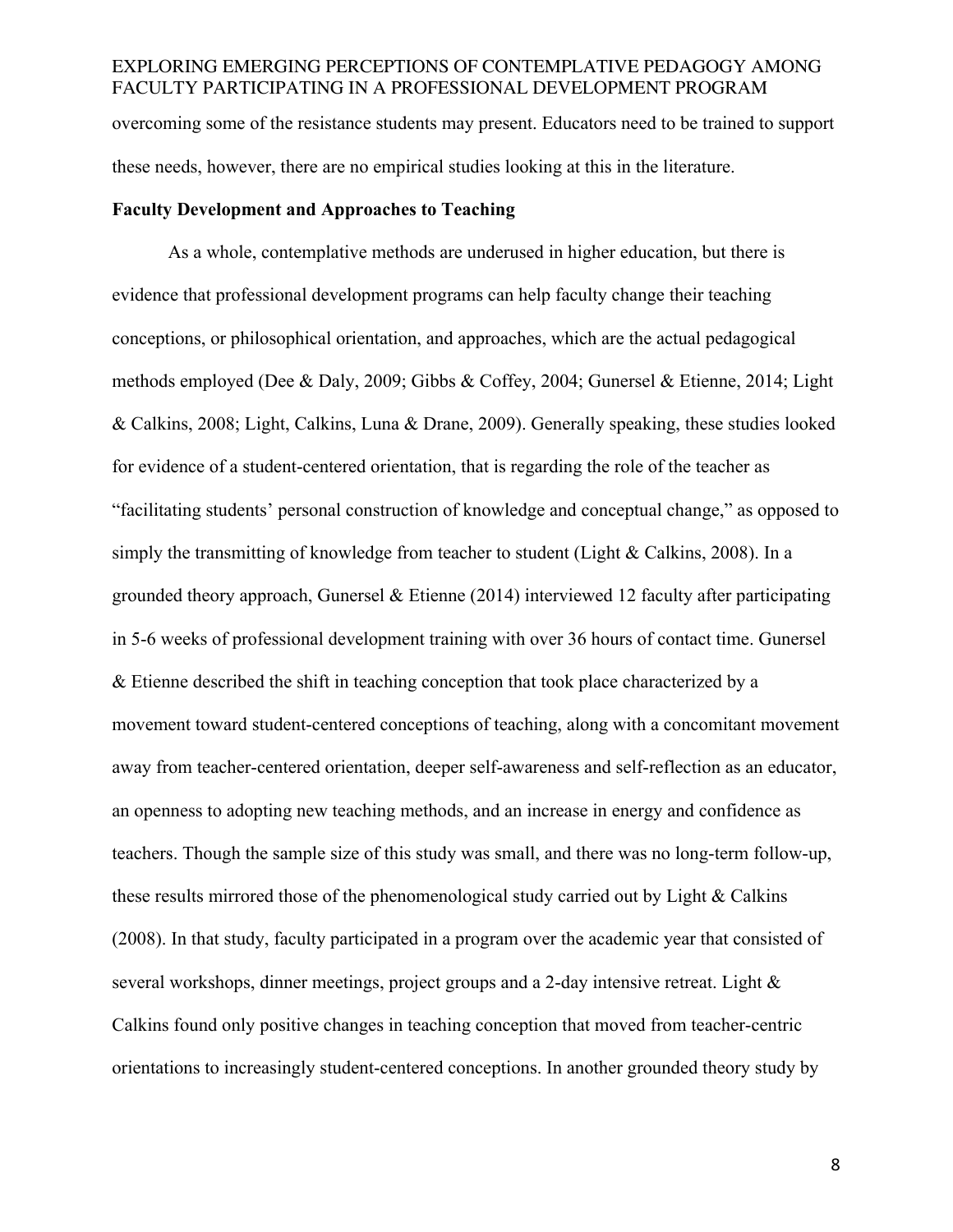Dee & Daly (2009), faculty from seven institutions participated in faculty-led seminars, a process of collaborative inquiry, and events at the participating institutions over the course of a semester. Through interviews with the participants, Dee  $\&$  Daly found evidence of "pedagogical" reflexivity," which is similar to the idea of "reflection-in-action" that Foreman (2012) denoted as a central quality in the contemplative teacher. Dee & Daly (2009) noted that this reflexive mindset led several participants to adopt more student-centered approaches, and that through self-reflection in the form of autobiographies tracing their professionally-shaping experiences helped them to relate better to their students' experiences. Similar results were found in the studies focused on teaching approaches, where a significant shift was found toward studentcentered modalities (Gibbs & Coffee, 2004; Light, Calkins, Luna & Drane, 2009). Though a lot of research on faculty development has focused on the shift from teacher-centered to studentcentered pedagogical approaches, there is little known about how this shift operationalizes in the classroom through the employment of new student-centered pedagogical methods. Additionally, the role that contemplative methods may play in catalyzing this shift is unclear.

#### **Conclusion**

Research suggests that contemplative practices can have a significant impact on student learning, and that faculty need the proper preparation in order to integrate those practices into the classroom (Foreman, 2012; Haynes, Irvine & Bridges, 2013; Miller & Nozawa, 2002; Schwind et al., 2016; Sherretz, 2011). There is also a significant trend in the field of education to move from teacher-centered pedagogical modalities to student-centered modalities, such as contemplative pedagogy (Dee & Daly, 2009; Gibbs & Coffey, 2004; Gunersel & Etienne, 2014; Light & Calkins, 2008; Light, Calkins, Luna & Drane, 2009). This research suggests that faculty development can have an impact on this shift toward a student-centered orientation, but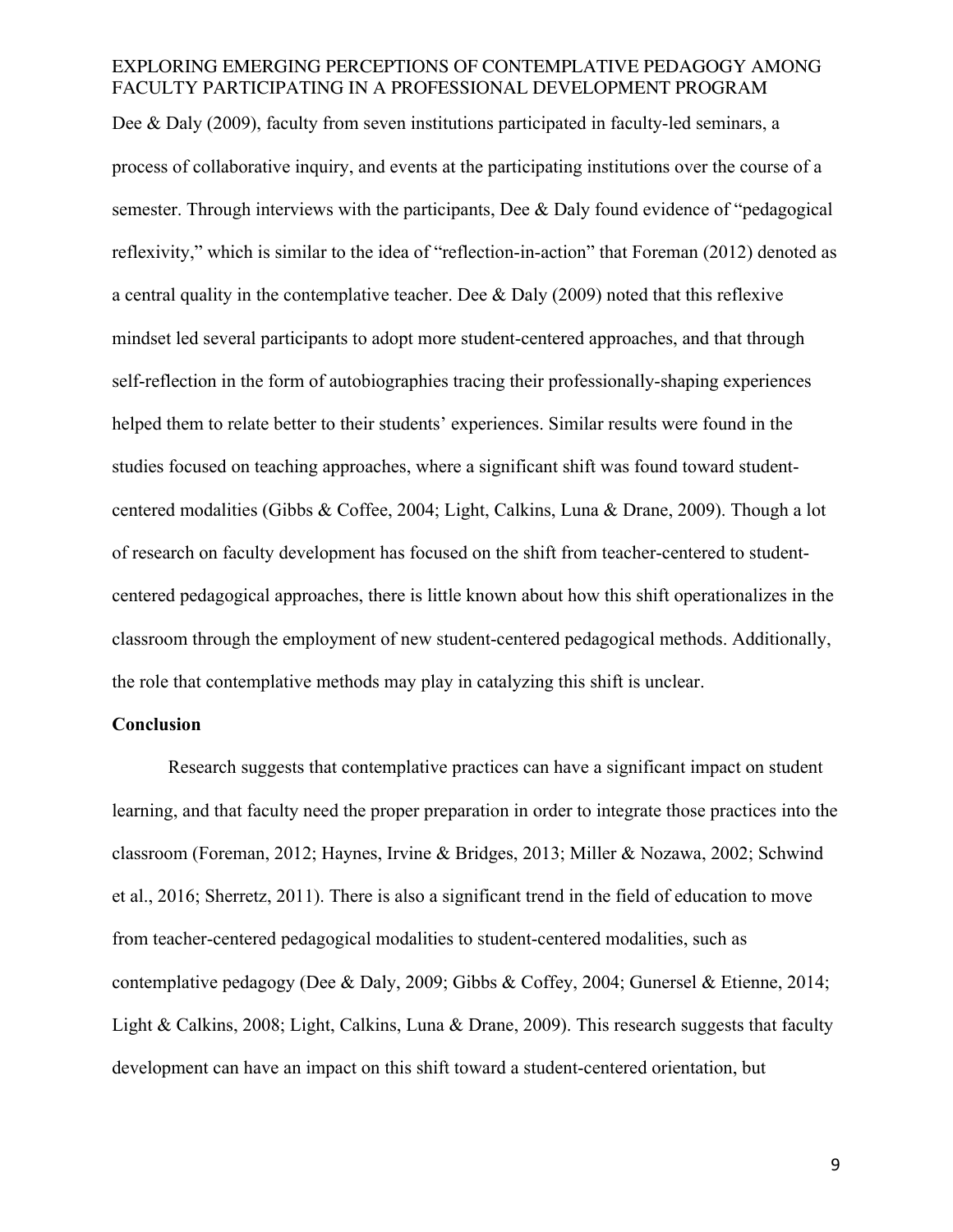contemplative methods have not been studied in this regard. Faculty development programs have also been shown to help develop reflective practice among faculty (Dee & Daly, 2009; Gunersel & Etienne, 2014; Light & Calkins, 2008), which is an essential element in mindfulness practice, but the longer-term implications of this potential have not yet been studied.

#### **Problem and Purpose Statement**

Research has shown that contemplative practices can have measurable effects on attention, information processing, stress relief, and compassion (Foreman, 2012; Haynes, Irvine & Bridges, 2013; Schwind et al, 2016; Shapiro, Brown & Astin, 2008; Sherretz, 2011). Students have reported improvements in class climate, as well as their learning. Though these practices have long been employed in higher education, providing students with uniquely new and deeper ways to learn, we still lack key information required to cultivate faculty adoption of these practices in the classroom.

The purpose of this case study is to explore the emerging perceptions of faculty on contemplative pedagogy while participating in a professional development program on the topic at a northeastern religious university.

#### **Research Questions**

Central Question: How do faculty that participate in a professional development workshop on Contemplative Pedagogy (CP) at a northeastern religious university perceive the topic? Sub-Questions:

- 1. How have faculty perceptions on CP evolved after the workshop?
- 2. How do they describe engaging with mindfulness practices in and out of the classroom?
- 3. How do they describe the impact of the professional development workshop on their perceptions of CP?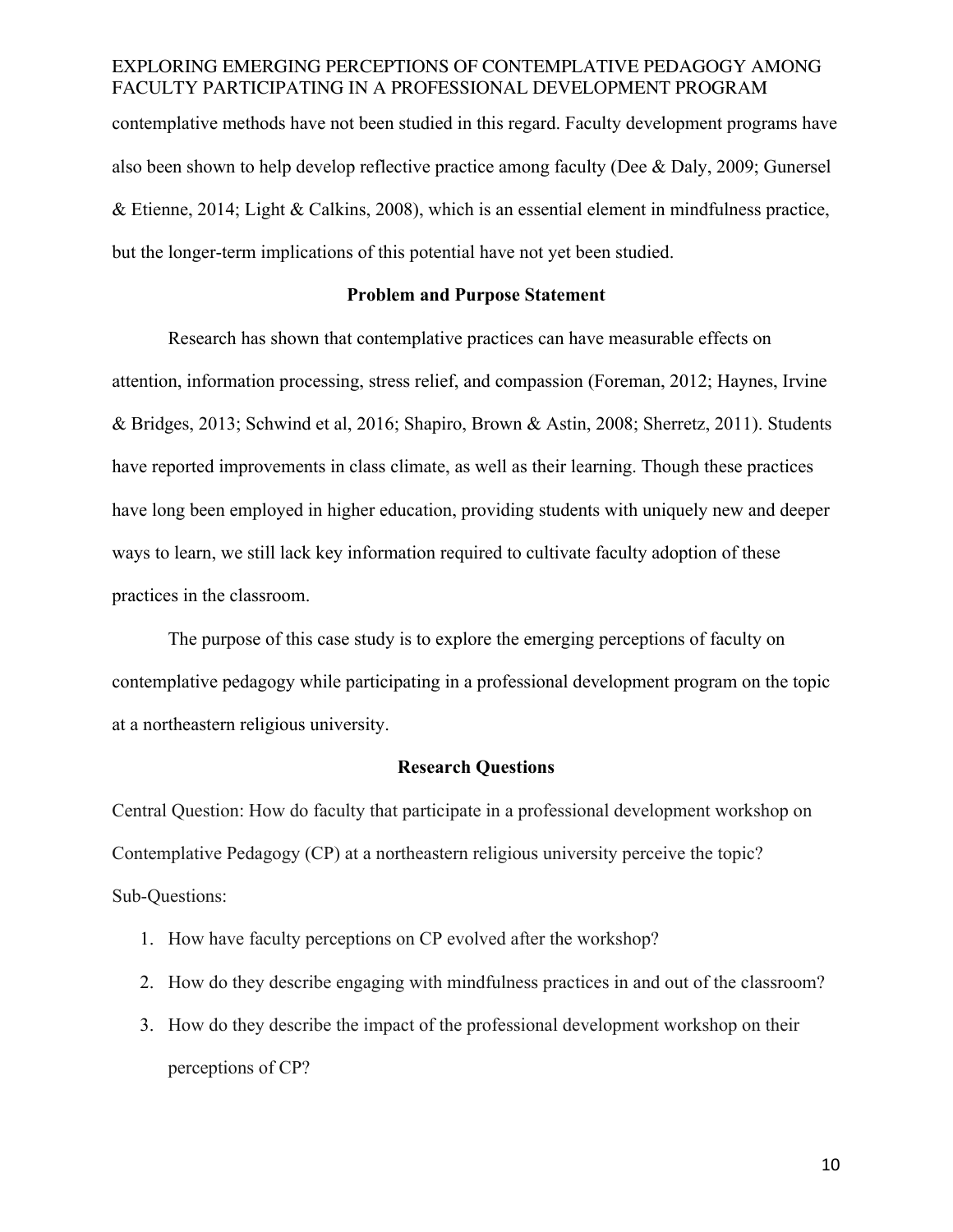#### **Theoretical Framework**

At the heart of CP is a notion that the practitioner is the center of the practice. In an educational setting, this typically refers to the experience of the student, and therefore CP could be defined as a learner-centered (or student-focused) instructional strategy. According to Prosser, Trigwell and Taylor (1994), a student-focused approach to teaching is one where the teacher encourages self-directed learning, provides time for students to interact in dialogue with the teacher and each other, and to develop or change student conceptions rather than to simply transmit content. The authors postulated that if approaches to teaching were better aligned with student's conceptions of learning, then student learning could be improved. Later research by Trigwell, Prosser and Waterhouse (1999) suggests that student-focused approaches generate deeper learning in students. However, they note that in order to facilitate a change in teaching approach, teachers need to change their own conceptions of teaching and learning, that is to change the philosophical and epistemological assumptions that underpin their choice of instructional strategy. A number of studies have linked professional development with changes in both conceptions of and approaches to teaching (Gibbs & Coffey, 2004; Gunersel & Etienne, 2014; Light & Calkins, 2008; Light, Calkins, Luna & Drane, 2009; Trigwell, Prosser & Waterhouse, 1999).

One important goal of many faculty professional development programs is to reflect on one's teaching practice (Hubball, Collins & Pratt, 2005). The authors argue that reflecting on teaching leads to greater self-awareness, better understanding of student learning, and implementation of appropriate pedagogical methods, among other benefits. Smyth (1992) relies on a definition of reflection by John Dewey, that reflection is the "persistent and careful consideration of any belief or supposed form of knowledge in light of the grounds that support it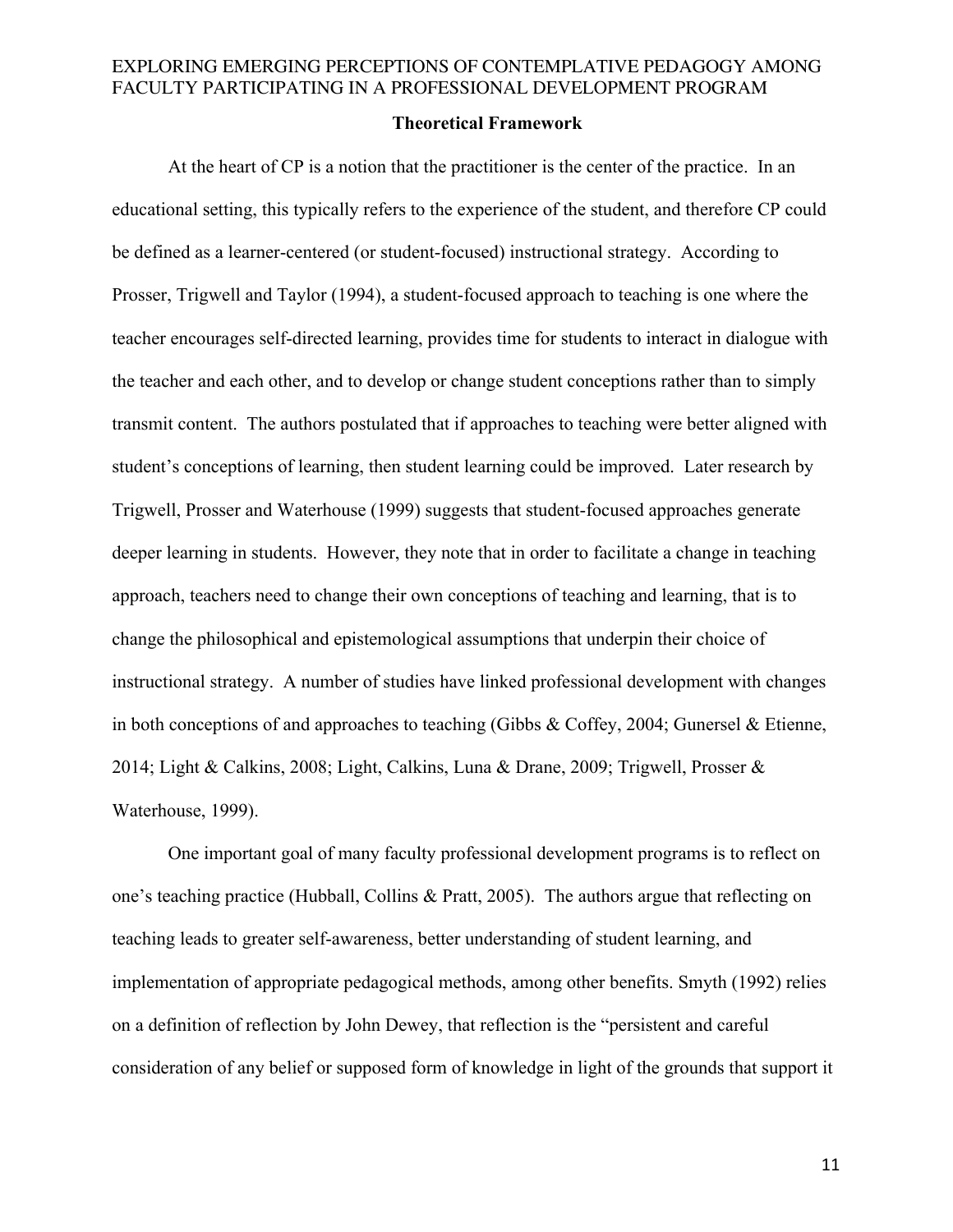and further consequences to which it leads." Brookfield (2017) emphasizes the critical nature of reflection which is to become aware of assumptions through a variety of lenses, by "standing outside ourselves." I would argue that in addition, we need to stand within ourselves and adopt a subjective contemplative stance as well as an objective critical stance. Loughran (2002) emphasizes the process as a catalyst for change in his analysis of reflective practice in the teaching professions.

Reflection is effective when it leads the teacher to make meaning from the situation in ways that enhance understanding so that she or he comes to see and understand the practice setting from a variety of viewpoints. Such learning can then impact on the development of one's attitudes for reflection (Dewey's [1933] openmindedness, responsibility, and wholeheartedness) and, in so doing, it is possible to highlight the link between reflection and the development of a genuine wisdom-in-practice as the knowledge gained through reflection is recognizable and articulative. (p. 34)

Perhaps most interesting is the application of reflective practice as advanced by Schön (1984) who identified two types of reflection: reflection-in-action, the act of reflecting in the moment of the action, that is while engaged in that which is being reflected upon, and reflectionon-action, reflection that takes place after the fact and in a different context, for example in a professional development workshop. For Schön reflection is deeply tied to the concept of knowing-in-action, a reframing of Michael Polanyi's tacit knowledge, that is that individuals act with a specific implicit awareness in the moment even though they may struggle to describe the process. For example, educators' knowing-in-action is the normal routine of the teaching process that has been developed through experience, and by example. When something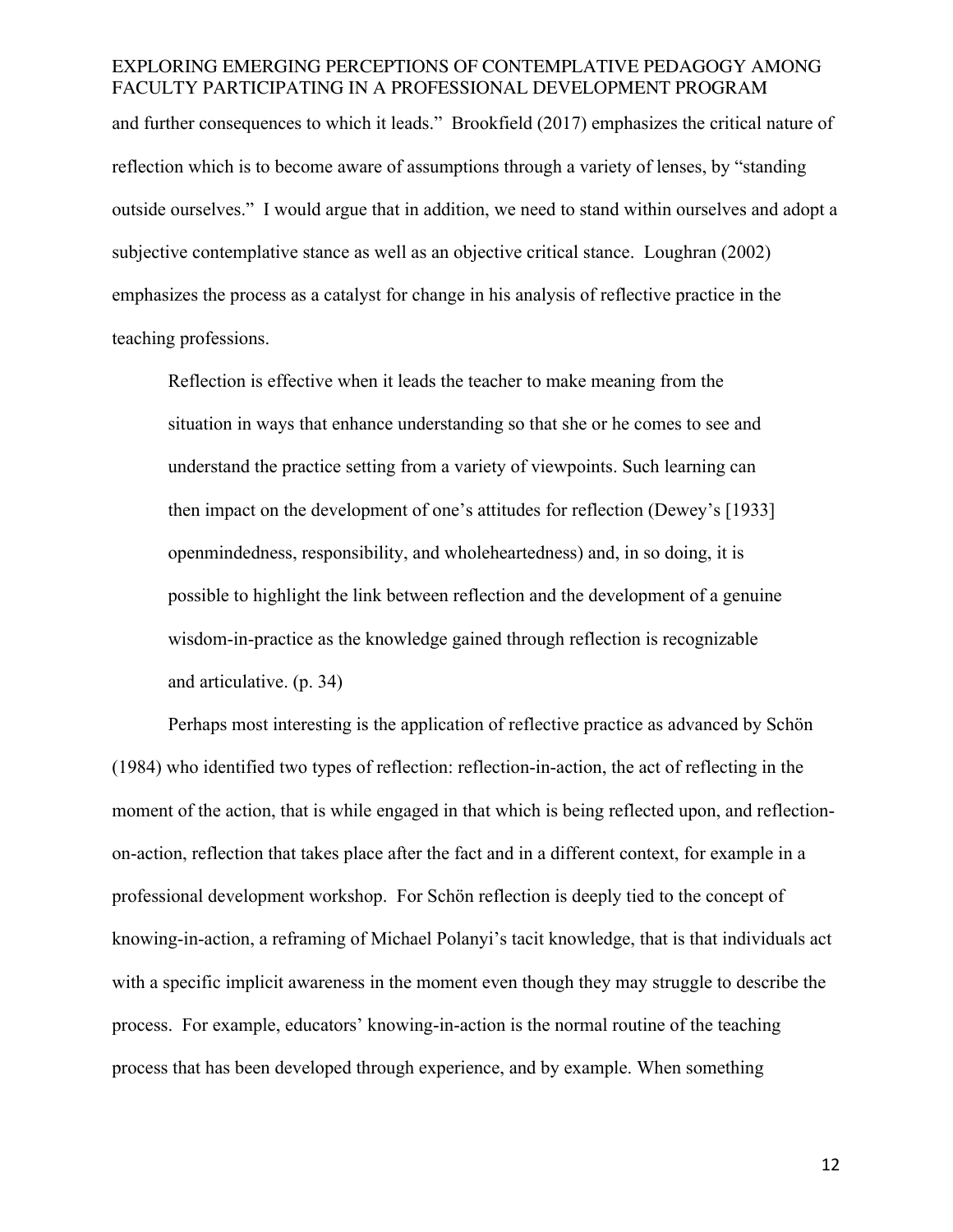unexpected occurs in this routine, reflection-in-action is the act, sometimes tacit and unconscious, of recognizing and evaluating the situation and making instantaneous judgments in order to react or adapt to what's happening. Finlay (2008) aptly describes reflection-on-action as a professional's conscious act to "review, describe, analyse and evaluate their past practice with a view to gaining insight to improve future practice." She elaborates that each of these types of reflection aim to "build new understandings to shape [the professional's] action in the unfolding situation."

Schön suggests that these two types of reflection are at the core of "professional artistry," a term meant to capture the nuance of a practice that cannot be achieved through rational thought alone (Schön, 1987), similar to the concept of "pedagogical reflexivity" presented by Dee & Daly (2009). It is this idea of professional artistry that ties Schön's theory so well to a contemplative reflective practice, in the classroom, as well as outside of the classroom. It is essential that faculty maintain an openness to experience and presence in the classroom in order to achieve this reflexivity.

Taking the idea, a step further, Falkenberg (2012) proposes a model for teaching as a contemplative practice in itself. Falkenberg identifies three dimensions of this model: an ethical component, a noticing component and a mindfulness component. The ethical component gives rise to the notion that teaching is a moral endeavor and needs to be anchored in both understanding and improving our inner lives. The noticing component brings in an element of awareness tied with the intention to interrupt automatic patterns, if only to entertain alternatives. This is reminiscent of Schön's reflection-in-action but involves a conscious effort at exploring alternatives that precedes the situations in which an alternative behavior may be preferable. Finally, the mindfulness component which posits a form of conscious self-awareness that is both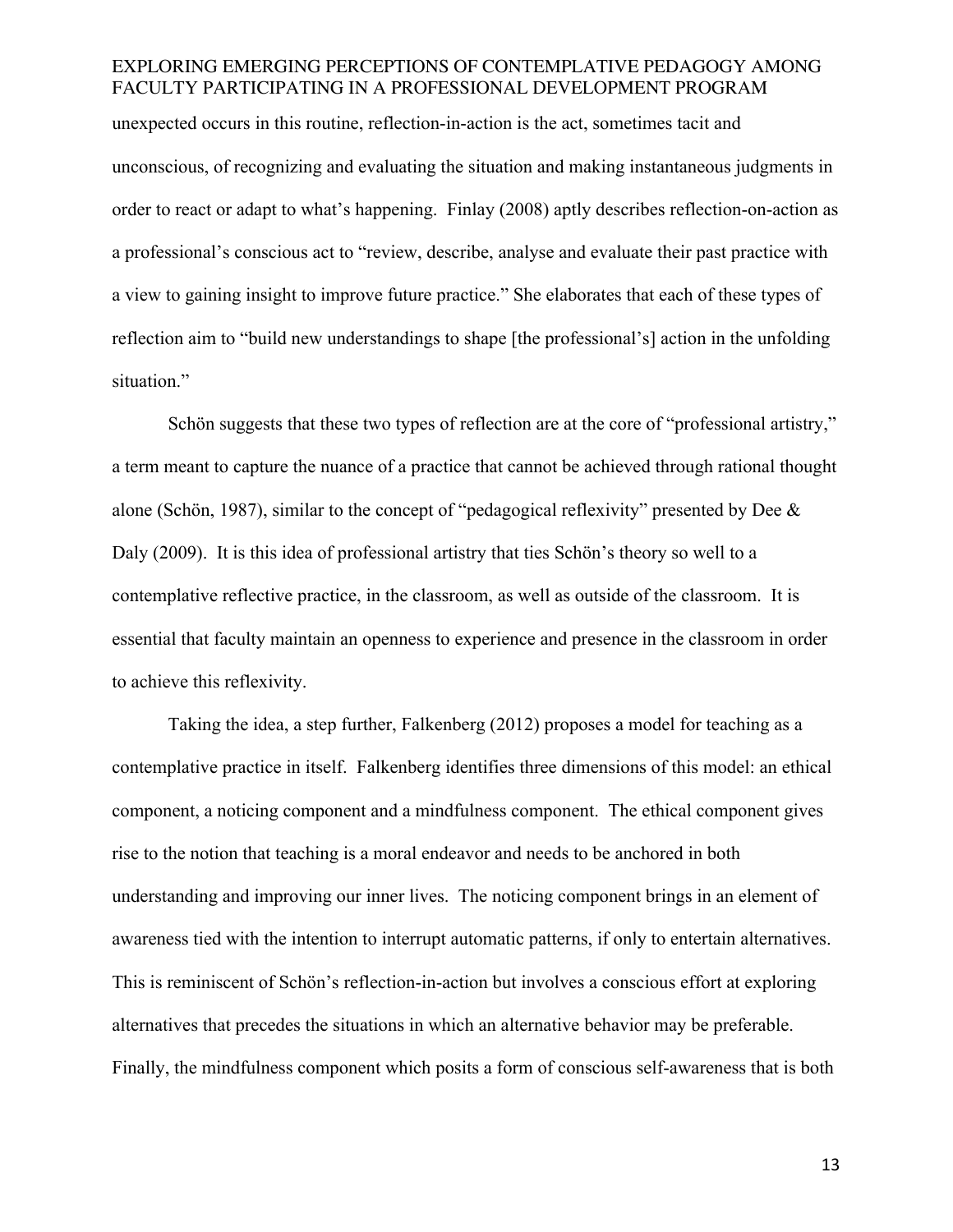non-judgmental and preconceptual in nature. He contrasts this with the awareness cultivated in reflection-in-action by emphasizing the utilization of the information gathered from this effort at a later point. These components form a contemplative version of professional artistry where there is a conscious effort in building self-awareness in the moment for use in a later process of conscious review.

### **Methodology**

Qualitative research provides a window into the lived experience of individuals as they move through the world. This methodology recognizes the unique experiences of each individual as their own personal truth. In this study, the experience of each faculty member is exposing a single facet of the whole picture, which can best be explored qualitatively. Capturing the emergent quality of faculty perceptions calls for a case study approach in order to acknowledge the bounded nature of a professional development program. Yin (2013) suggests "you would use the case study method because you wanted to understand a real-life phenomenon in depth, but such understanding encompassed important contextual conditions—because they were highly pertinent to your phenomenon of study." Creswell (2007) emphasizes the bounded nature of cases, as well as the use of multiple sources of data for analysis. In this study, the professional development context provides the bounded conditions for studying the phenomenon of emerging perceptions of CP. Barry MacDonald and Rob Walker (as cited in Bassey, 1999) stated that "case-study is the way of the artist, who achieves greatness when, through the portrayal of a single instance locked in time and circumstance, he communicates enduring truths about the human condition." The case is seen through the eyes of the participants, a story that unfolds beginning with the sowing of seeds that grow and bloom long after the prefatory experience.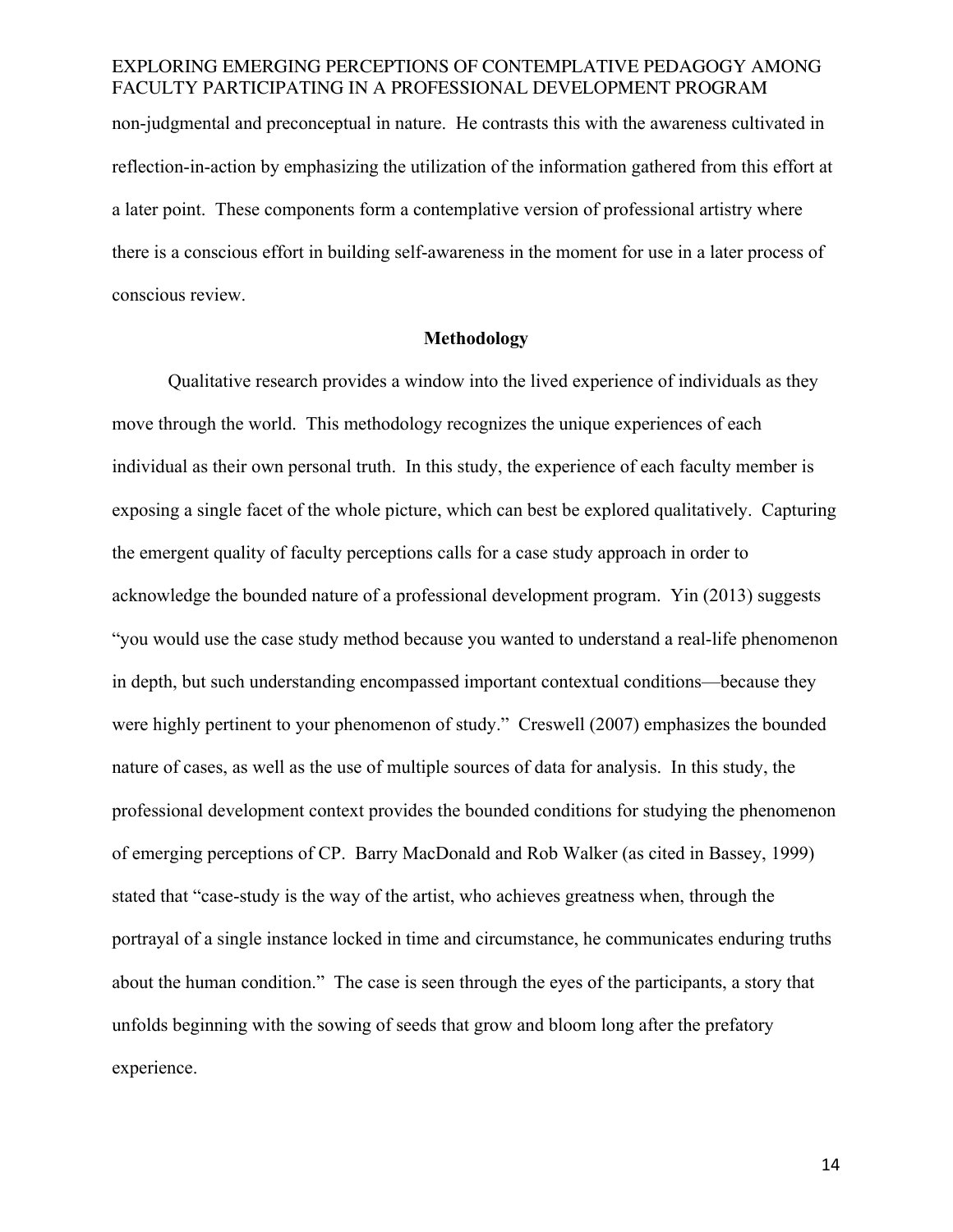## **Researcher Bias**

Qualitative research is inherently interpretive, which necessitates that the researcher's positionality be explicitly acknowledged (Creswell, 2013). The population that I am studying, is a group that I work with on a daily basis. They seek me out for pedagogical help which creates an implicit power dynamic. Though I have made clear in my recruitment materials that participation is completely voluntary with absolutely no penalty for not participating, the role I play at this institution might be enough to inhibit some faculty from participating or prevent some from being completely forthcoming in their interactions with me. Despite this danger, I feel confident that my unique position is actually a boon as it helps me to tailor the experience to the needs of faculty at this institution.

As a practicing meditator and yoga teacher, I have had more than two decades of experiencing utilizing contemplative methods. These experiences have the potential to color my interpretations of the experiences of the participants. However, it is my intention to allow the experiences of these individuals to speak for themselves without drawing on my own experiences in comparison.

### **Sampling**

A purposeful sampling method was utilized in this study with self-selected volunteers. After a human subject review process, seven participants were recruited through email and wordof-mouth, primarily through expression of interest in participating in the professional development. Participation in professional development is a sign of interest and possible openness to exploring new pedagogical techniques and reflective practice. As such, it is important that faculty participants voluntarily chose to participate or not, on this basis. Recruitment materials made it clear that participation in this study was completely voluntary and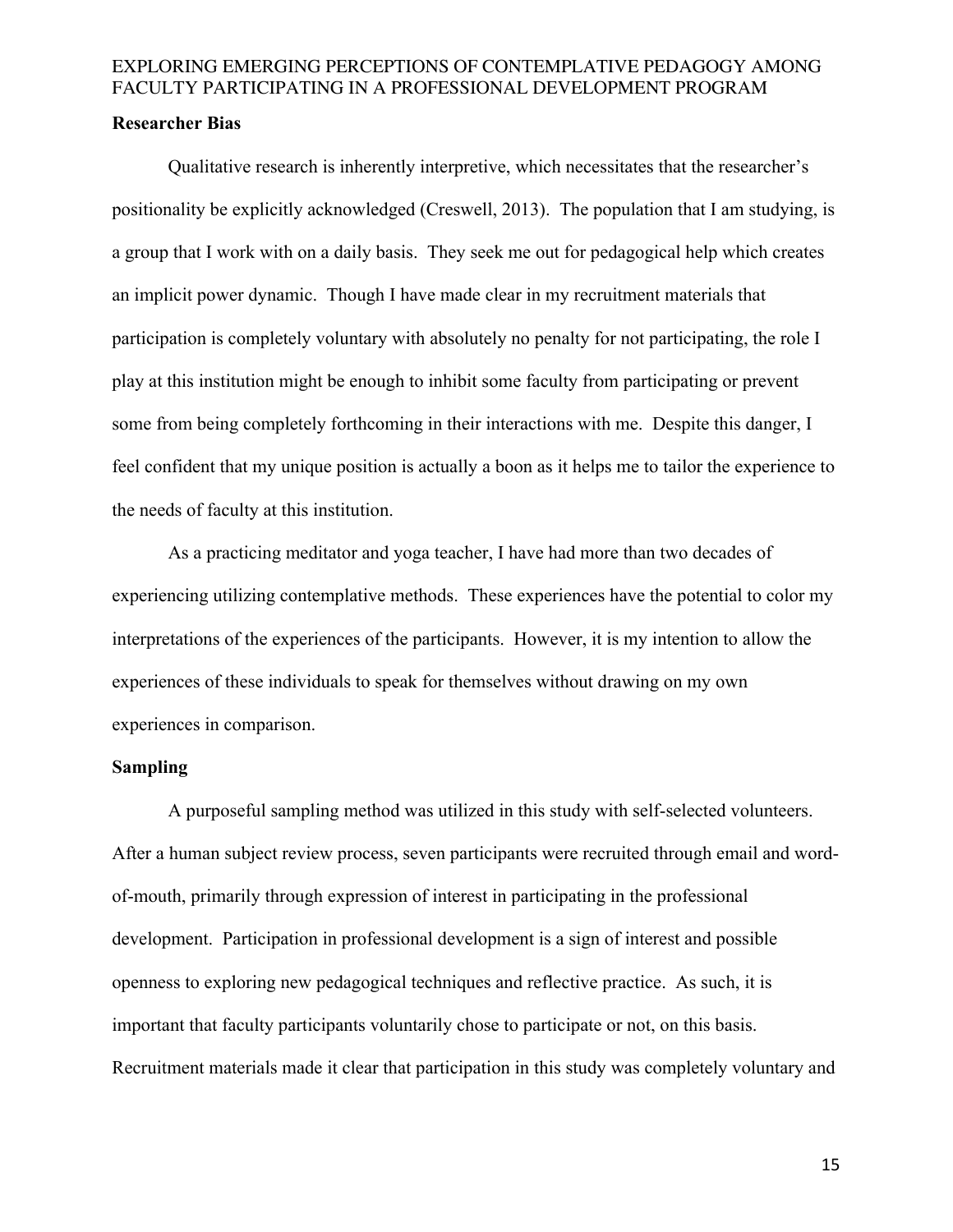participants were free to opt-out of any activities without penalty. Further, faculty informed consent was obtained in person where they were provided a detailed description of the research and told that if they elected not to participate in the study they would see no negative impact on professional development opportunities and were free to participate in this workshop.

#### **Data Collection Methods**

According to Yin (2013), "the data collection in case study research is typically extensive, draw**i**ng on multiple sources of information, such as observations, interviews, documents, and audiovisual materials." In this study, data was collected using a number of methods including surveys, interviews, and document analysis. Participants took pre- and postworkshop surveys in order to establish a baseline, taking into consideration previous exposure to the specific pedagogical approach covered in the workshop. Likert scale questions helped to establish group norms around mindful practices in and out of the classroom. Open-ended questions explored the emerging perception in more depth. The pre- and post- survey questions are in Appendix A & B. Follow-up interviews took place two months after the workshop where participants were asked open-ended questions. Documents were collected from participants that include syllabi and writing samples from the workshop. All interviews were audio recorded and transcribed. The interview protocol is in Appendix C.

#### **Validity and Reliability**

Creswell (2007) presents validation in qualitative research within a framework of trustworthiness, defined by characteristics such as: credibility, authenticity, dependability and transferability. In the last 30 years, views on validity in this context have evolved, from Lather's (as cited in Creswell, 2007) post-modern take on an "open narrative with holes and questions" to Wolcott's dismissal of validation as useless. Angen (as cited in Creswell, 2007) also viewed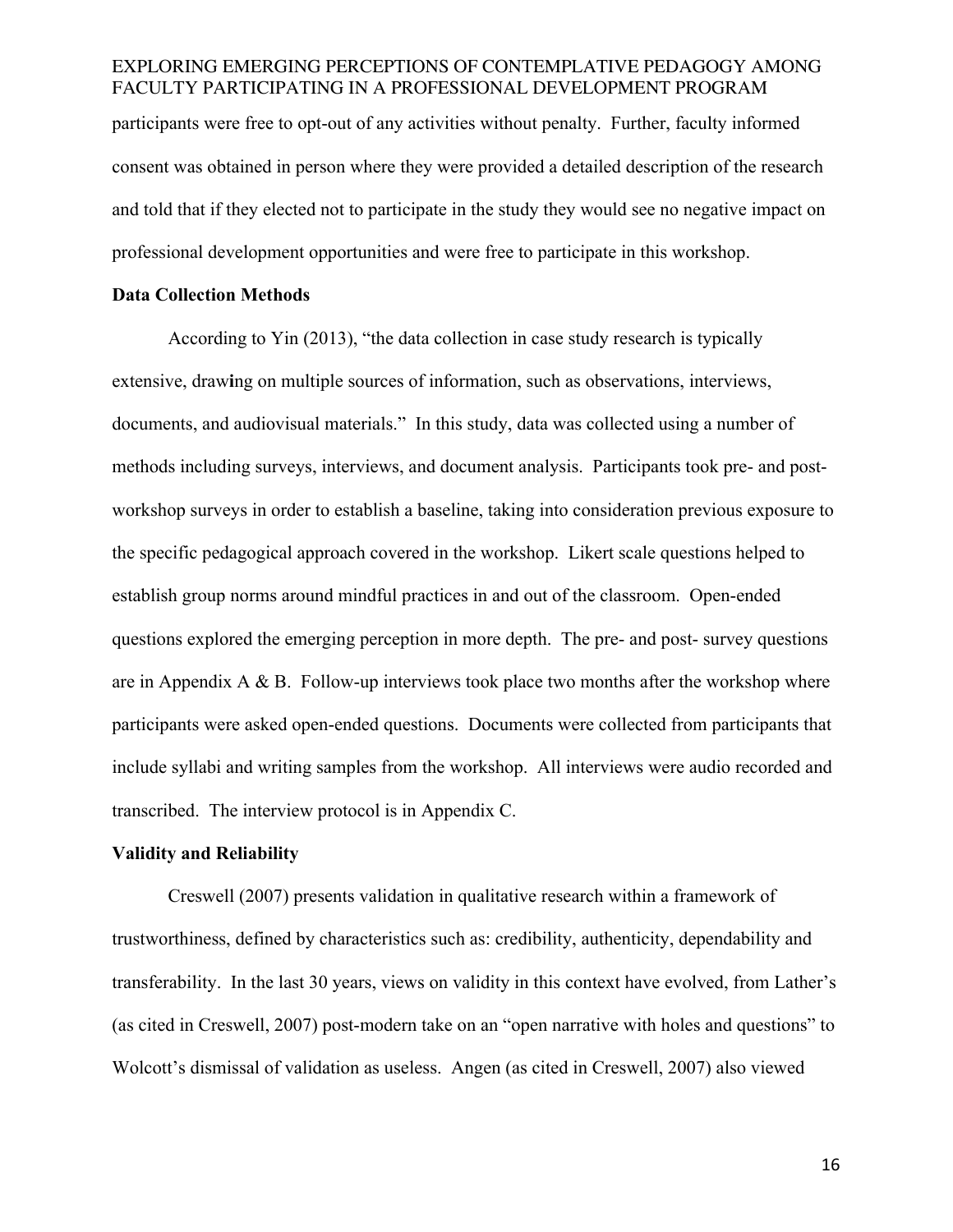# EXPLORING EMERGING PERCEPTIONS OF CONTEMPLATIVE PEDAGOGY AMONG FACULTY PARTICIPATING IN A PROFESSIONAL DEVELOPMENT PROGRAM validation in regard to trustworthiness, but as an "open dialogue on the topic" rather than definitively. This study draws on these perspectives of validity as an open question, utilizing best practices to guide the discovery and description of the findings. By honestly portraying these findings, the voices of the participants stand as evidence of their experience alone.

In order to maintain rigor and verify the accuracy of my conclusions, a variety of methods were employed, including member checking, thick description, and triangulation. According to Creswell & Miller (as cited in Creswell, 2013), validity in a qualitative study "is based on determining whether the findings are accurate from the standpoint of the researcher, the participant, or the readers of an account." In this context, the validity is a measure of trustworthiness and credibility. In member checking, participants in this study had an opportunity to review the results and analysis in order to provide feedback in regard to how well they represent their perspective. After the interviews were complete and transcribed, all participants were provided with a draft of the report and given an opportunity to provide written feedback. In addition, thick description is a technique that employs a rich, detailed description of the case, in order to provide readers with a feeling of shared experience, which allows the reader to make their own inferences about transferability. Finally, triangulation involves utilizing multiple sources of data to discover common themes that converge into a perspective. In this study, documents, interviews and surveys were used in this way.

#### **Data Analysis**

After transcribing all of the interviews, the first step in analyzing the data was bracketing the text. Judi Marshall (as cited in Seidman, 2006, p. 117) defines bracketing as selecting the parts of the text that the researcher deems important, utilizing his or her judgment to generate meaningful "chunks" of content. I read through each transcription multiple times, highlighting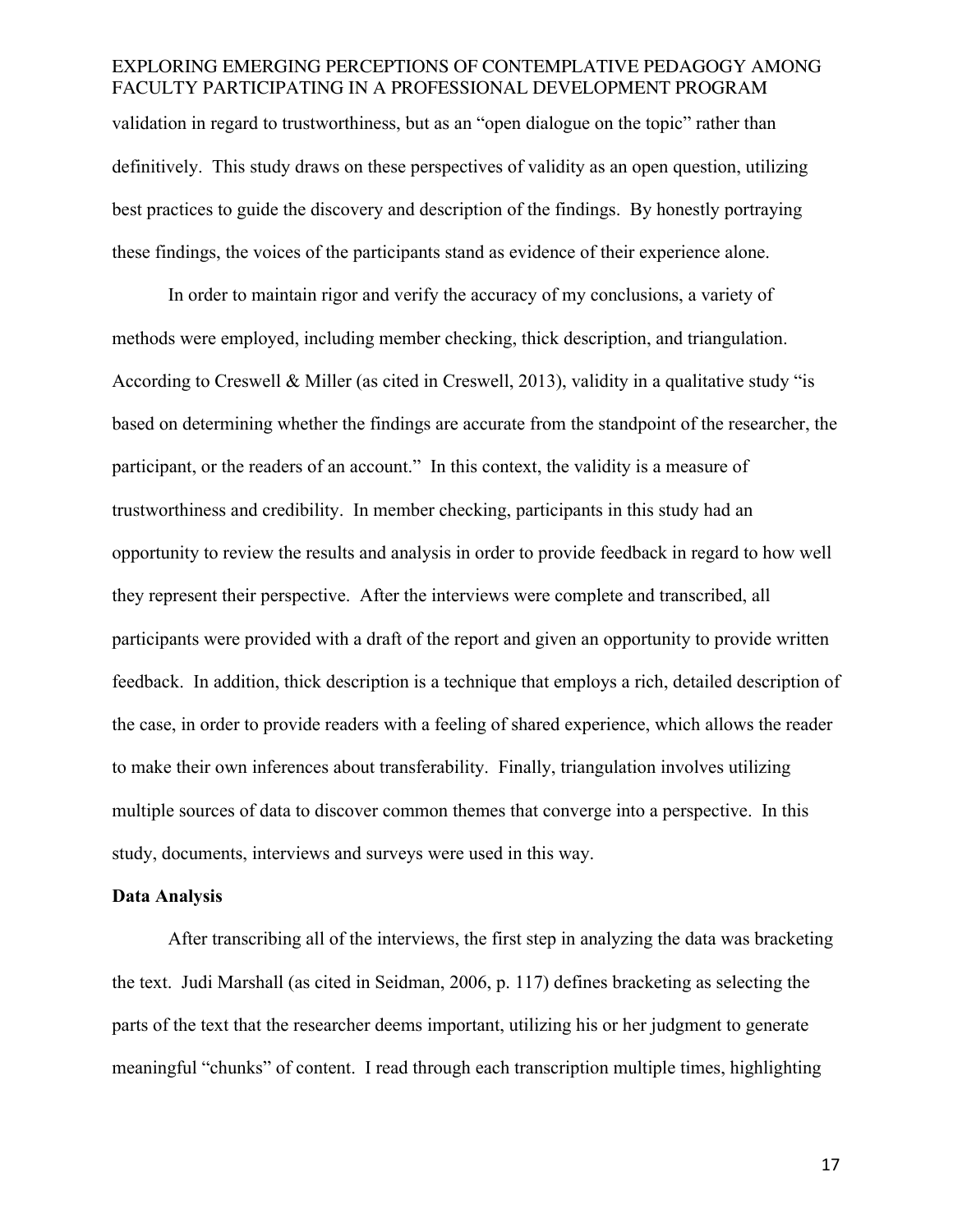and commenting relevant sections with the research questions in mind. After bracketing the text, a matrix was developed in four categories (definitions of contemplative pedagogy, evolving perceptions of contemplative pedagogy, personal or professional mindfulness practices, and impact on teaching practices) and then populated with relevant bracketed sections from the interview and each survey, which was then coded for themes and summarized. A summary of these matrices can be found in Appendix D. From this matrix a set of profiles was developed to aid in cross-case comparison of the main research question.

### **Profiles**

### **Michelle**

Michelle is a doctoral student that has been teaching at this school for less than a year. She considers teaching to be a second career which began about 12 years ago, after completing a master's program here. At the time, she was the Director of Congregational Learning at a synagogue and felt it important to not only administer the programs, but also to teach some of them herself. She continued in that role, teaching every age group, for about 10 years. Additionally, she has taught at the elementary level, as well as in high school and adult education programs. Another role she has played is as a coach and mentor working with educators and directors of religious schools in all aspects of teaching and learning. In this capacity she has been able to draw on her past experiences as an athlete, which heavily informs her approach to leadership. Using these skills, she helps her mentees maneuver the emotional side of their roles. "It's not only the personal side of being a director, but how do you navigate and manage people's personalities, feelings, emotions, whether they are board or staff or clergy." Michelle brings this attunement to the emotional side of learning into her classroom teaching as well, modeling this approach for her students.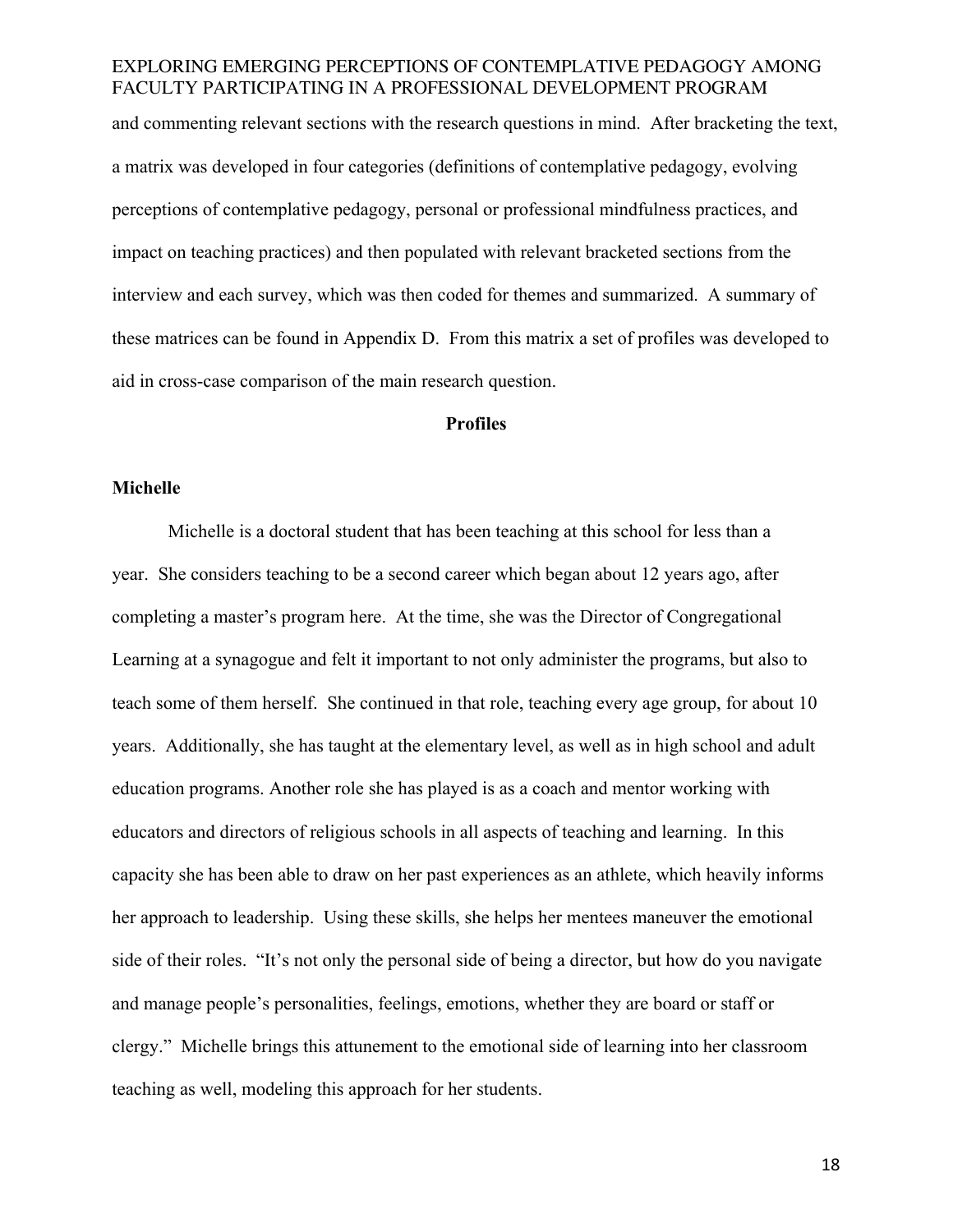Michelle's philosophical approach to teaching is based on the premise of working with the whole person in a pursuit that's guided by experience, community, meaning and relevance. A strong proponent of experiential education, she also prefers dialogue, group work, and reflection over frontal teaching. She seeks to empower her students, giving them some autonomy over their learning so their experience in her class is individualized. A major shift in her philosophy was catalyzed when introduced to the concept of social-emotional learning. It shifted what she values and prioritizes in her classroom, cultivating an understanding that tending to the emotional well-being of her students is at least equally important as the skills and content knowledge they are there to learn. The impact on her teaching has been palpable, but also generated a sense of conflict with her assumptions of what teaching should look like in an academic setting. Experiencing the workshop in CP helped to relieve some of that tension, freeing her to experiment more in the following semester. With a renewed sense of autonomy in her role, she finds she is also bringing a more authentic self in the classroom, which is in turn recognized by the students, allowing them to bring their authentic selves into their learning. "I think I'm reaching them at a deeper level. I don't mean intellectually deeper; I mean emotionally deeper."

Using contemplative methods in the classroom is best supported by having a personal practice (Barbezat & Bush, 2013). Michelle developed a personal practice of yoga and meditation after taking a seminar on breathing a few years ago. This program taught her the necessity for emotional self-awareness and attunement, particularly for teachers. She brought these practices to the school she was working with at the time, helping teachers deal with stress through meditation and journaling, and drawing from her own experience using these practices. She also facilitated workshops on Social-Emotional Learning to arm them with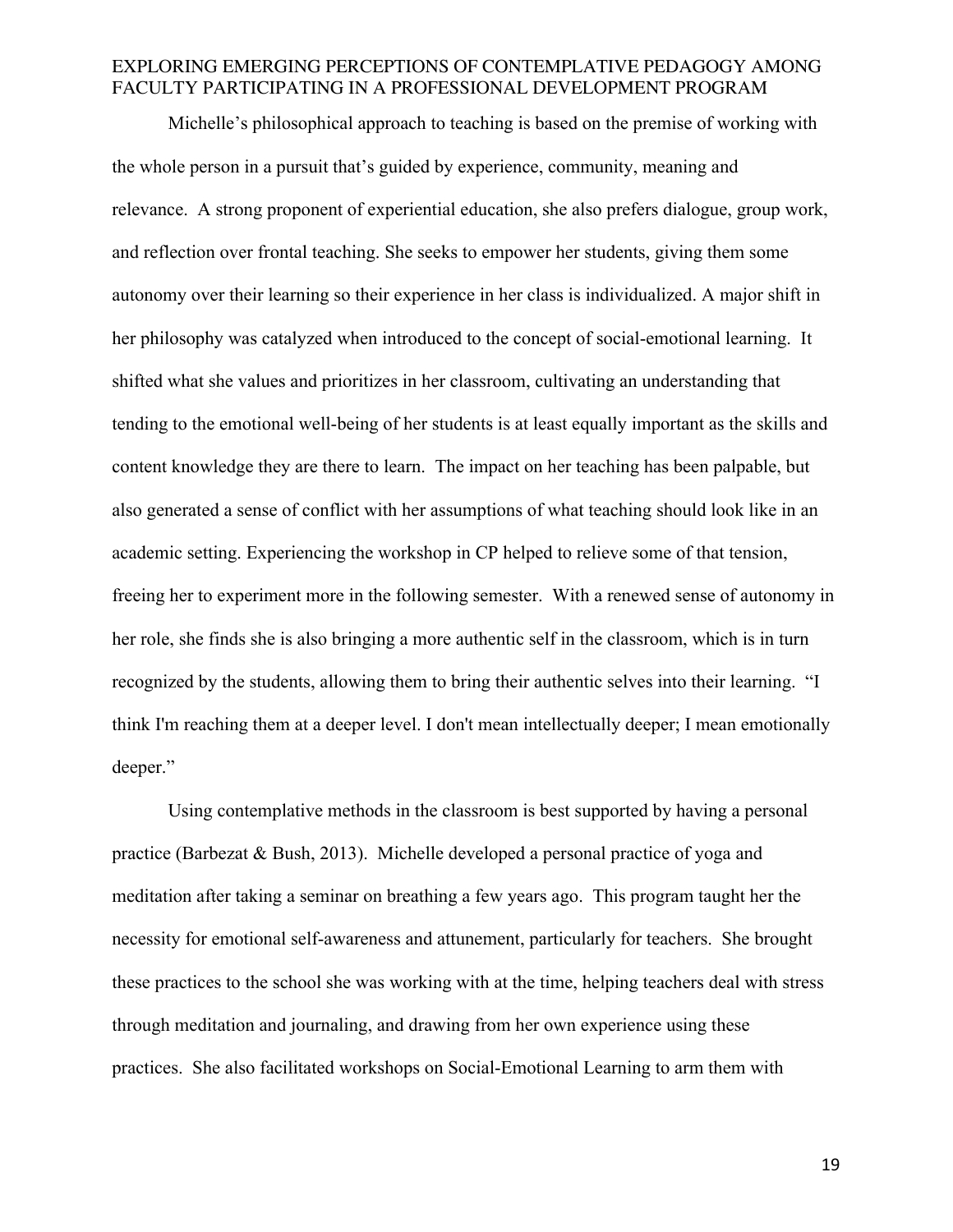classroom techniques to help students make the most of their learning experiences and reduce their own stress. So, when she stepped into the workshop, she was already coming with an open mind, and a set of experiences to draw from. What she lacked was a model for how to effectively integrate these practices in a Higher Education setting. The workshop helped her to understand the relational qualities of CP, and the importance of bringing your authentic self to the classroom, which requires both intentionality and openness and and how that creates an implicit shift in the dynamic between students and instructor. "There are moments in the classroom where [the power dynamic] does disappear and that's beautiful. And I think that's what I'm seeing is that when we're both present like that and true to who we are and almost equals in the sense of just being human beings. That's what I see it as being, which I never did before."

#### **Carol**

Carol is an adjunct instructor that teaches a course on non-profit management. She has a wide range of experiences as both a teacher and a consultant. Though she has a history working in leadership roles in corporate and non-profit settings, she has focused on her own consulting practice for the last 15 years. As a teacher, she got started in an elementary school for two years, which was followed by a 5-year stint in Japan teaching adults English and American business practices. After a break from teaching for several years, she started teaching graduate students at a number of universities, including Harvard and Boston University before relocating a few years ago. As a consultant, she has focused primarily on leading retreats for board members and senior leadership and one-on-one coaching, working in both for-profit and increasingly non-profit sectors.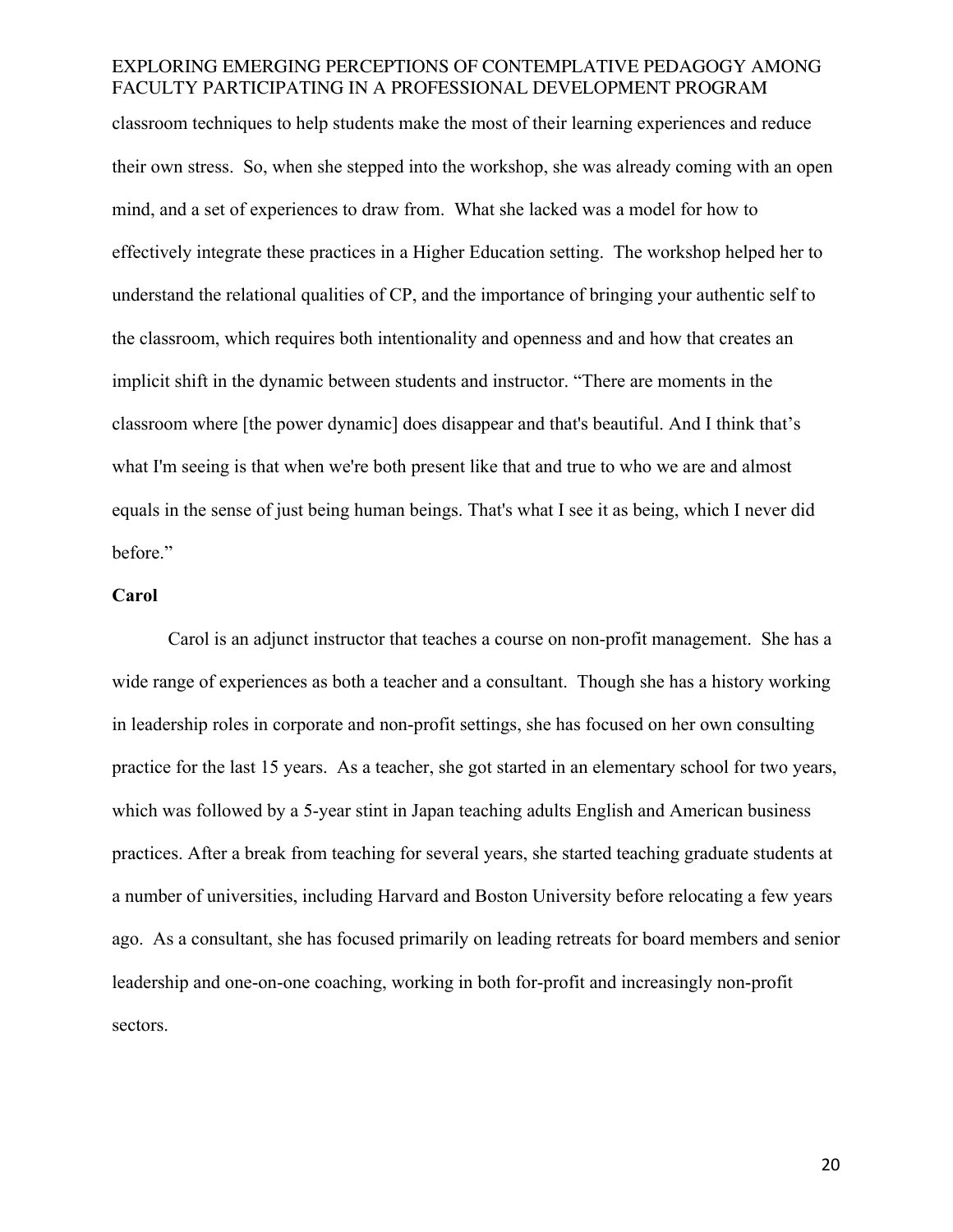Carol's approach to teaching heavily emphasizes the use of storytelling, tying the stories to the skills the students need to learn. The stories act as a way to get the students engaged in concepts, like budgeting, that they may not be naturally drawn to otherwise. She also prioritizes the importance of self-awareness in leadership, which compels her to employ reflective methods in her class. Everyone has the capacity to lead or manage, but self-awareness is the key to unlocking that potential. She emphasizes the importance of stepping back "from the barrage of things coming in" to find a moment of quiet, introspective time. This is a critical component to effective leadership, and she uses stories to illustrate this to her students, framing this as a competency of self-care, which not only serves the self, but serves the organizations her students may someday lead. Over the years, her teaching style has shifted, largely as a result of her observations in the moment of her students. She noticed earlier in her career how her MBA students, who were mid-level managers going to school at night, would seem to lose steam as she talked and talked. That inspired her to make her classes more interactive and get the students to do more of the talking. Also, shifting between different environments and teaching contexts has compelled her to take very different approaches with her teaching through the years. She discovered that many situations in leadership and management are dependent on a variety of known and unknown variables which students had a really hard time understanding. These situations drove her to curate new materials, and think "broader and deeper about my teaching and put unimaginable amounts of time into course prep."

Carol's personal contemplative practices has been steady yet sporadic, but she takes regular opportunities to pause and clear the clutter of her mind, remove distractions, and place her focus where it needs to be. She has engaged in formal meditation practices, but the regularity is less than it once was, but she feels more competent at knowing when she needs it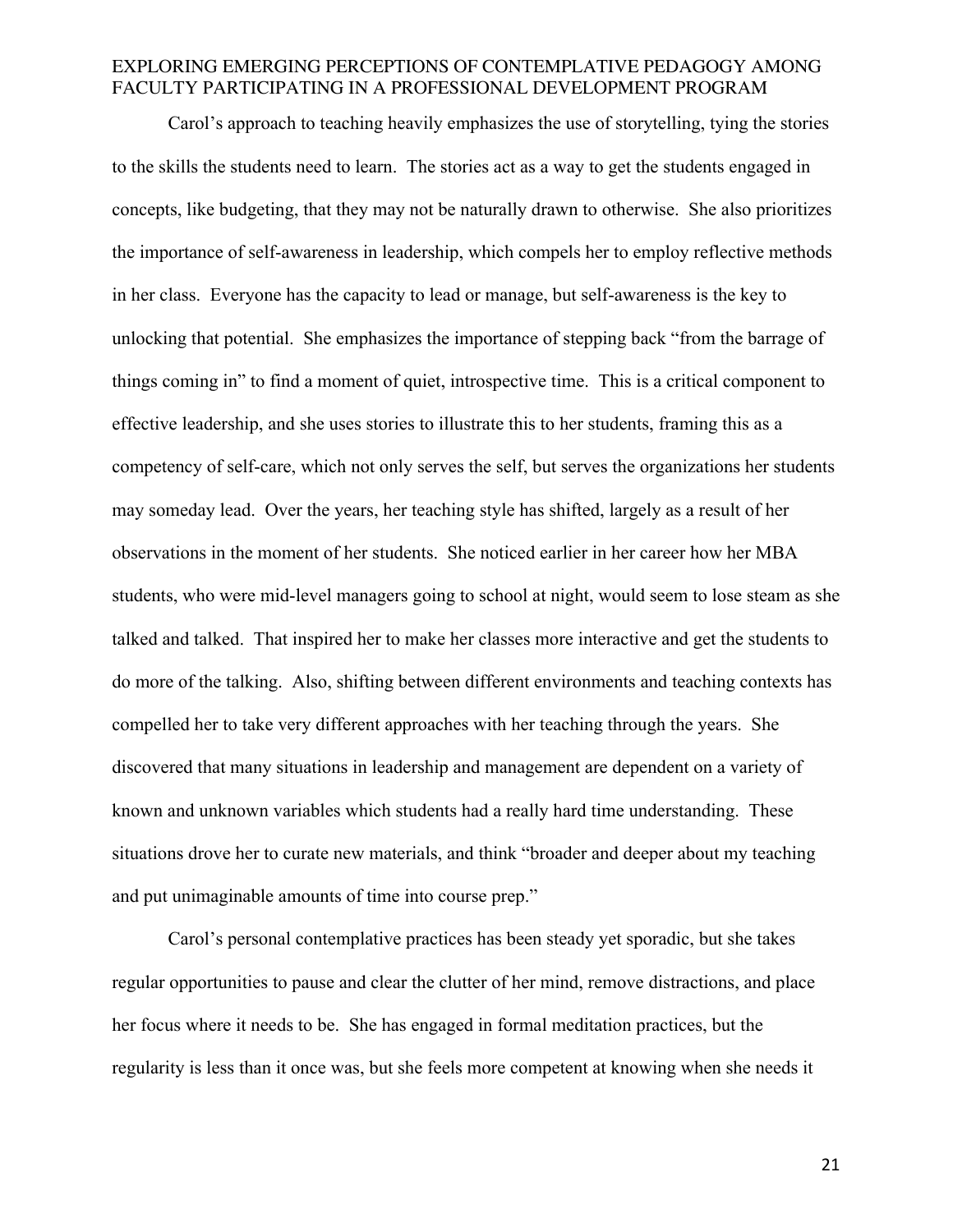most and allowing herself to stop and breathe. Since the workshop, she has developed some competency in deep listening skills through a course she is taking. This course has helped her to realize that she is a good listener and to recognize the empathic relationship she feels when in communication with another. It requires attending to some of the more subtle qualities of intercommunication and interrelation that become more recognizable when the mind is focused and deeply attuned to what's happening in the room. "I am now a different person in how I respond to the students and I get feedback from what happens in the way I always did, but that feedback is not the feedback it always used to be."

Carol's initial thoughts about CP centered on establishing a classroom environment that facilitates focus and attention on the learning, without a clear sense of how that may be accomplished, outside of banning technology. The approach is grounded in a certain disposition on the part of the instructor that lends itself to a more thoughtful learning experience. After the workshop, Carol's idea of CP had a dramatic shift. "The workshop certainly opened my eyes to an array of contemplative techniques that would enhance classroom learning." She began to make the connections between her own contemplative practices and the potential for similar activities in the classroom. There was a recognition that these types of activities are not only acceptable in the classroom, but actively used in Higher Education, even among her colleagues.

## **Aaron**

Aaron began his teaching career as a doctoral student more than 40 years ago. During that time, he taught both undergraduates and grads, and realized quite early on that differences in learning style demand more equitable teaching methods. Since this formative experience, he has shunned extensive lecturing and has largely relied on a Socratic methodological approach to his teaching. A year or two after graduating, he began teaching at his current institution full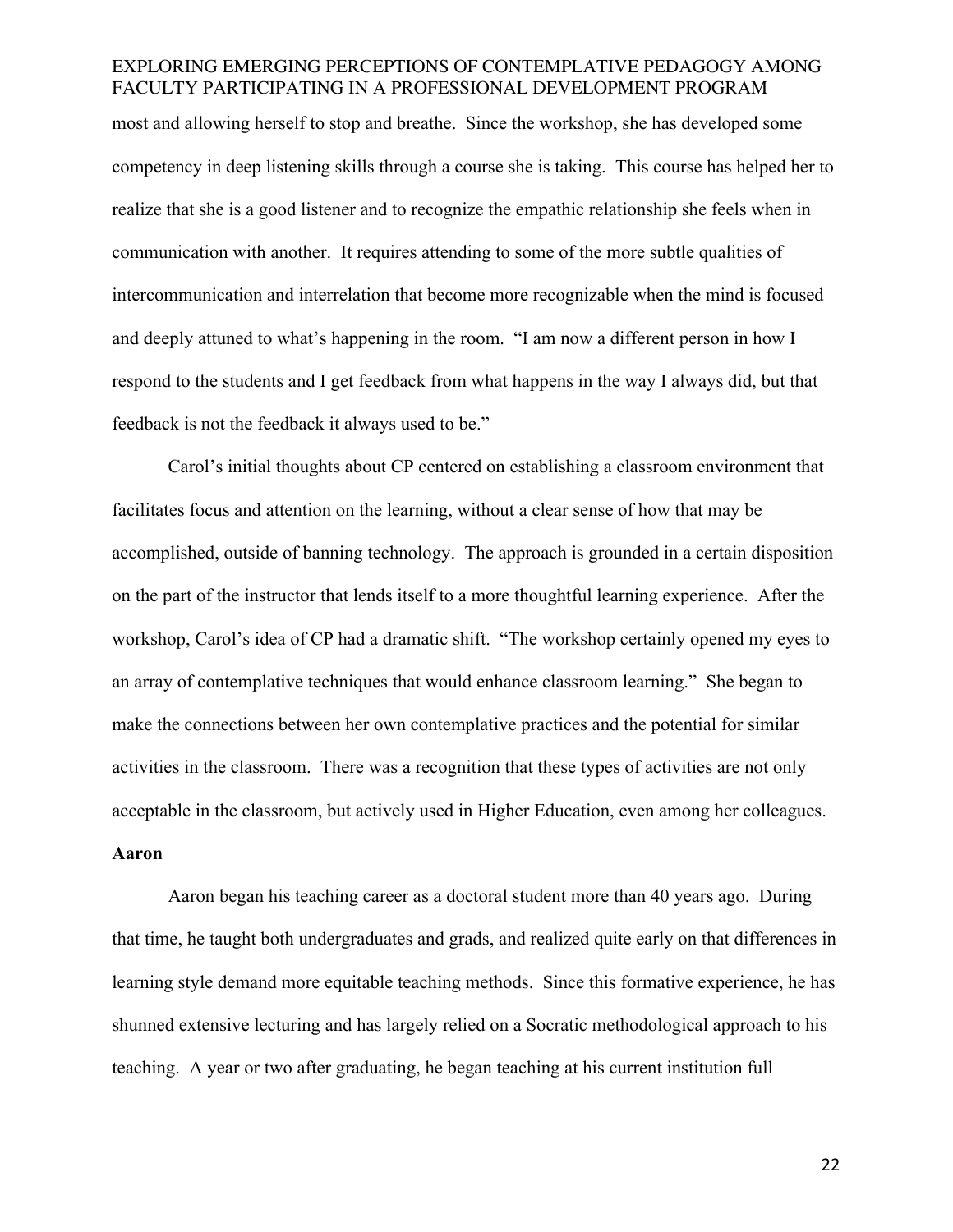time. He started off in a sort of apprenticeship, being mentored in teaching a particular course that he was intended to take over the following semester. His mentor modeled a very similar teaching style to the one he had become comfortable with, which acted as a form of validation of his teaching instincts. Over time, he slowly moved into more and more administrative work and less teaching. Today, he is a full-time administrator, and only teaches one course per year.

As intimated previously, Aaron prefers a dialectical approach to teaching that engages his students in rich discussion with only a minimal amount of lecture. This approach was formed early on in his career and has changed very little ever since. He describes this preference as exciting as one never knows where a discussion may lead, whereas a lecture is prescriptive and by its nature non-interactive. For Aaron, it's less about covering a lot of material, though there is certainly a sense of ensuring that the core material is covered, but rather exploring the material at its edges is what he finds exhilarating. His methodology is all about providing his students with the skills, aptitude and zeal to explore the core texts of the field on their own, using foundational knowledge as a means to teach these competencies in relation to contemporary concerns and construct personal meaning or integrate with learning from other domains. Over the years, he has discovered that he is at his best as a teacher when he simply being true to himself and his teaching philosophy. If anything has changed, it is that he relies less on covering a certain amount of material in favor of exploring the richness and depth of the material he does cover, and how it relates to other things his students are studying. "I think in the long run it's probably more useful to have a little less material and a little more application or challenge or integration of it to what the other things they're doing or studying."

Even though Aaron admits to not having a mindfulness practice, per se, he has personally meaningful religious practices that, for him, serve that same purpose. It is an opportunity to rest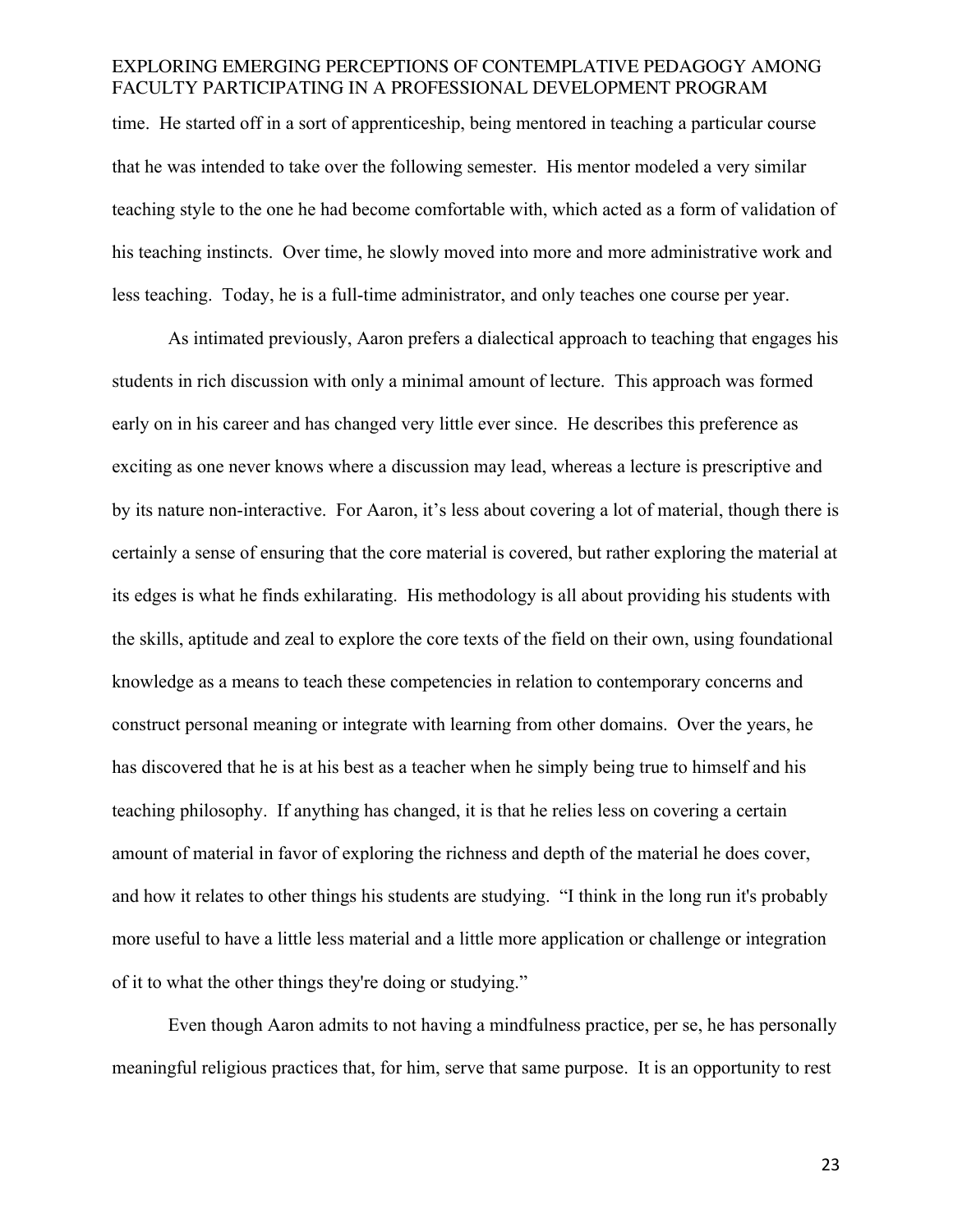the mind, focus on something specific, and let go of all obligations and stresses, even for a few moments. "This was just quiet time. I find that helpful, comforting, refreshing...It's the palate cleanser at the meal. And in a way it's contemplative for me." As a result of attending the workshop, Aaron tried incorporating some short meditation into the beginning of his course. "I haven't done it much but the couple of times I've done it; it felt artificial to me; it's because that's just not my style or hasn't been my style… The students actually, a couple of them said they appreciate it. I asked them to write down at the beginning of what things they were thinking about on that side of the threshold and what they would be able to sort of drop when they crossed into the classroom, a few students said it was useful. Did it really enabled you to stop thinking about those things? Nah, not so much... but it at least it brought up some level of consciousness for them." He finds it somewhat inauthentic and out of his nature to apply these methods in the classroom, which may speak to his level of experience engaging in those practices himself.

Aaron was one of several participants that defined CP primarily in terms of reflection, though he focused more on the kind of reflection that happens in preparation for teaching, or as I like to call it: reflection before action. Even after the workshop, Aaron still referenced this sort of reflection as his go to definition, but now the reflection extended both to the moment of teaching and after. "I use it or understand it more in the sense of self-reflection about what I'm going to do in a class, what I'm doing in that class. And then sort of after the fact that... Did I do that? Did the class accomplish the kinds of things? Did they discuss the kinds of things? Did they explore the kinds of things that contribute to the whole for that semester?" Aaron did admit that his own definition differed from what he presumably viewed as my own working definition, as perceived in the workshop. "I know you use it more in a centering or maybe personally self-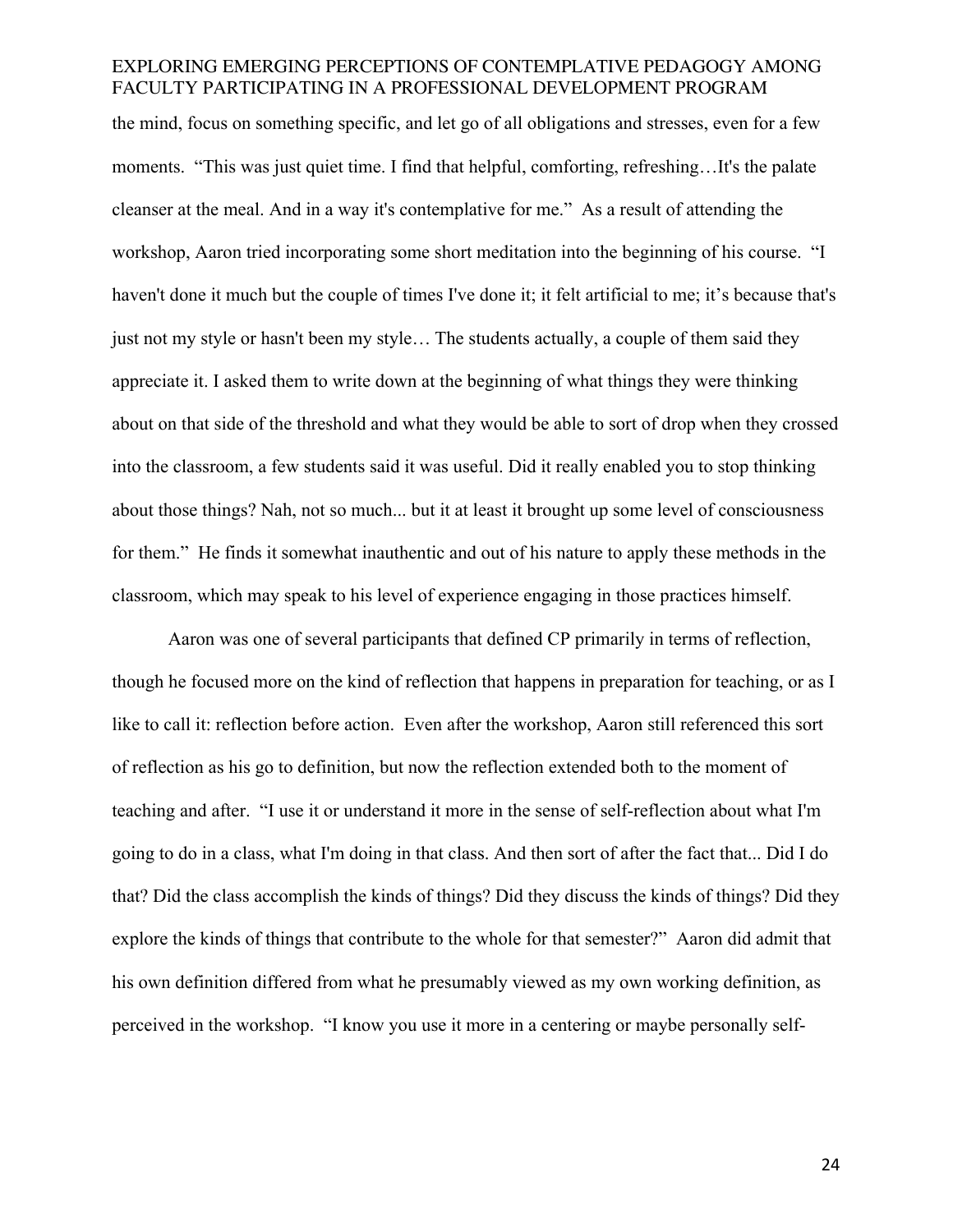# EXPLORING EMERGING PERCEPTIONS OF CONTEMPLATIVE PEDAGOGY AMONG FACULTY PARTICIPATING IN A PROFESSIONAL DEVELOPMENT PROGRAM reflective." So, it is clear that his perspective of CP as a whole embodies more than what he finds personally relevant.

#### **Lynn**

Prior to her current work, Lynn had been teaching in public and religious schools for more than 13 years. As a student of history in her own undergraduate studies, she gravitated toward teaching history and social studies in her previous positions, and still incorporates that in her work teaching graduate Education students.

Throughout her career, she has strived to develop personal relationships with her students and help them find what is most meaningful to them, which lies at the heart of her teaching style. "I think that's been very important to me, even before I could name that as 'Constructivist,' is meeting the students where they are." She also recognizes the important role of social-emotional learning in the development of learners, young and old. More recently, she has been teaching more and more online, where the kinds of relationships she is used to in a face-to-face setting develop quite differently. In fact, she considers the online format to be even more relational because students have to be more intentional in reaching out when they need something, rather than simply waiting until class is over to have a conversation. As her teaching has evolved, Lynn believes the biggest change has come in the form of being more transparent about the teaching methods she uses. "So, I actually say to them, I'm standing here doing this because you just read something that said that students need to know why you're doing what you're doing. So, I'm telling you now this is what we're doing and why we're doing it."

Lynn doesn't claim to have any kind of personal contemplative practice, but she does consider herself to be reflective. She gives herself scheduled focus time when she needs to get specific things done, as she has a hard time fitting that in otherwise. She is also an avid walker,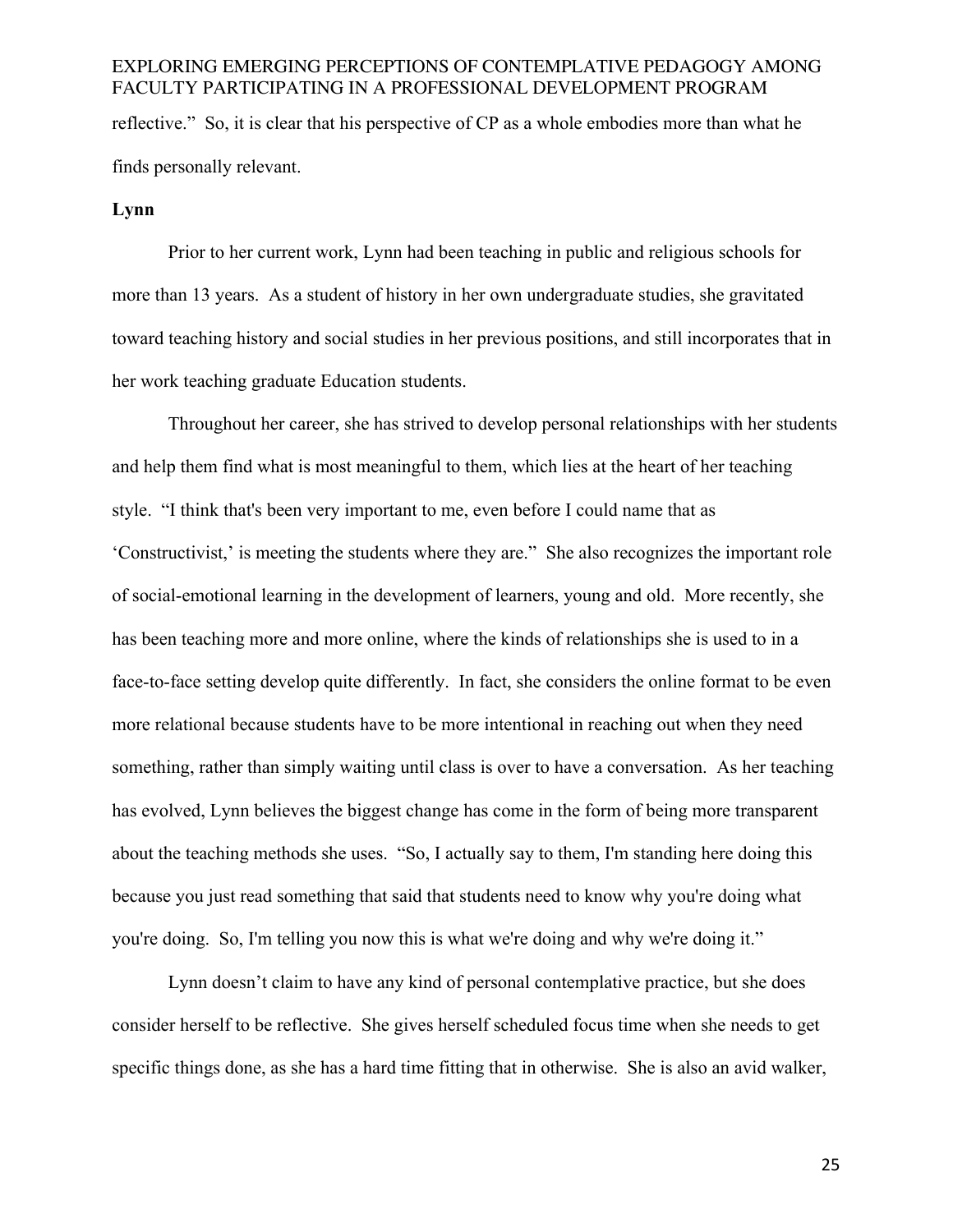which she finds helps her to cleanse the mind. Regardless of her personal practices, she has a self-awareness that she brings into her classroom. For example, she states that she speaks very quickly in class and that it would probably be helpful to students for her to slow down, but in the moment, she is not able to do that. Slowing down the mind requires one to slow down the breath (Barbezat & Bush, 2013). "Like I don't breathe, I don't breathe with them and I'm not going to." She's equally aware of the fact that students are not always fully present in the classroom, but not completely sure how to remedy that. Coming out of the workshop, she was expecting to learn how to be more reflective in her own work, not necessarily how to use these techniques in the classroom. Now she seems to be somewhat intrigued, though still quite hesitant. "I'm interested to know more. I'm not sure. I'm still not sure. It's the thing that I would prioritize for things I need to do with my life, you know, it's hard to balance."

#### **David**

David has been teaching with his current institution for the last 18 years in the School of Education. Prior to that, he taught as a staff developer, as a graduate student, in a high school, and even taught swimming at a camp. His experience teaching at the high school led him to pursuing his graduate studies, as he quickly realized he needed additional training and support. After graduating, as he was working to help develop staff at public schools, he attended a series of workshops on active learning that became highly influential to his personal teaching style. "I mean it just made a lot of sense to me because I was teaching people how to teach new skills and dispositions and competencies and never thought of that as what I was doing. I was thinking of it more like professing." That experience was a major influence on David's teaching; it taught him how to integrate aspects of effective course design, hands-on activities, and reflection into his classes. To David, the class should be engaged in a joint inquiry, doing group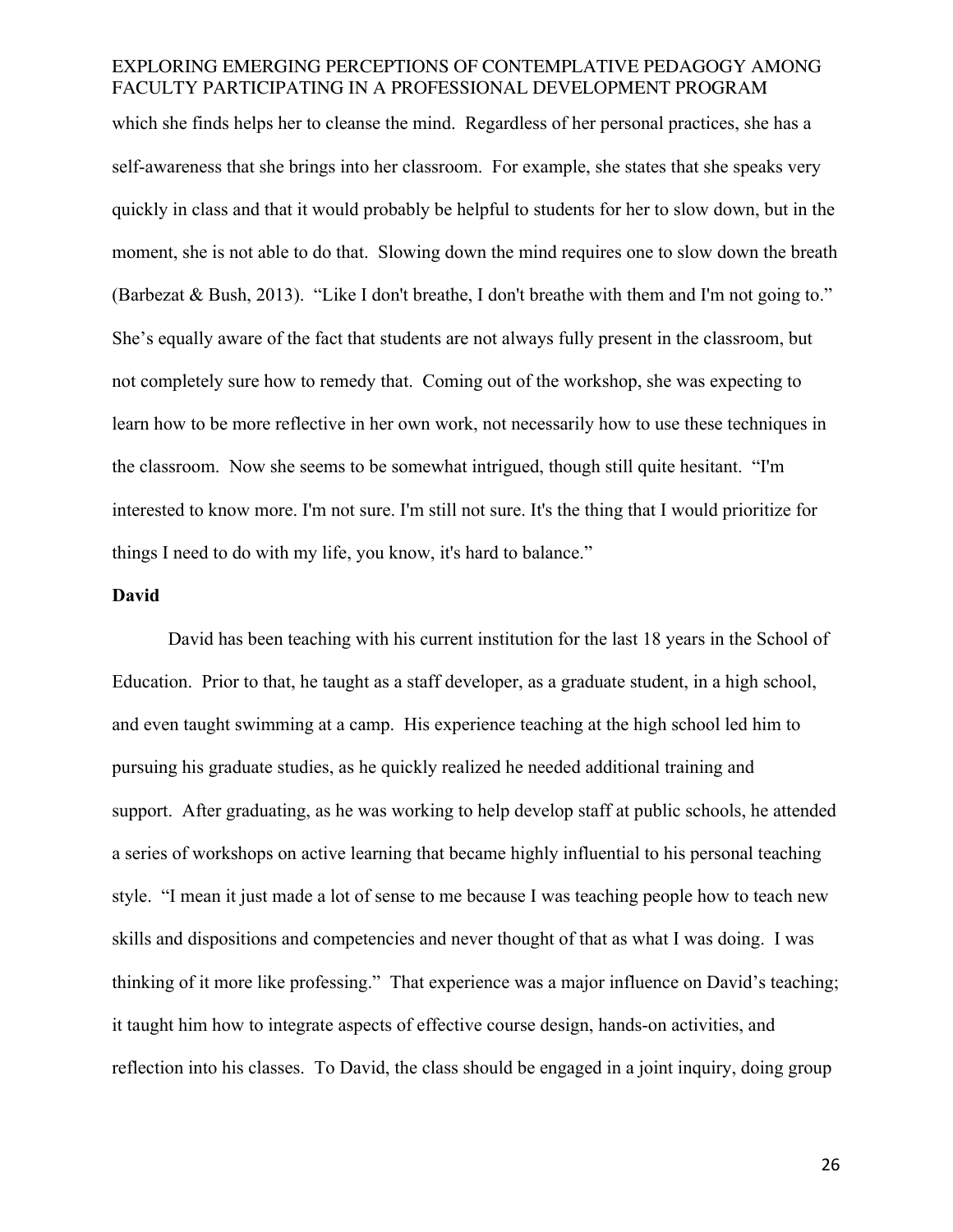work, teaching one another, and drawing from personal experience. Since one of David's primary content specialties is in social-emotional learning, this is of particular importance. His approach to teaching embodies the essence of social-emotional theory, viewing his relationships with students as foundational. As an example, he sometimes takes class time to attend to the emotional well-being of his students, helping them to let go of any stress or anxiety that may impede learning.

A big shift in his teaching came when he started teaching online, which now constitutes about half of his course load. Like many online instructors, he struggles with the lack of emotional connection in the online format. "We had emotional moments in this community that sometimes people share personal stuff, on the discussion board [it] was not the same. I miss that sitting together and checking in that way at one time." However, to help engage the students more in this format, he spends a lot of time creating videos and facilitate discussions to help foster a sense of community. Time (and tenure) has given him more confidence in his teaching, allowing him the space to experiment. "I could let go and let people have more of a conversation. I could try an activity; it might fall flat and that's fine. I'll be able to recover from whatever that is." His experiences have allowed him to move away from how he was taught in graduate school into letting it "go with where they're at more."

David claims to not have any personal practices that he would categorize as contemplative, but in the classroom, he is aware that much of what constitutes Social-Emotional learning overlaps with CP. He views his development in this area as an organic process that comes from increasing self-awareness through engagement with the SEL framework, as opposed to an intentional process of identifying and analyzing emotions and regulating them with intention. David views SEL as focusing more on the problem that framework is addressing, and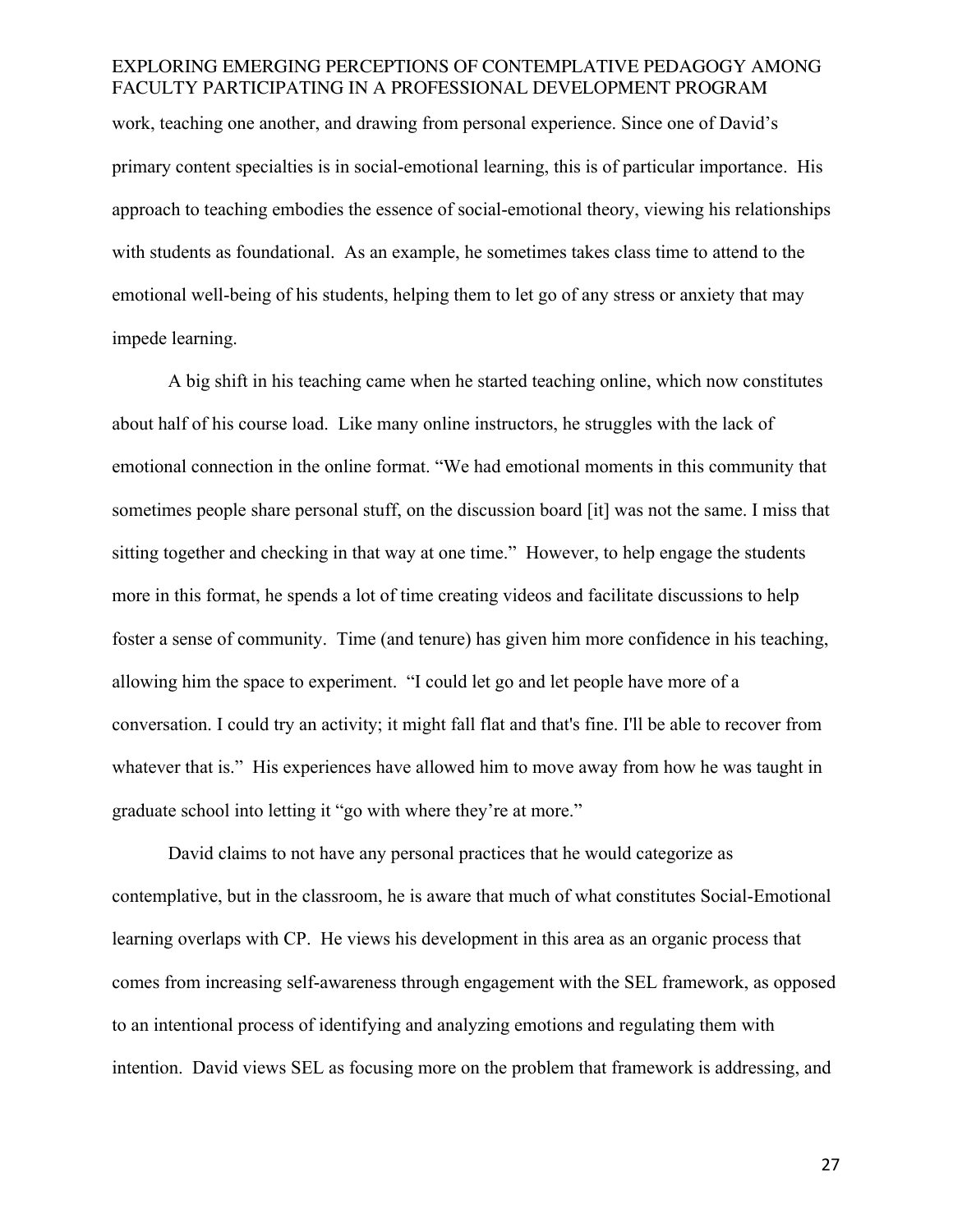contemplative practice more on the emotional awareness itself. "I don't have a regular journaling practice. I don't have a regular meditative practice and I mean I regularly reflect on my teaching, but it's more kind of reflection-in-action." Despite his assertions about his lack of contemplative practices, he does spend some time running on the weekend where he gets to "replay the week" and have a conversation with himself about things that need to be done.

#### **Hannah**

Hannah is a language professor that started her teaching career about 50 years ago while pursuing a master's degree in English Literature. Over the years she has worked at several universities in the United States and Canada. Early on in her career she taught Hebrew, which is her native language, even though this was not the subject of her studies. She started by observing other instructors which gave her the building blocks she needed to teach the subject herself. Over time, she taught Hebrew in more and more places, and a career began to blossom. After moving from school to school for many years, she eventually landed in her current position and decided to pursue doctoral studies in Applied Linguistics to formalize her education in language teaching, which ultimately took her about 10 years to complete. While in the program, she took several courses in second language acquisition and assessment. She now is the editor of a journal for Hebrew professors and has moved into the area of online teaching.

Her approach to teaching is highly logical. Since language learning is highly skilloriented, she knows exactly what skills she wants her students to have and structures a learning experience in order to accomplish those goals. "I always know where I'm going. Along the way I learned that I have to tell the students where they are going. Because it's not that obvious to them always why I'm doing a certain activity or why we moved from one thing to the other. So, I have to tell them what is the rationale for that. I'm always aware of the fact that one thing has to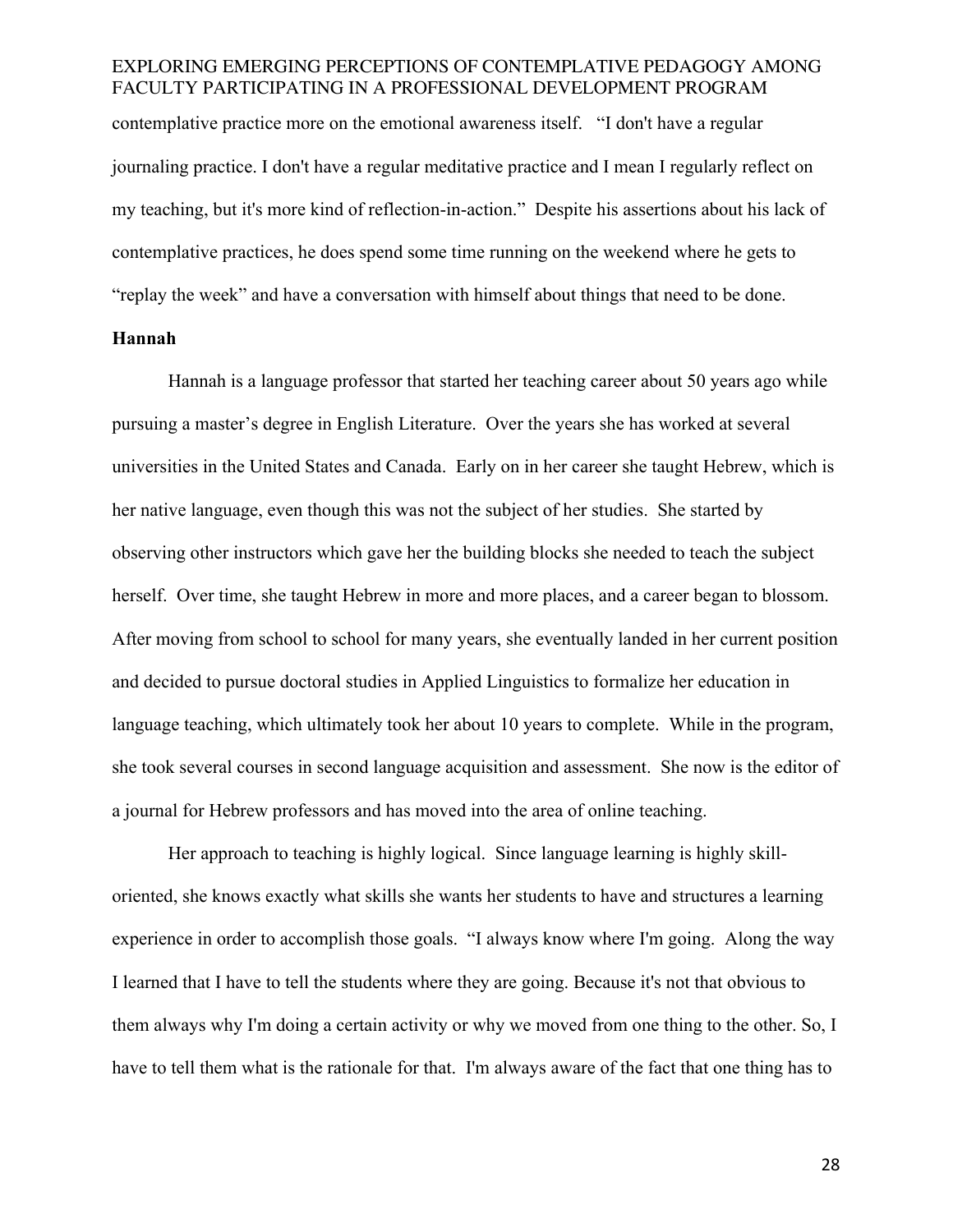lead to another in a logical way...everything builds on each next step." Since the beginning of her career, this has defined the way she approaches teaching her students. "In terms of my approach, I think personality is destiny. There are certain ways I approach my own learning, my own studying, and doings, you know, and that's what I am. That's all I teach."

Hannah considers herself reflective in the sense that she does think about what happens in her courses and makes adjustments accordingly, but she does not have any practices that she defines as contemplative, either personally or in her teaching. "I have no patience for Yoga and never dabbled in meditation. That's just. Sorry. Not Me." She was very open to listening and experiencing new methods in the workshop, but primarily out of intellectual curiosity, not a desire to try out new practices in her classroom. For her it comes down to a sense of comfort and familiarity that is lacking when it comes to contemplative practices, yet she recognizes that there may be ways to explore contemplative approaches that are more familiar to her. "I don't think I can lead them in such personal practices, since I don't practice myself, but maybe I could ask them every once in a while, to reflect on their study habits and class preparation and on what was their take away from class."

#### **Dina**

Dina is an administrator and professor in the School of Education. She got her start teaching at the age of 17 in her home country of Israel. For many years she had been taking dance classes until one day her teacher offered her a teaching opportunity. She had no idea what she was doing initially, but over the next couple of years she began to understand how to break material down into its components to make it easier to learn, and her teaching improved. After some time in the army, she studied Comparative Literature and got a teaching diploma in Hebrew Language and Literature. She continued to teach dance, and eventually moved to the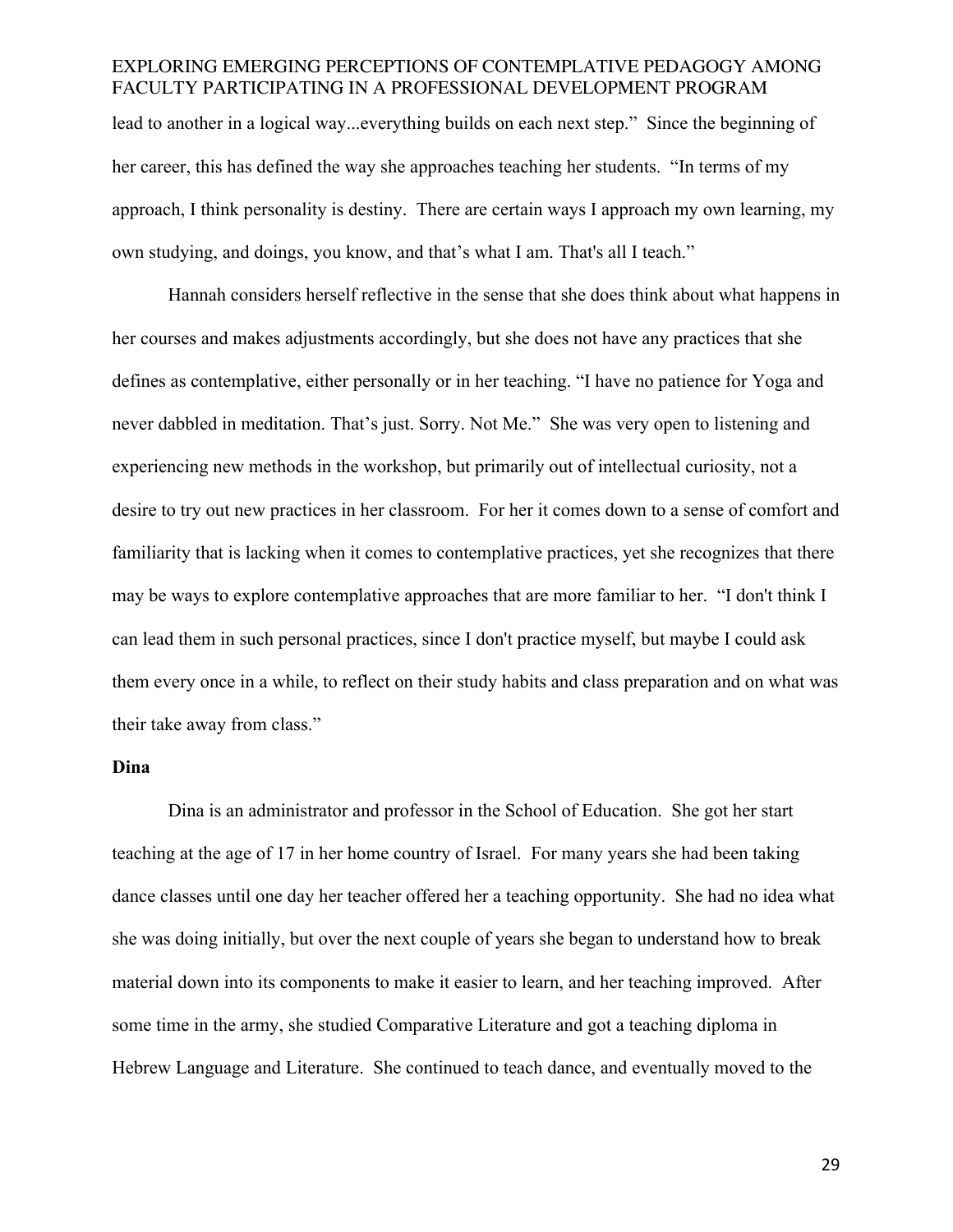United States where she taught dance at a variety of schools. "I think that what learned from it is that you really need to be very good at what you are doing before you are teaching it, but not only this, you really need to understand where does it all come from, there is a source for all these things." After teaching dance for so many years, she sought a change and decided to utilize her teaching diploma to teach Hebrew at a local religious girl's school, followed by other schools. Over time, she found that she needed more education because teaching Hebrew as a second language was very different than what she was prepared for in her education. She enrolled in a summer program at her current institution in teaching Hebrew as a second language. This experience led to her later coming back to the school to complete her doctorate, studying the integration of arts and education. After graduating with her doctorate, Dina moved on to teach with a few other schools, but eventually came back as an administrator and adjunct professor.

Drawing on her dance background, Dina strongly believes in the importance of contextualizing learning, that students need to understand how what they're learning contributes to the whole. "You really need to encourage. You need to sort of build it inside a strong foundation so students will understand why they are studying it; that it's going to take them somewhere; that there is a goal; that there is a reason why they are doing it. So, contextualizing what you are studying and really learning how to break everything into small pieces. So later on, students will be able to study something that is a very, very small, but understand that it's connected to the bigger thing, is all from the dance." She teaches with an awareness of each student's goals and how she will help them achieve them. To engage her students in this process, she prefers to use an experiential learning approach, giving students a variety of activities that spark their creative imagination. However, she always contextualizes these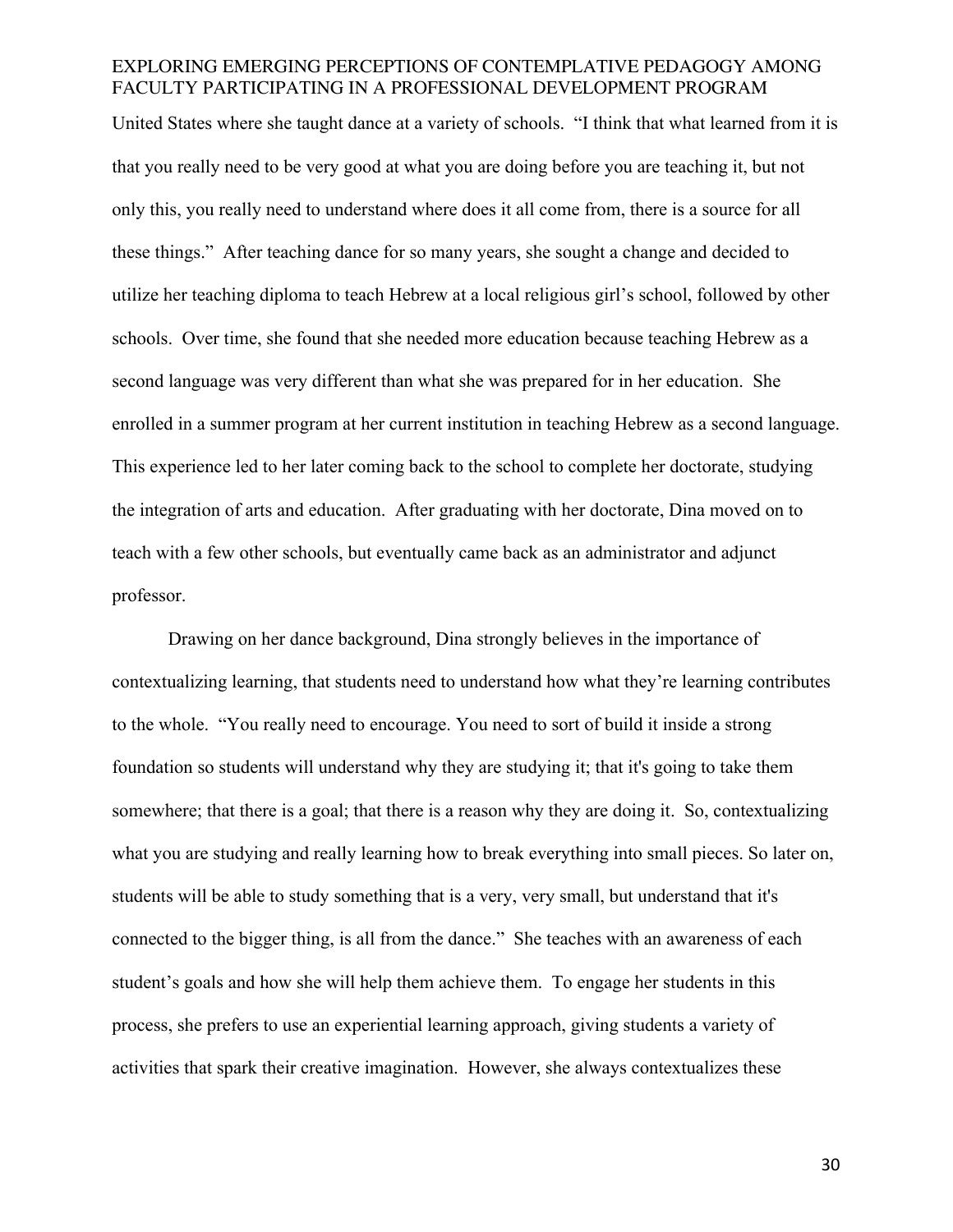# EXPLORING EMERGING PERCEPTIONS OF CONTEMPLATIVE PEDAGOGY AMONG FACULTY PARTICIPATING IN A PROFESSIONAL DEVELOPMENT PROGRAM experiences within a larger theory or history. Over time, she has evolved her teaching,

developing more and more sophisticated ways of engaging her students. Moving into teaching online has inspired the biggest growth for her, offering her opportunities to completely rethink how she engages with her students. "How will I do it? How will I take the exercises? How will I take the conversation that sometimes happen just on the fly with students, but structure them in a way that it will still be interesting and will create good conversation."

Dina had previously participated in some CP workshops that I lead at a neighboring institution. From these experiences, she identified in the pre-workshop survey beholding, which Haynes, Irvine & Bridges (2005) describes as a deep experience of art or objects through close observation and intersubjectivity, and deep listening as practices that she identifies with and engages in with her teaching. With a background in the arts, these practices seem a natural fit for her teaching. On a more personal level, she has explored meditation and other mindfulness rituals to help her focus her mind.

Having had those workshops as prior experiences, Dina had a pretty strong sense of what CP is from the start. Her initial responses, prior to the workshop, were focused on the practices she had previously been exposed to, beholding and deep listening, but also drew from her dance background and the types of thoughtful reflection that accompany teaching dance. After the workshop, Dina's perception of CP was expressed more generally as reflection and slowing of the mind, rather than about any specific practices. Still, Dina was quick to point out that she is "against hopping on every new invention there is in education. I'm totally against it." With that said, she values opportunities to go deeper with her students, which is why she embraced the idea of certain practices that are compatible with her teaching style.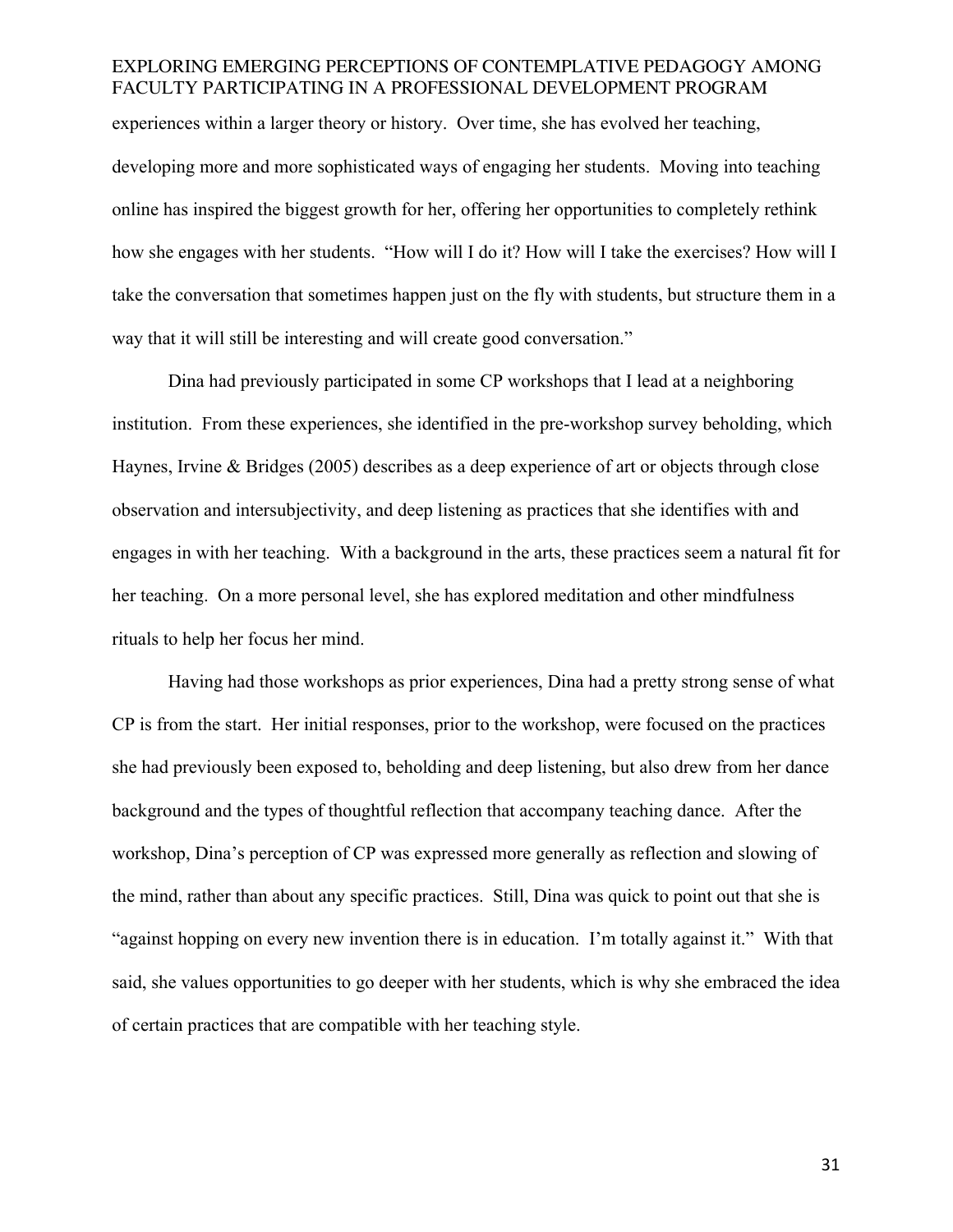#### **Discussion**

### **Perceptions of Contemplative Pedagogy**

According to Barbezat and Bush (2013), CP is a teaching method that "uses forms of introspection and reflection that allow students to focus internally and find more of themselves in their courses." The defining factor in that definition is that it allows students to find more of themselves. Arthur Zajonc (2015) defines CP as a collection of practices and methods that "support the development of student attention, emotional balance, empathetic connection, compassion, and altruistic behavior, while also providing new pedagogical techniques that support creativity and the learning of course content." Deborah Haynes (2005) underscores the difficulty in defining contemplative practice as there are a large variety of forms and methods employed to "develop concentration, deepen understanding and insight, and to cultivate awareness and compassion."

The participants in this study had fairly wide-ranging perceptions of what constitutes CP, some of which were impacted by exposure to and experience with these methods in the workshop setting. More evolved notions of CP were generally held by those with some evidence of personal practice, even among those with prior exposure to the topic, which supports the notion that a personal practice is a potential prerequisite for utilization of CP practices in the classroom, or at least a good indicator for utilization of these methods. Prior to the workshop, most participants recognized the quality of reflection inherent to contemplative practice, whether that reflection is applied at the course design level or utilized with respect to what happens in the classroom. Aaron stated, "I see the term as meaning that the instructor thinks about and formulates the goals of a course before it is developed in the form of a syllabus." Similarly,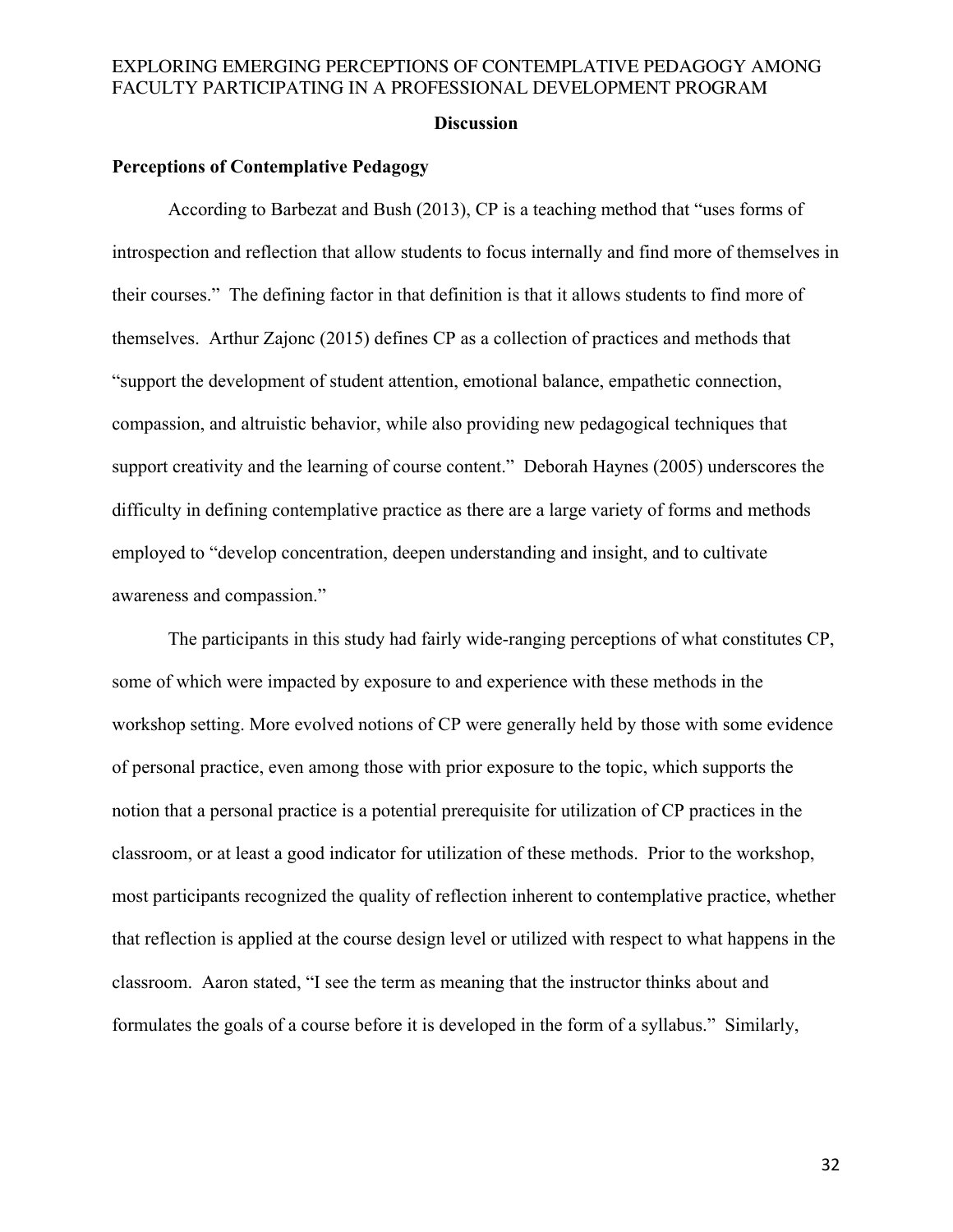# EXPLORING EMERGING PERCEPTIONS OF CONTEMPLATIVE PEDAGOGY AMONG FACULTY PARTICIPATING IN A PROFESSIONAL DEVELOPMENT PROGRAM Hannah identified it as reflecting on "my methodology and pedagogy so as to maximize effectiveness."

Shortly following the workshop, many of the definitions were more nuanced and specific, referencing general ideas such as awareness, presence, and intentionality as well as more specific practices like deep listening and meditation. While Carol's initial thoughts on CP connected to some general themes of mindfulness, her thoughts after the workshop were articulated far more distinctly. "A deliberative and intentional process to help students approach material as free as possible from distractions and as attentively as possible to new learnings, with pacing that supports them as they integrate new learnings into their frame of reference for their accumulated knowledge and sense of self." Several others still equated CP with reflective practice, but even those responses were a little more nuanced. Dina added "thinking slowly, avoiding rush decisions, taking time" to help indicate the type of reflection involved. David relied on SEL language to frame his definition.

Several months after the workshop, some of the participants showed signs of careful thought and consideration, as well as the pursuit of further development in this area. These participants were far more likely to have some sort of personal practice, or prior experience with CP. Carol had pursued a course in deep listening, Aaron and David had attempted to utilize some of the techniques in their courses, and Michelle deepened her yoga and meditation practices. Some participants restated their resistance to contemplative practices, both personally and in the classroom. Unsurprisingly, one workshop participant was not able to change their conceptions of what types of practices would work for them in the classroom. They expressed concerns that it didn't feel natural, or they weren't qualified to use them. Still, most participants recognized the potential value that contemplative methods bring to the teaching and learning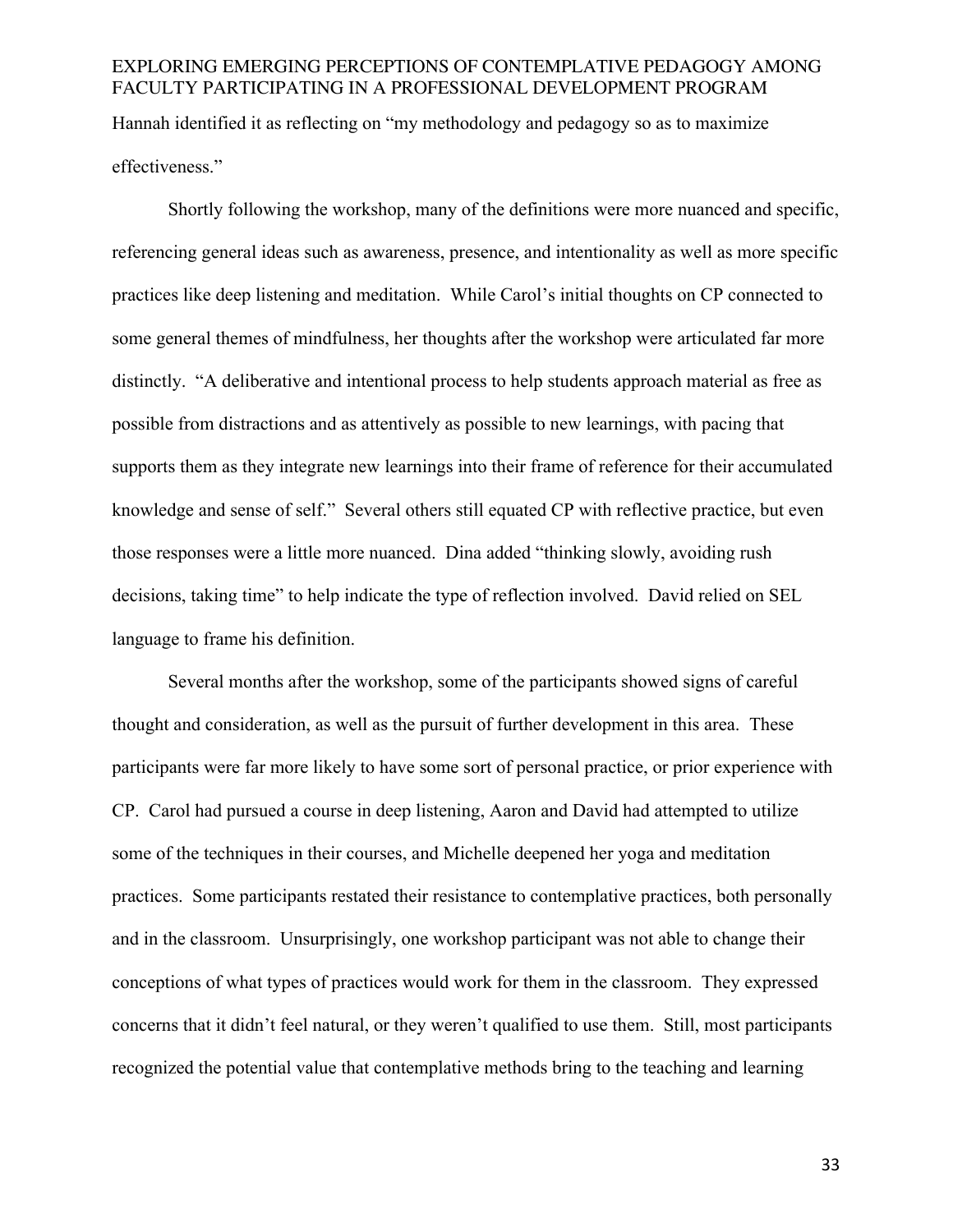# EXPLORING EMERGING PERCEPTIONS OF CONTEMPLATIVE PEDAGOGY AMONG FACULTY PARTICIPATING IN A PROFESSIONAL DEVELOPMENT PROGRAM process, even if they fell short in the recognition of the depth with which these practices can reach.

#### **Contemplative Pedagogy and Reflective Practice**

Contemplative Pedagogy is primarily concerned with the implementation of contemplative practices within the classroom context for the benefit of student learning. It is interesting then that most participants primarily connected CP to a form of teacher reflection, rather than as a classroom technique. Yet, as has been established, in order to effectively integrate CP into the classroom, it is important for one to have a personal practice to draw from. Most of the participants in this program did not have a regular personal practice, and the few who did had expressed CP in terms of student learning, as well as a form of teacher reflection. This pattern is suggestive of a relationship between personal experience and one's conception of teaching. Further research would be required to draw any conclusions about this point.

Trigwell, Prosser and Waterhouse (1999) describe two poles on the spectrum of conceptions of teaching: teaching as transmission of information and teaching as helping students to develop and change their conceptions. This can be broadly thought of as teachercentric and learner-centric pedagogies. Contemplative Pedagogy is squarely in the learnercentric end of the spectrum, but still many faculty members fail to embrace contemplative methods in the classroom. If faculty members need to change their conceptions of teaching in order to embrace new approaches to teaching, then perhaps additional detail is required to further define teaching conceptions. Changing teaching conceptions would necessitate the primacy of focusing on the implementation of contemplative practice by faculty members as a means for reflecting on their practice. In order for faculty members to consider utilizing contemplative methods in the classroom, it must become a tacit expression of their personal experience,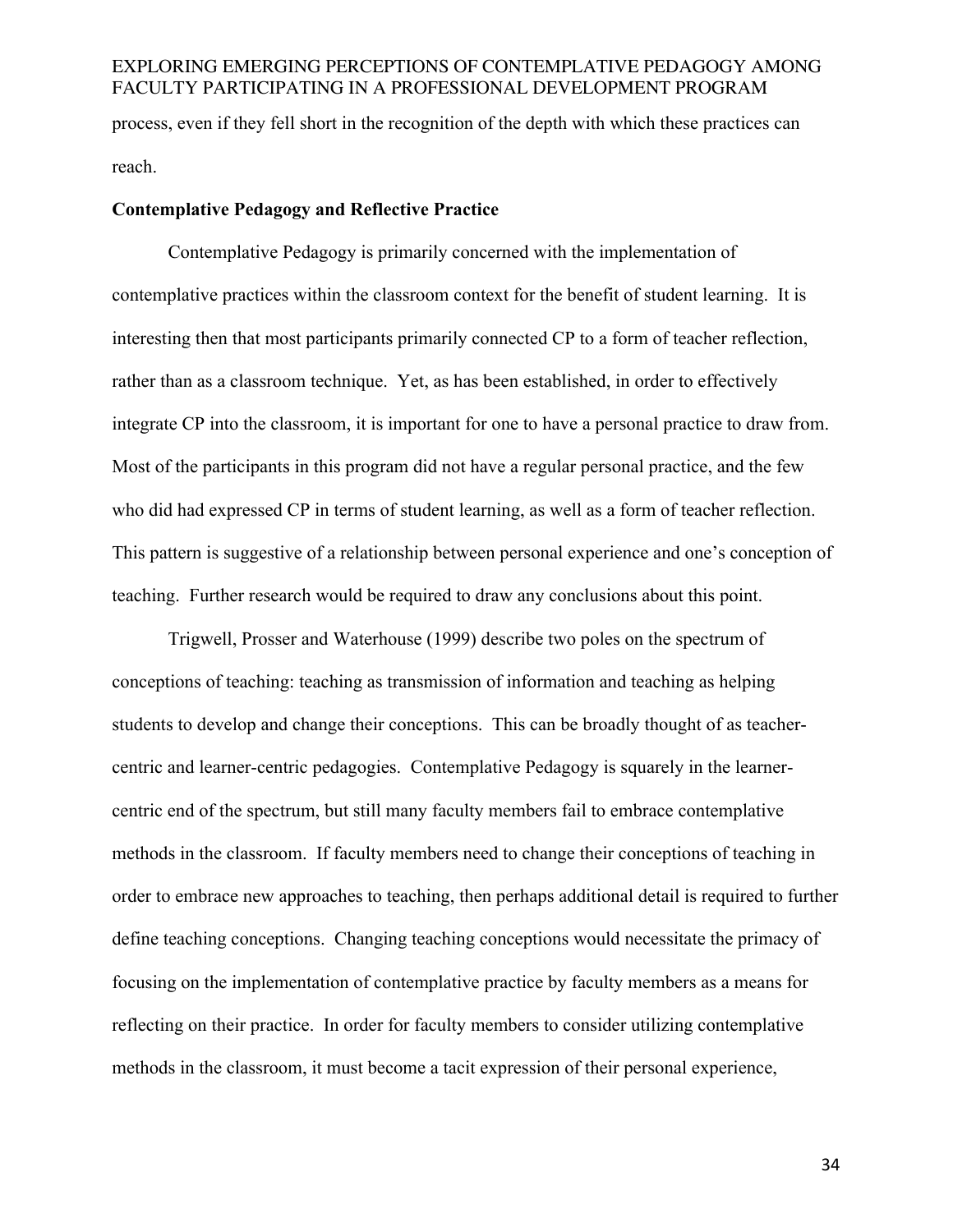# EXPLORING EMERGING PERCEPTIONS OF CONTEMPLATIVE PEDAGOGY AMONG FACULTY PARTICIPATING IN A PROFESSIONAL DEVELOPMENT PROGRAM essentially a part of their personal model of knowing-in-action. Only then can faculty members be enabled to embrace contemplative methods into their professional practice.

#### **Future Research**

In this study, the emerging perceptions were explored within the context of a single workshop, but other studies suggest that changes in teaching approaches tend to require more extensive interventions (Dee & Daly, 2009; Gibbs & Coffey, 2004; Gunersel & Etienne, 2014; Light & Calkins, 2008; Light, Calkins, Luna & Drane, 2009). Future research in this area should consider employing a deeper engagement, providing multiple experiences utilizing contemplative practice to reflect on teaching practices. Research should also explore faculty resistance to utilizing contemplative techniques within their professional reflective routine. Further study on the connection between personal practice, conceptions and approaches to teaching, and utilization of contemplative classroom practices would help to elucidate the connections between these three elements.

Contemplative Pedagogy is still a developing field, with few practitioners. When exposed to the practices, as applied in the classroom, many faculty members are attracted to the possibilities they present for learning. Discovering ways of opening minds toward this field and providing opportunities to experience the practice may not only help to expand the field but improve student learning on a larger scale.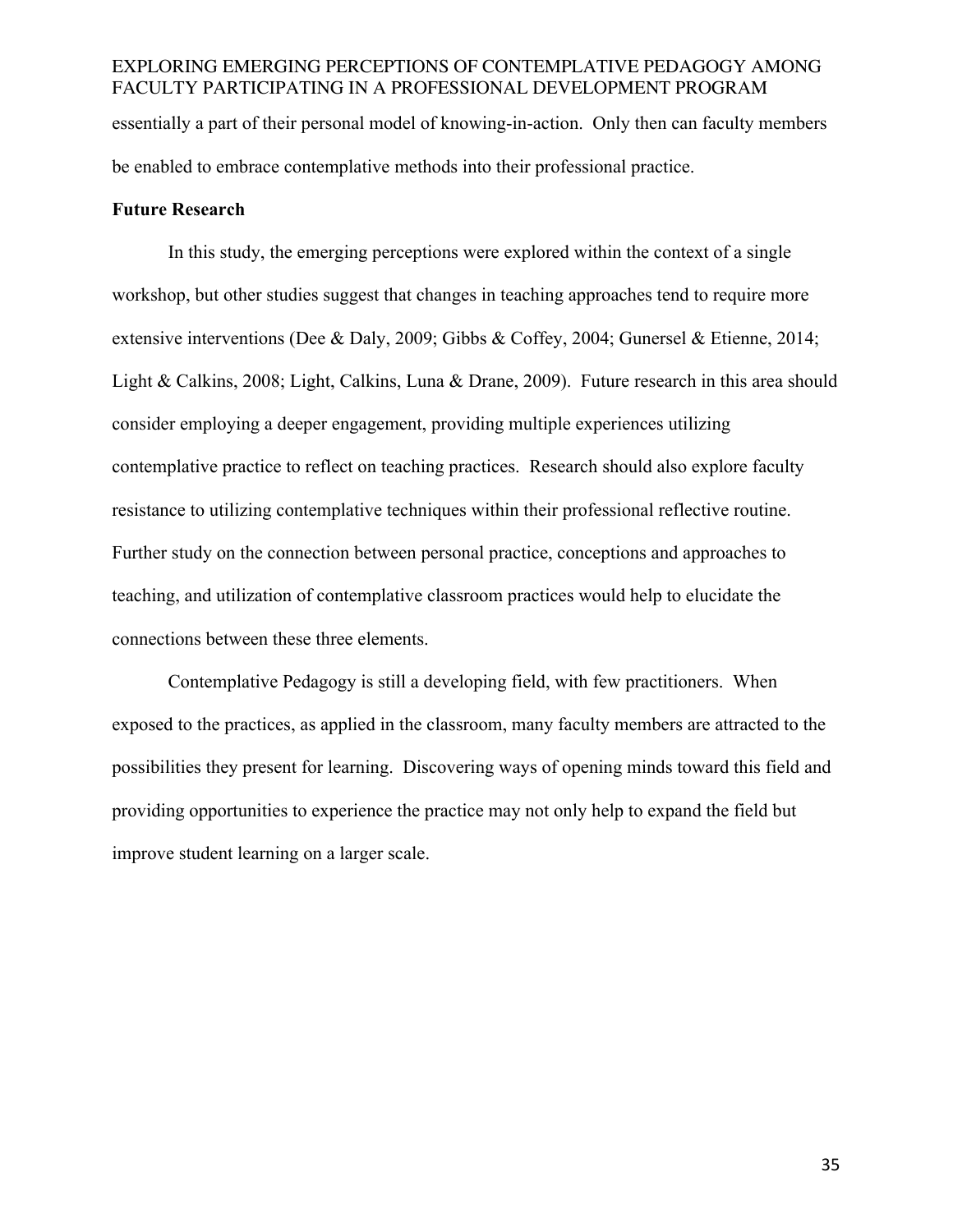#### **References**

- Bach, D. J., & Alexander, J. (2015). Contemplative Approaches to Reading and Writing: Cultivating Choice, Connectedness, and Wholeheartedness in the Critical Humanities. *The Journal of Contemplative Inquiry*, 2(1).
- Barbezat, D. P., & Bush, M. (2013). *Contemplative practices in higher education: Powerful methods to transform teaching and learning*. John Wiley & Sons.
- Bassey, M. (1999). *Case study research in educational settings*. McGraw-Hill Education (UK).

Brookfield, S. (2017). *Becoming a critically reflective teacher*. John Wiley & Sons.

- Creswell, J. W. (2007). *Qualitative inquiry and research design: Choosing among five approaches*. Sage publications.
- Creswell, J. W. (2013). *Research design: Qualitative, quantitative, and mixed methods approaches*. Sage publications.
- Dee, J. R., & Daly, C. J. (2009). Innovative models for organizing faculty development programs: Pedagogical reflexivity, student learning empathy, and faculty agency. *Human Architecture*, *7*(1), 1.
- Falkenberg, T. (2012). Teaching as contemplative professional practice. *Paideusis*, *20*(2), 25-35.
- Finlay, L. (2008). Reflecting on reflective practice. *PBPL paper*, *52*, 1-27.
- Foreman, K. (2012). *An exploration of the potential of meditation to inform teaching practice* (Doctoral dissertation, Auckland University of Technology).
- Gibbs, G., & Coffey, M. (2004). The impact of training of university teachers on their teaching skills, their approach to teaching and the approach to learning of their students. *Active learning in higher education*, *5*(1), 87-100.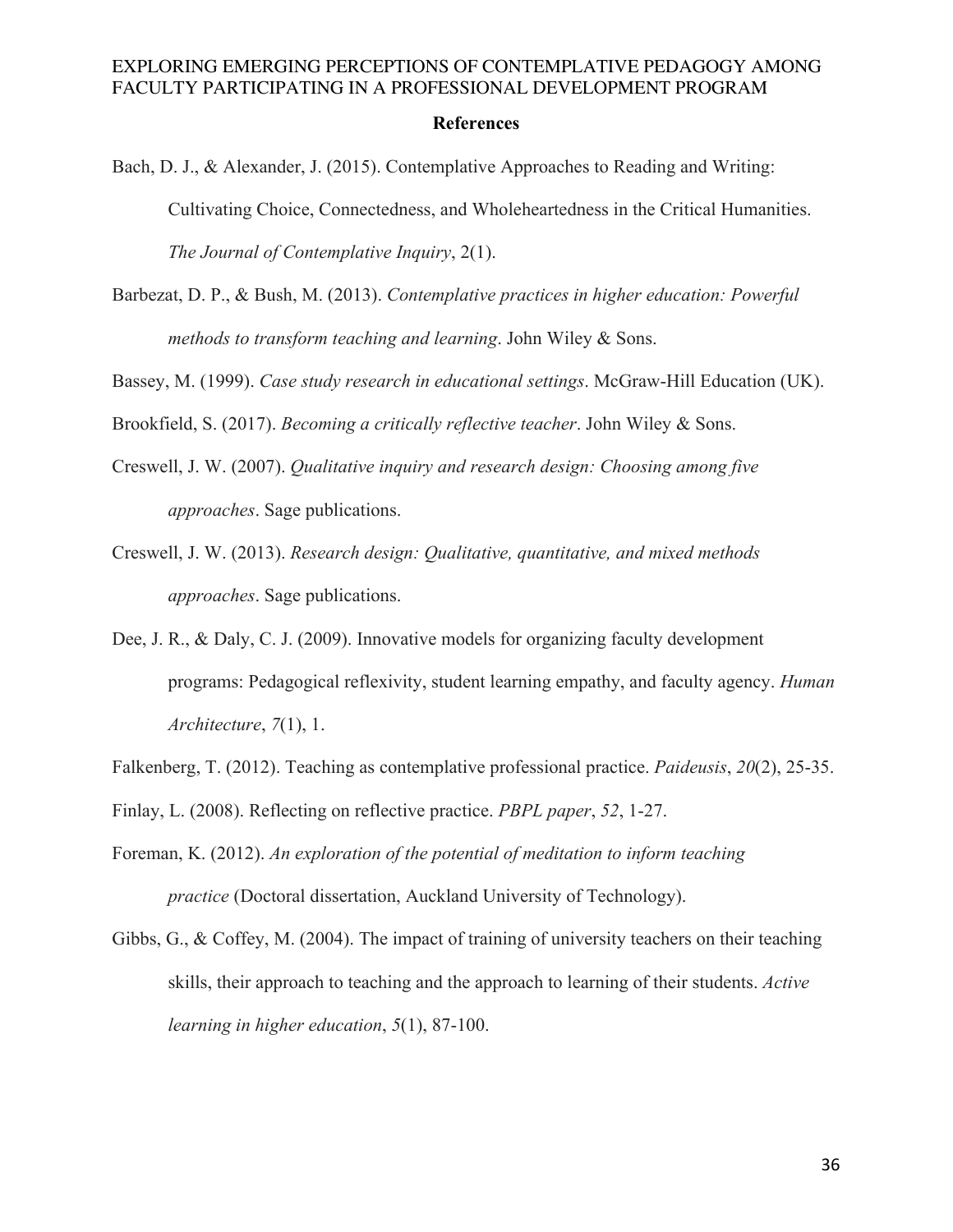- Gunersel, A. B., & Etienne, M. (2014). The impact of a faculty training program on teaching conceptions and strategies. *International Journal of Teaching and Learning in Higher Education*, *26*(3), 404-413.
- Haynes, D. (2005). Contemplative practice and the education of the whole person. *ARTS: The Arts in Religious and Theological Studies*, *16*(2), 8-10.
- Haynes, D. J., Irvine, K., & Bridges, M. (2013). The blue pearl: The efficacy of teaching mindfulness practices to college students. *Buddhist-Christian Studies*, *33*(1), 63-82.
- Hart, T. (2004). Opening the contemplative mind in the classroom. *Journal of transformative education*, *2*(1), 28-46.
- Hubball, H., Collins, J., & Pratt, D. (2005). Enhancing reflective teaching practices: Implications for faculty development programs. *The Canadian Journal of Higher Education*, *35*(3), 57.
- Light, G., & Calkins, S. (2008). The experience of faculty development: patterns of variation in conceptions of teaching. *International Journal for Academic Development*, *13*(1), 27-40.
- Light, G., Calkins, S., Luna, M., & Drane, D. (2009). Assessing the Impact of a Year-Long Faculty Development Program on Faculty Approaches to Teaching. *International Journal of Teaching and Learning in Higher Education*, *20*(2), 168-181.
- Loughran, J. J. (2002). Effective reflective practice: In search of meaning in learning about teaching. *Journal of teacher education*, *53*(1), 33-43.
- Miller, J. P., & Nozawa, A. (2002). Meditating teachers: A qualitative study. *Journal of In-Service Education*, *28*(1), 179-192.
- Morgan, P. F. (2012). Following contemplative education students' transformation through their "ground-of-being" experiences. *Journal of Transformative Education*, *10*(1), 42-60.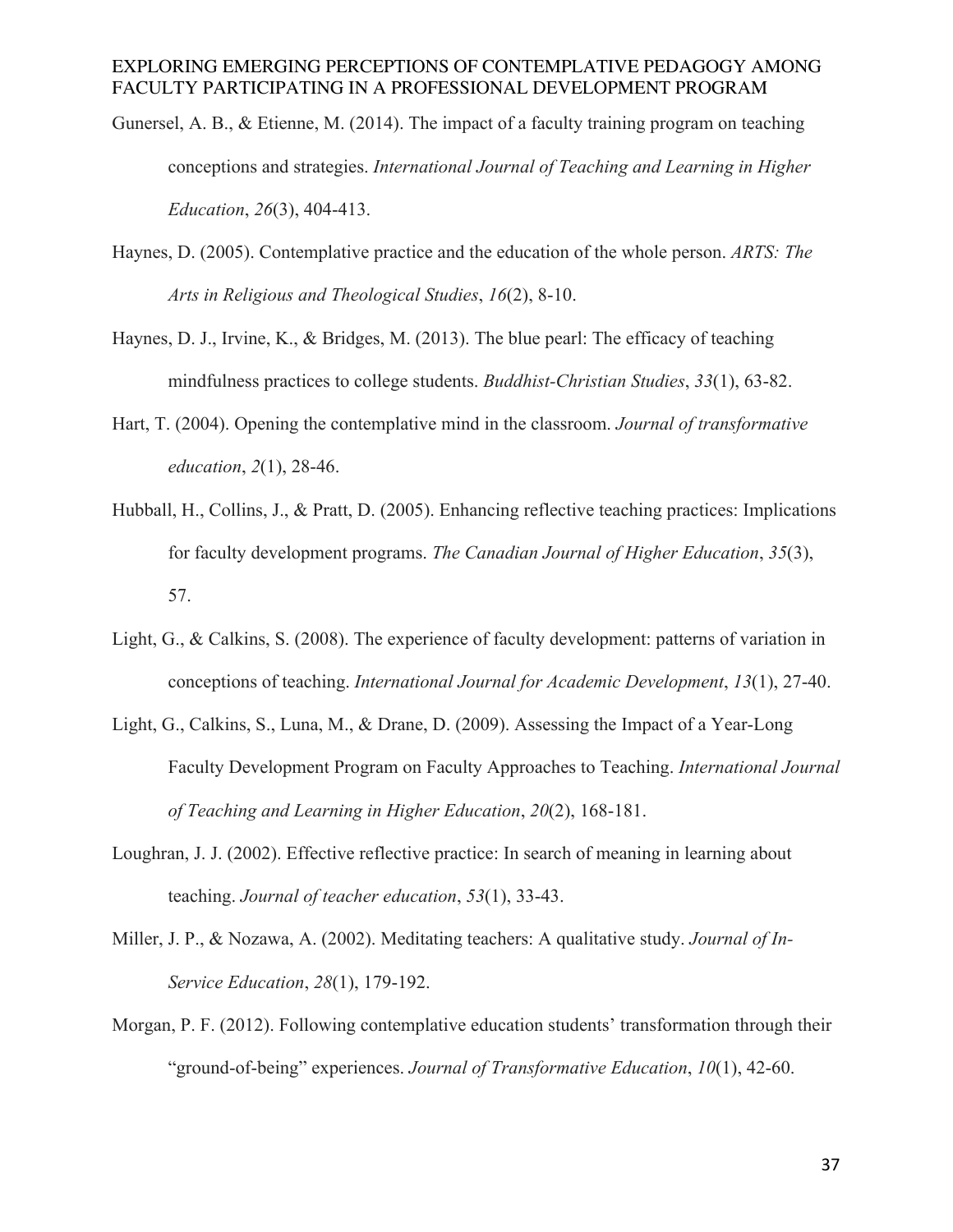- Prosser, M., Trigwell, K., & Taylor, P. (1994). A phenomenographic study of academics' conceptions of science learning and teaching. *Learning and instruction*, *4*(3), 217-231.
- Schön, D. A. (1984). *The reflective practitioner: How professionals think in action* (Vol. 5126). Basic books.
- Schön, D. A. (1987). *Educating the reflective practitioner: Toward a new design for teaching and learning in the professions*. Jossey-Bass.
- Schwind, J. K., McCay, E., Beanlands, H., Martin, L. S., Martin, J., & Binder, M. (2017). Mindfulness practice as a teaching-learning strategy in higher education: A qualitative exploratory pilot study. *Nurse education today*, *50*, 92-96.
- Seidman, I. (2006). *Interviewing as qualitative research: A guide for researchers in education and the social sciences*. Teachers college press.
- Shapiro, S. L., Brown, K. W., & Astin, J. A. (2008). *Toward the integration of meditation into higher education: A review of research*. The Center for Contemplative Mind in Society. Retrieved from http://www.contemplativemind.org/admin/wpcontent/uploads/2012/09/MedandHigherEd.pdf
- Sherretz, C. E. (2011). Mindfulness in education: Case studies of mindful teachers and their teaching practices. *Journal of Thought*, *46*(3/4), 79.
- Smyth, J. (1992). Teachers' work and the politics of reflection. *American educational research journal*, *29*(2), 267-300.
- Trigwell, K., Prosser, M., & Waterhouse, F. (1999). Relations between teachers' approaches to teaching and students' approaches to learning. *Higher education*, *37*(1), 57-70.
- Yin, R. K. (2013). *Case study research: Design and methods*. Sage publications.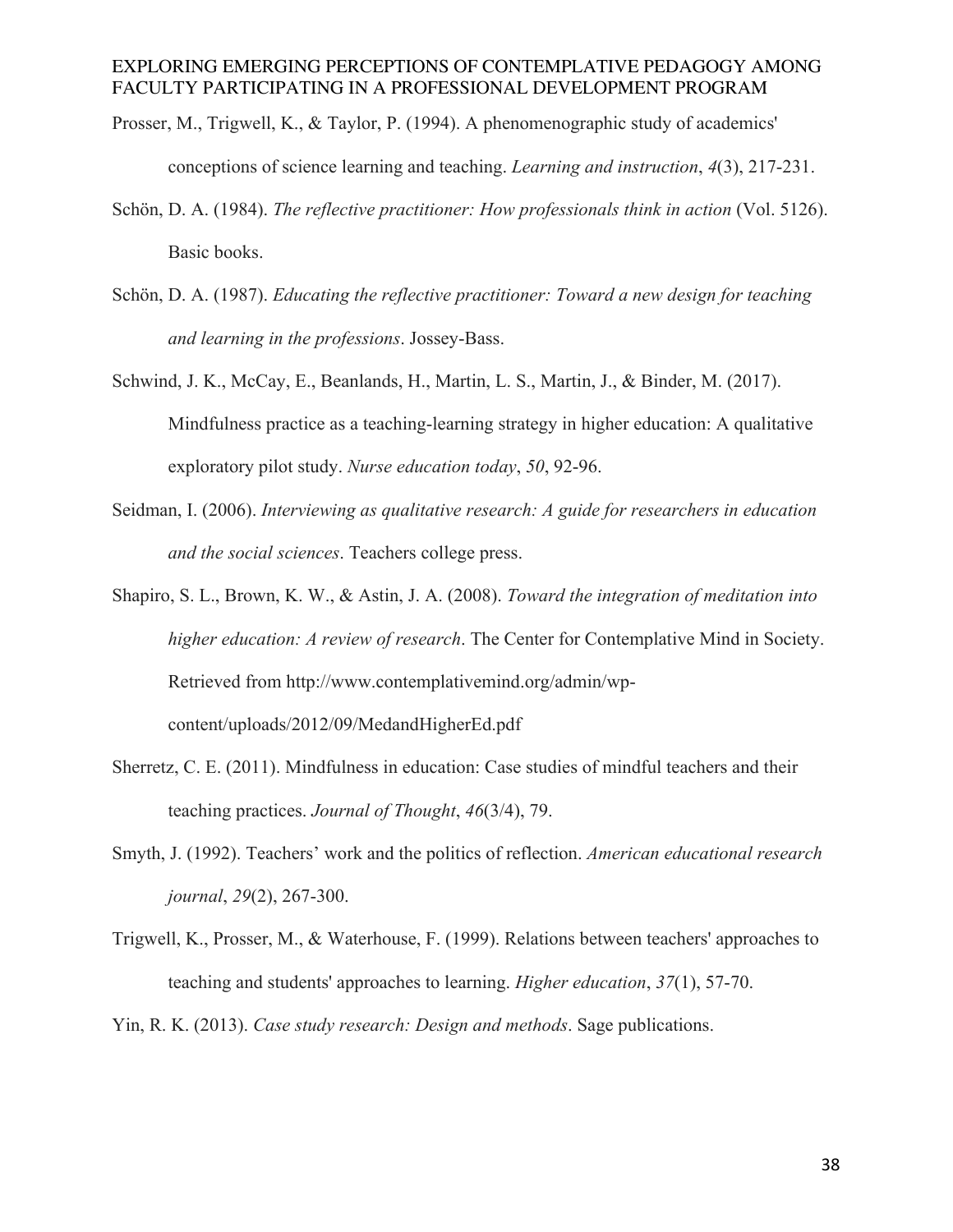Zajonc, A. (2016). Contemplation in education. In Schonert-Reichl, K. A., & Roeser, R. W.

(Eds.), *Handbook of Mindfulness in Education* (pp. 17-28). New York: Springer.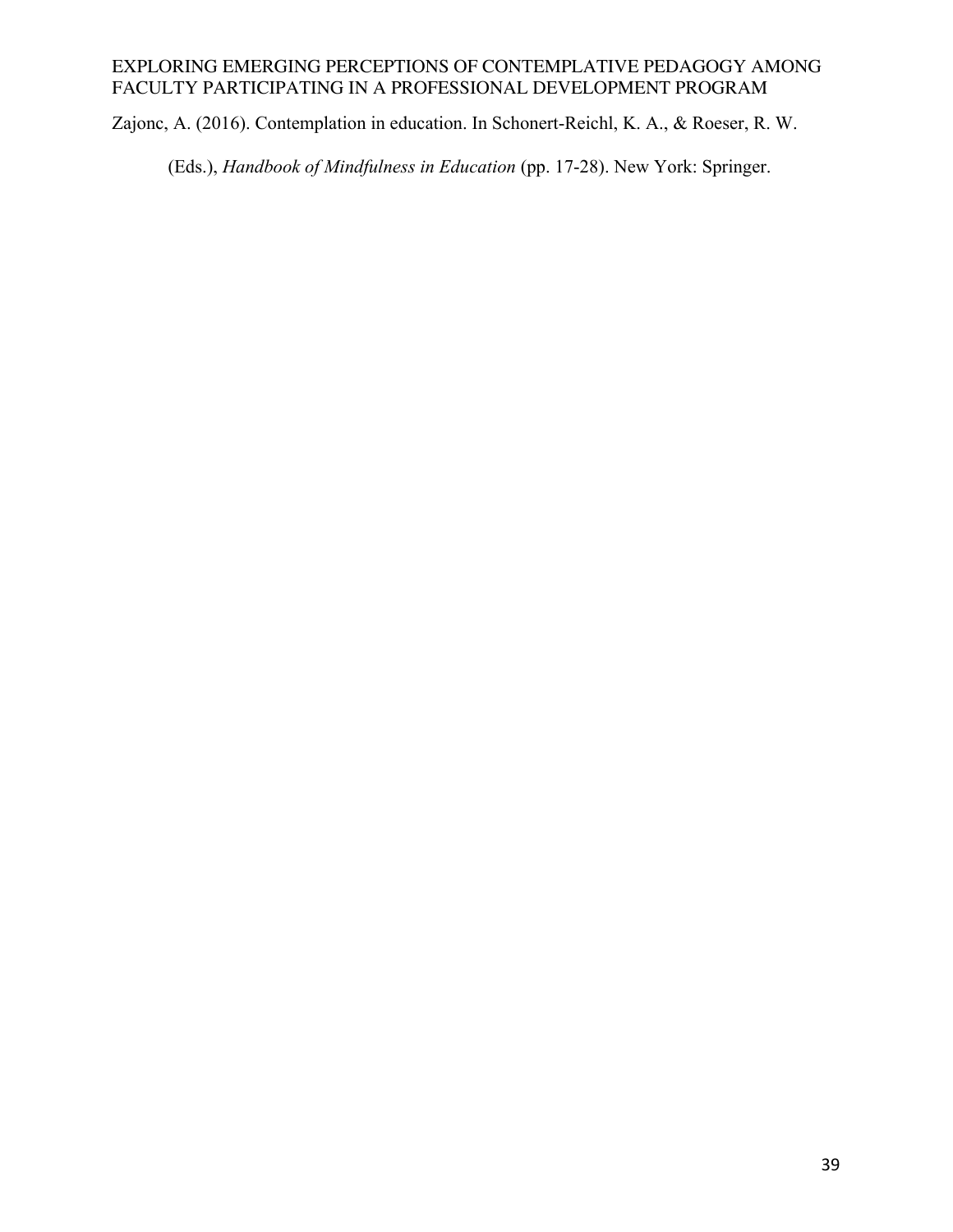# **Appendix A**

# **Pre-Workshop Survey**

Section 1

On a scale from 1 (Completely Disagree) to 5 (Completely Agree), please note the extent with which you agree or disagree with the following statements.

- 1. I have my own regular mindfulness practice (e.g. meditation, yoga, journaling).
- 2. I use mindfulness practices in my classes with my students.
- 3. I sometimes feel overwhelmed by my professional responsibilities.
- 4. My students sometimes feel overwhelmed by their academic responsibilities.
- 5. I believe mindfulness practices might help me feel less stress.
- 6. I believe mindfulness practices might help my students feel less stress.
- 7. I believe mindfulness practices might help my students learn better.
- 8. I don't think mindfulness practices are appropriate in the classroom.
- 9. I often reflect on my own teaching.

## Section 2

Please answer the following questions as fully and honestly as possible.

- 1. What does the term Contemplative Pedagogy mean to you?
- 2. Please describe any personal or professional experiences you've had with mindfulness.
- 3. How have, or would, you use mindfulness practices in the classroom to aid student learning and engagement?

## Section 3

1. Do you plan to attend the workshop titled Slow Teaching, Deep Learning: Contemplative Approaches to Student Engagement? Choices: Yes or No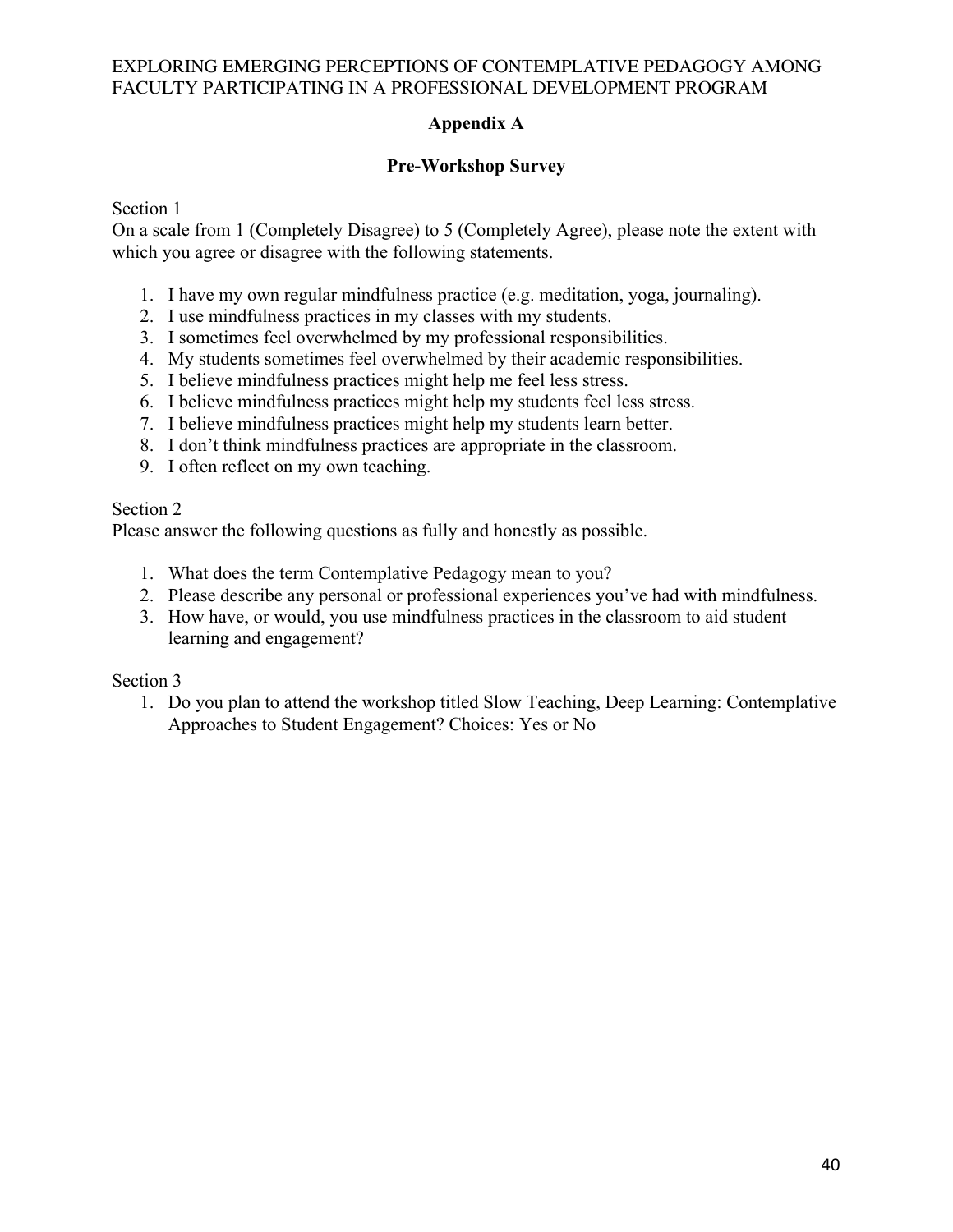# **Appendix B**

# **Post-Workshop Survey**

Section 1

On a scale from 1 (Completely Disagree) to 5 (Completely Agree), please note the extent with which you agree or disagree with the following statements.

- 1. I have my own regular mindfulness practice (e.g. meditation, yoga, journaling).
- 2. I use mindfulness practices in my classes with my students.
- 3. I plan to use mindful practices with my students in the future.
- 4. I sometimes feel overwhelmed by my professional responsibilities.
- 5. My students sometimes feel overwhelmed by their academic responsibilities.
- 6. I believe mindfulness practices might help me feel less stress.
- 7. I believe mindfulness practices might help my students feel less stress.
- 8. I believe mindfulness practices might help my students learn better.
- 9. I don't think mindfulness practices are appropriate in the classroom.
- 10. I often reflect on my own teaching.

## Section 2

Please answer the following questions as fully and honestly as possible.

- 1. What does the term Contemplative Pedagogy mean to you?
- 2. Please describe any personal or professional experiences you've had with mindfulness.
- 3. How have, or would, you use mindfulness practices in the classroom to aid student learning and engagement?
- 4. Please reflect on your experiences with Contemplative Pedagogy since the previous survey. Include reflections on either the workshops, if you attended at least one of them.

# Section 3

1. Did you attend the workshop titled Slow Teaching, Deep Learning: Contemplative Approaches to Student Engagement? Choices: Yes, the entire session; Yes, but I left early; No, I did not attend.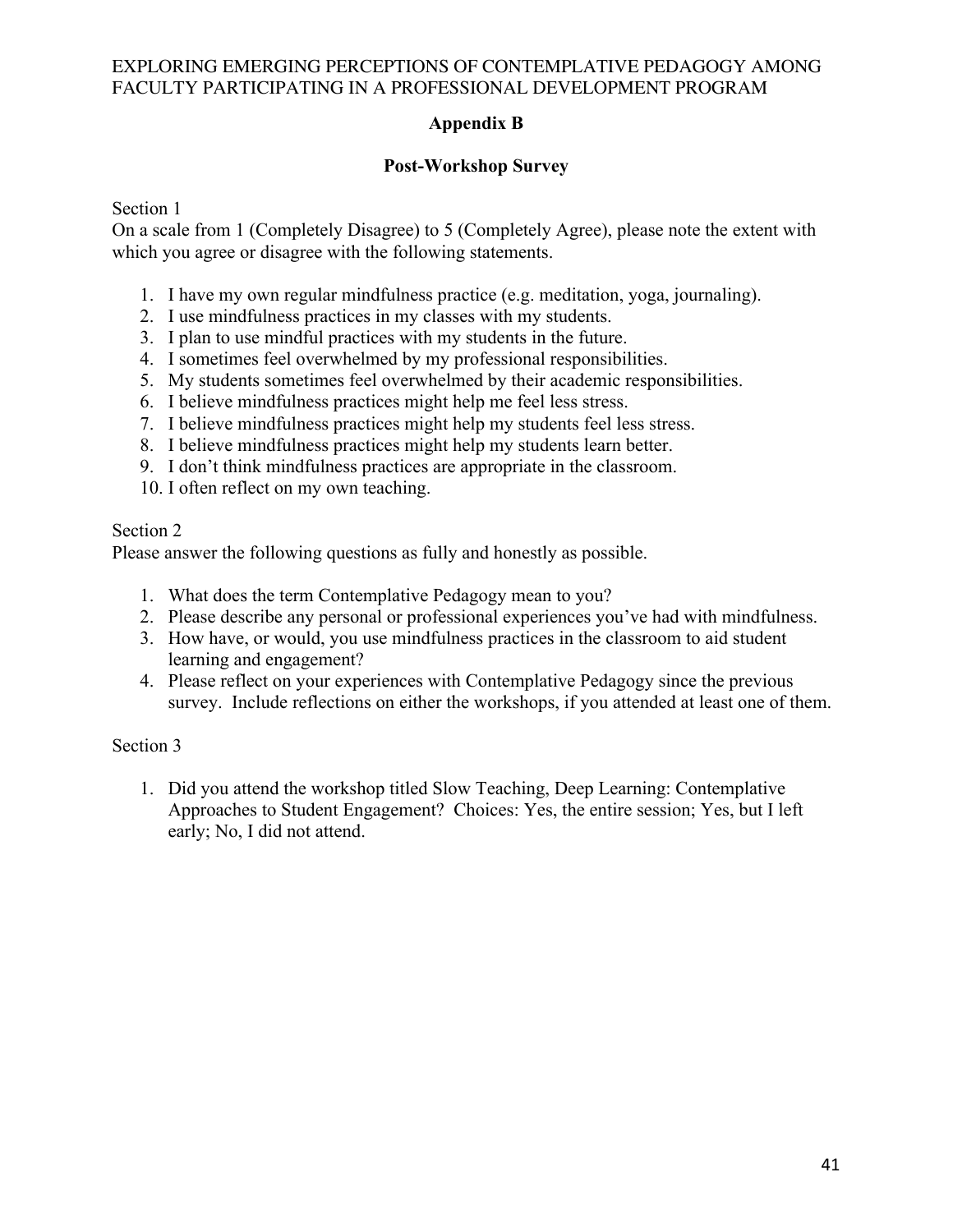# **Appendix C**

# **Interview Protocol**

Background Questions

- 1. How long have you been teaching?
- 2. Describe the subject-area you teach.

Pedagogical Approach

- 1. How would you characterize your teaching style?
- 2. How would you characterize your teaching methods?
- 3. How has your teaching style and methods evolved over time?
	- a. If changes have occurred: How have these changes taken place?
	- b. If no changes have occurred: What do you think has prevented your teaching from evolving?

Contemplative Practice

- 1. What does Contemplative Pedagogy mean to you?
- 2. Describe your experiences with mindfulness practices.
	- a. If any
		- i. About how often do you engage in any of these practices?
		- ii. How have these practices influenced you as a teacher?

## Professional Development

- 1. Did you attend either (or both) of the professional development workshops?
	- 2. If yes:
		- a. Why did you choose to partake in the workshop(s)?
		- b. What did you hope to gain?
		- c. What did you learn from the workshop(s)?
		- d. As a result of your participation, what have you done differently in regard to reflection on your teaching?
		- e. As a result of your participation, what changes have you made in your teaching style or methods?
		- f. As a result of your participation, what specific changes have you made in your course(s)?
		- g. As a result of your participation, how has your view on Contemplative Pedagogy changed?
	- 3. If no:
		- a. What prevented you from participating?
		- b. How do you feel about using mindfulness practices in the classroom?
		- c. Under what circumstances would you participate in a workshop on Contemplative Pedagogy?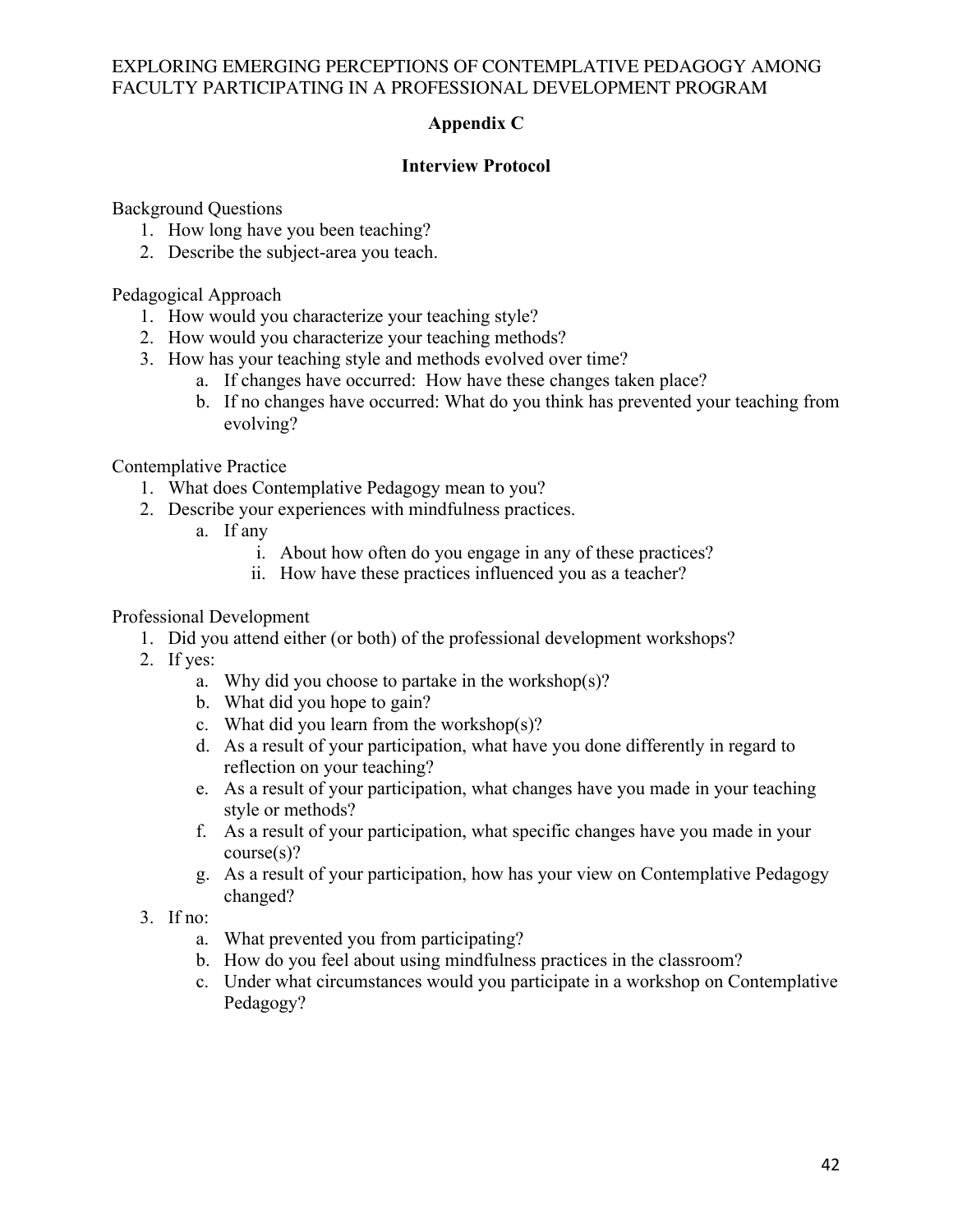# **Appendix D**

# **Findings Matrices Summaries**

# **Contemplative Pedagogy Definitions**

| Participant | Pre-workshop Survey<br>Response                                                                                               | Post-workshop Survey<br>Response                                                                                                                                                                                                      | <b>Interview Response</b>                                                                                                                                                                                                                                               |
|-------------|-------------------------------------------------------------------------------------------------------------------------------|---------------------------------------------------------------------------------------------------------------------------------------------------------------------------------------------------------------------------------------|-------------------------------------------------------------------------------------------------------------------------------------------------------------------------------------------------------------------------------------------------------------------------|
| Michelle    | Connects students to a<br>personal way of<br>learning; encourages<br>metacognition; connect<br>learning to life<br>experience | Present and reflective<br>as teacher; Present and<br>reflective as student                                                                                                                                                            | Presence; relationship<br>between teacher and<br>students; authenticity;<br>democratizing power,<br>equalizing                                                                                                                                                          |
| Carol       | Thoughtful learning<br>progression; modulated<br>presentation; reduced<br>competition in the<br>classroom                     | Free from distractions,<br>attentive in learning;<br>integrating learning<br>with sense of self;<br>clearing and refreshing<br>the mind; deep<br>listening                                                                            | Reflection, processing, time<br>for absorption                                                                                                                                                                                                                          |
| Aaron       | Develops course goals<br>in advance; considering<br>appropriate teaching<br>methods to meet<br>objectives                     | Thinking about course<br>goals in advance;<br>methods used to<br>approach goals                                                                                                                                                       | Self-reflection of goals for<br>the class; reflecting on<br>achievement of those goals<br>after class; aware of use for<br>centering, but not for him                                                                                                                   |
| Lynn        | Reflective<br>practice/pedagogy                                                                                               | Reflective                                                                                                                                                                                                                            | Reflective practitioner;<br>connections to practice                                                                                                                                                                                                                     |
| David       | N/A                                                                                                                           | Intentional and planful<br>in teaching of the<br>overall flow and big<br>picture of a class,<br>minute-to-minute<br>interactions, one's own<br>emotional state, and the<br>social and emotional<br>state of students/class<br>climate | Pedagogy that incorporates<br>an awareness of self;<br>applying the implications of<br>an attention to self in<br>practice; social-emotional<br>self-awareness and self-<br>regulation in students;<br>reflective practice; mindful<br>of how one handles<br>situations |
| Hannah      | Reflective practice                                                                                                           | Reflective practice                                                                                                                                                                                                                   | Reflective practice;<br>reflection-on-action                                                                                                                                                                                                                            |
| Dina        | Deep listening; object<br>observation; reflective<br>practice                                                                 | Reflection; slow<br>thinking; taking time                                                                                                                                                                                             | Reflective practice;<br>discernment; less reactive                                                                                                                                                                                                                      |

# **Evolving Perceptions of Contemplative Pedagogy**

| Participant | - Pre-workshop Survey | Post-workshop Survey | I Interview Response |
|-------------|-----------------------|----------------------|----------------------|
|             | Response              | Response             |                      |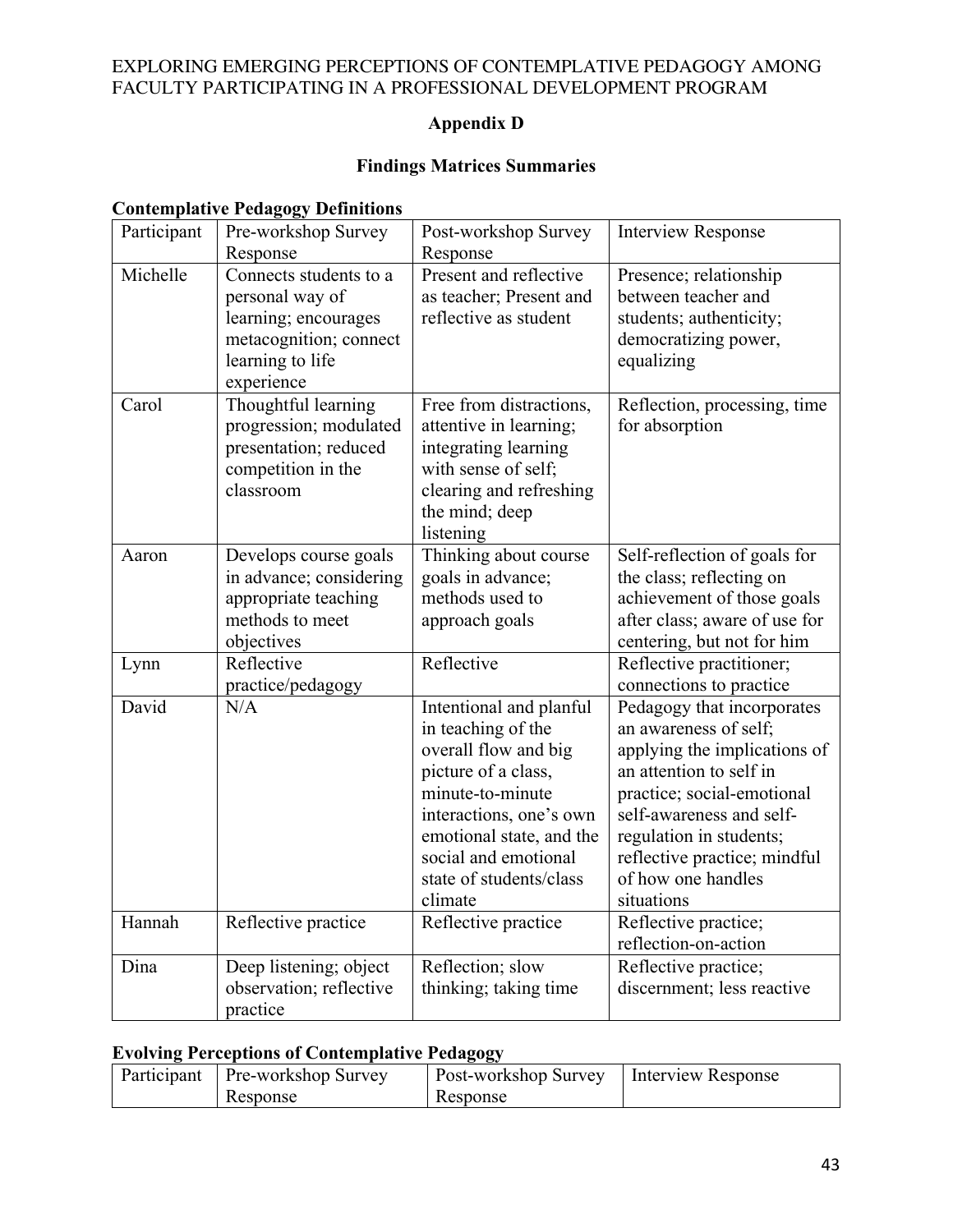| Michelle | Only used mindfulness in<br>K-12; instrumental<br>model; breathing<br>exercises for transitions;<br>journaling                                                         | Feels uncomfortable<br>using breathing $\&$<br>meditation in higher ed                                                  | It's more than an<br>instrument; it's about the<br>connection between<br>students and instructor;<br>power dynamics                                                               |
|----------|------------------------------------------------------------------------------------------------------------------------------------------------------------------------|-------------------------------------------------------------------------------------------------------------------------|-----------------------------------------------------------------------------------------------------------------------------------------------------------------------------------|
| Carol    | Not something she's<br>done; Not very clear<br>about it; about creating a<br>thoughtful class climate;<br>no technology                                                | More expansive idea of<br>contemplative<br>techniques in the<br>classroom; journaling;<br>enhanced personal<br>practice | Understands it as a<br>pedagogical tool, not just<br>for personal growth;<br>recognition that these<br>practices are acceptable in<br>higher ed                                   |
| Aaron    | Has tried having students<br>clear their thoughts at the<br>beginning of class                                                                                         | Previous workshops<br>have been helpful                                                                                 | Contemplative practices<br>are not in his nature                                                                                                                                  |
| Lynn     | Values creating a climate<br>of openness; open to<br>using contemplative<br>practices for this purpose                                                                 | Not too much since the<br>workshop                                                                                      | Too much to the method<br>to learn in a one hour<br>session; interested in<br>learning more; self-care is<br>important                                                            |
| David    | N/A                                                                                                                                                                    | Had attended previous<br>workshops; topic calls<br>for continuous attention                                             | Material is not totally<br>unfamiliar; first time<br>seeing the practice and<br>theory come together                                                                              |
| Hannah   | Not familiar with such<br>practices                                                                                                                                    | Students engage in self-<br>reflection in their<br>activities and<br>experiences as learners                            | Does not see the relevance<br>to language learning; does<br>see value in reflecting on<br>the why and how of<br>learning; perhaps as a<br>motivator; doesn't know<br>how to do it |
| Dina     | Asks students to spend<br>time looking at an object<br>or picture and give<br>guiding questions; help<br>them to focus and engage<br>with materials for a long<br>time | Thinking best when<br>walking or on a bike;<br>being outside can think<br>better than behind a<br>computer              | Against hopping on every<br>new invention there is in<br>education                                                                                                                |

# **Personal & Professional Mindfulness Practices**

| Participant | Pre-workshop Survey       | Post-workshop Survey    | <b>Interview Response</b>  |
|-------------|---------------------------|-------------------------|----------------------------|
|             | Response                  | Response                |                            |
| Michelle    | Action research using     | Attended a seminar on   | It's important to care for |
|             | meditation and            | the breath; have        | the social-emotional       |
|             | journaling; facilitated   | maintained a consistent | needs of students;         |
|             | workshops in Social-      | meditation practice     | consistent meditation      |
|             | <b>Emotional Learning</b> |                         | practice; bringing her     |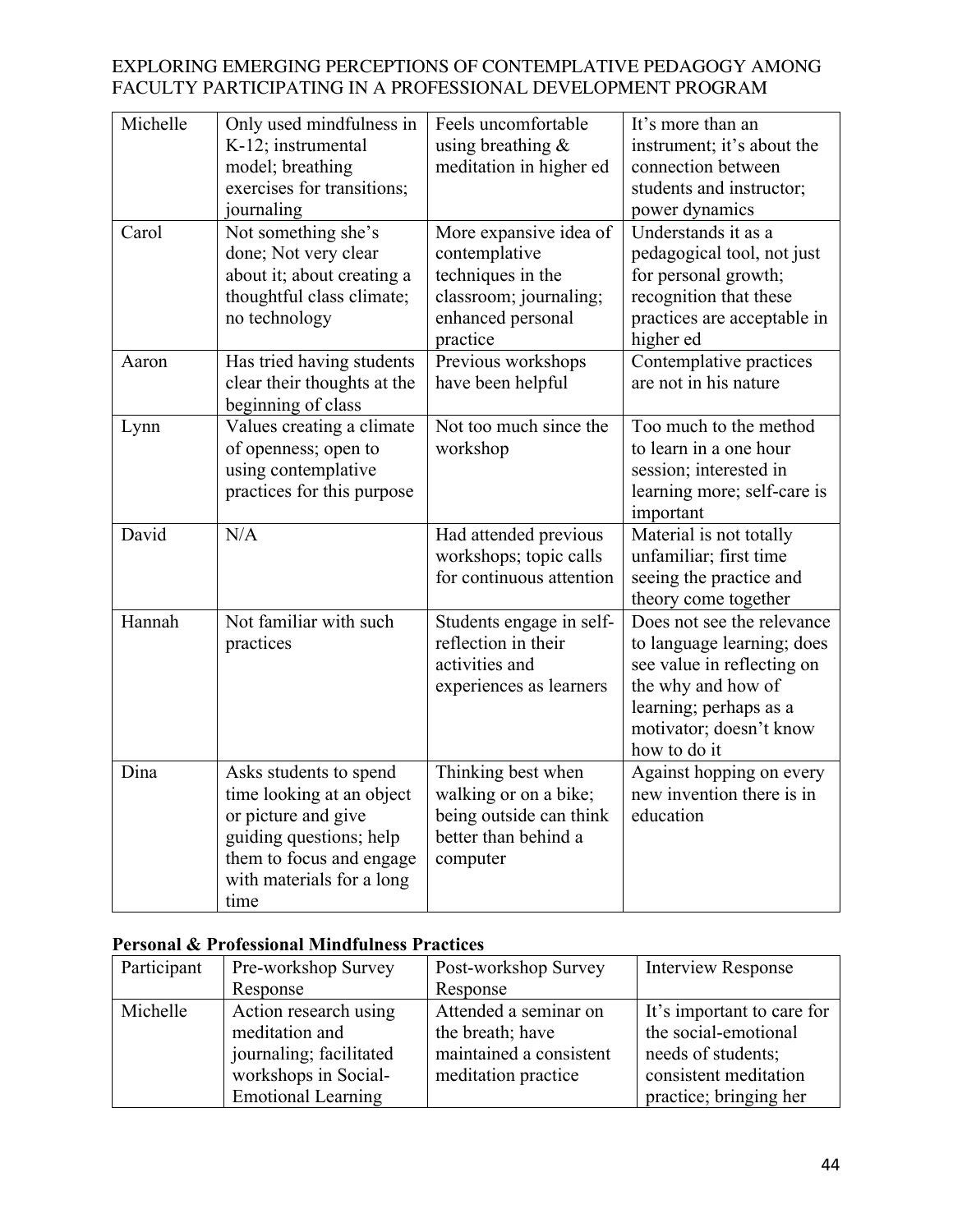|        |                                                                                                                        |                                                                                                                                                                                     | authentic self into the<br>classroom; understand<br>these concepts on a<br>deeper level                                                                                                         |
|--------|------------------------------------------------------------------------------------------------------------------------|-------------------------------------------------------------------------------------------------------------------------------------------------------------------------------------|-------------------------------------------------------------------------------------------------------------------------------------------------------------------------------------------------|
| Carol  | Sporadic personal<br>meditative practice;<br>regular pauses to clear<br>the mind; timed sessions<br>of productive time | Training in meditation;<br>fairly steady practice                                                                                                                                   | Becoming more self-<br>aware of when a pause<br>and breath is needed;<br>listening differently,<br>deeper; taking a course<br>on deep listening;<br>feeling compassion<br>deeper from the class |
| Aaron  | Attended a few<br>workshops; enact<br>religious rituals in a<br>similar way on a daily<br>basis                        | Attended some workshop<br>sessions                                                                                                                                                  | Religious practices that<br>mirror some of the<br>purposes of<br>contemplative practices;<br>finding quiet time                                                                                 |
| Lynn   | Used protocols to<br>"unpack" a<br>teaching/learning<br>session                                                        | Participated in a<br>workshop                                                                                                                                                       | No specific practices<br>she'd define as mindful;<br>reflective                                                                                                                                 |
| David  | N/A                                                                                                                    | Worked extensively in<br>Social-Emotional<br>Learning field;<br>participated in two<br>workshops; use transition<br>rituals, journaling, and<br>"temperature taking"<br>activities. | No specifically<br>contemplative practices;<br>reflect on teaching; long<br>runs                                                                                                                |
| Hannah | Explain or justify<br>classroom activities to<br>help motivate students                                                | No mindfulness practices                                                                                                                                                            | No patience for yoga<br>and never dabbled in<br>meditation                                                                                                                                      |
| Dina   | Took some workshops<br>and signed up for a<br>mediation app                                                            | Working and reworking<br>on courses and<br>assignments to make<br>everything fit together                                                                                           | Mindfulness practice<br>before bed                                                                                                                                                              |

# **Impact on Teaching Practices**

| Participant | Post-workshop Survey Response         | Interview Response                    |
|-------------|---------------------------------------|---------------------------------------|
| Michelle    | Meditations sessions in K-12          | Not teaching since workshop           |
|             | schools with teachers and students    |                                       |
| Carol       | No tech in the classroom; Opening     | Opening class by having them stop and |
|             | class with breath focus and intention | sit quietly                           |
|             | setting; journaling; adapting lessons |                                       |
|             | for deep listening                    |                                       |